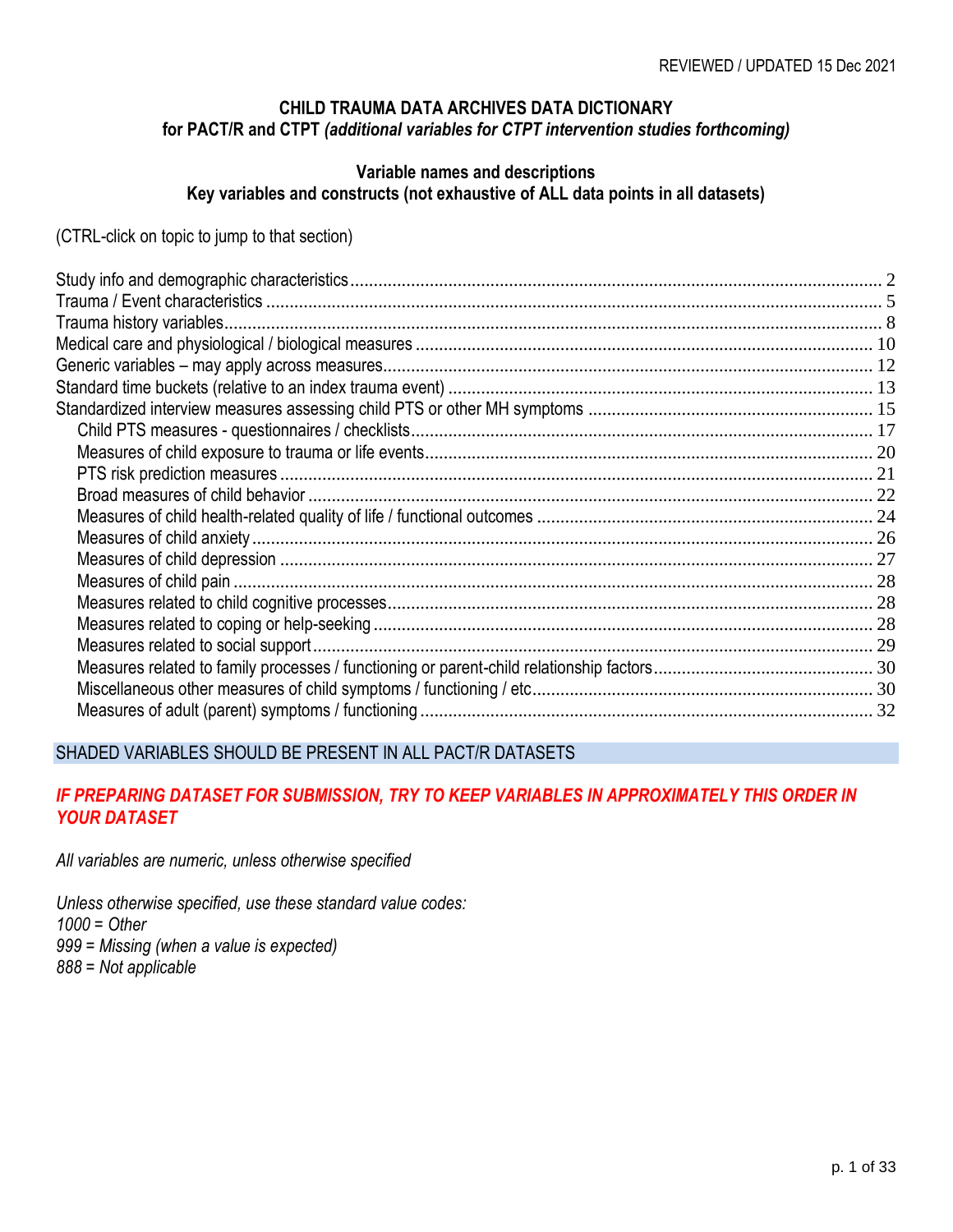# <span id="page-1-0"></span>**Study info and demographic characteristics**

| Variable                                                                                                 | Variable name / naming | <b>SPSS variable label</b> | <b>Values</b>                                                                                                                  |
|----------------------------------------------------------------------------------------------------------|------------------------|----------------------------|--------------------------------------------------------------------------------------------------------------------------------|
|                                                                                                          | convention             | (note: case sensitive)     |                                                                                                                                |
| PACT_R study ID<br>(PACT/R harmonization<br>dataset)                                                     | PACTR_study_ID         |                            | 4-digit number assigned by<br>PACTR archive as study ID                                                                        |
|                                                                                                          |                        |                            | <b>ASK CHOP team</b>                                                                                                           |
| Case ID                                                                                                  | caseid                 |                            | THIS IS YOUR ORIGINAL<br><b>PARTICIPANT ID</b><br>This is not unique across<br><b>PACT/R</b> datasets                          |
| PACT_R case ID<br>Consult with CHOP team<br>about creating PACT IDs<br>for your study participants       | PACTR_case_ID          |                            | (combined 8-digit number; 4-<br>digit PACTR study $ID + 4$ -digit<br>case ID)<br><b>ASK CHOP team</b>                          |
| Name of Study                                                                                            | studyname              |                            | (string variable)<br><b>ASK CHOP team</b>                                                                                      |
| <b>Study Group</b><br>ASK CHOP team for your<br>study group number                                       | stud_grp               |                            | <b>ASK CHOP team</b>                                                                                                           |
| <b>Study Location (Country)</b><br><b>WILL ADD MORE</b><br><b>COUNTRIES AS NEEDED</b><br>- ASK CHOP TEAM | stud_loc               |                            | <b>USA</b><br>$1 -$<br>$2 -$<br><b>UK</b><br>3- Australia<br>Switzerland<br>4-<br><b>Netherlands</b><br>$5-$<br>$6-$<br>Turkey |
| # Days Post-Trauma (this<br>individual) at each<br>assessment point                                      | days_t1, days_t2, etc. |                            | daystx = days from index event<br>to tx assessment                                                                             |
| Child Age                                                                                                | cage                   |                            | Child age in years                                                                                                             |
| Child age as an integer<br>(PACT/R harmonization<br>dataset)                                             | cage_integer           |                            | Child age at last birthday<br>(computed because some<br>datasets have captured age<br>in fractional years, e.g. 6.4)           |
| Child Yrs of School /<br>Grade<br><b>YEARS OF SCHOOL</b><br>(STARTING WITH 1st YR<br>of PRIMARY AS 1)    | ceduc                  |                            | [If between school years, grade<br>completed]                                                                                  |
| <b>Child Gender</b>                                                                                      | cgender                |                            | 1- Male<br>2- Female                                                                                                           |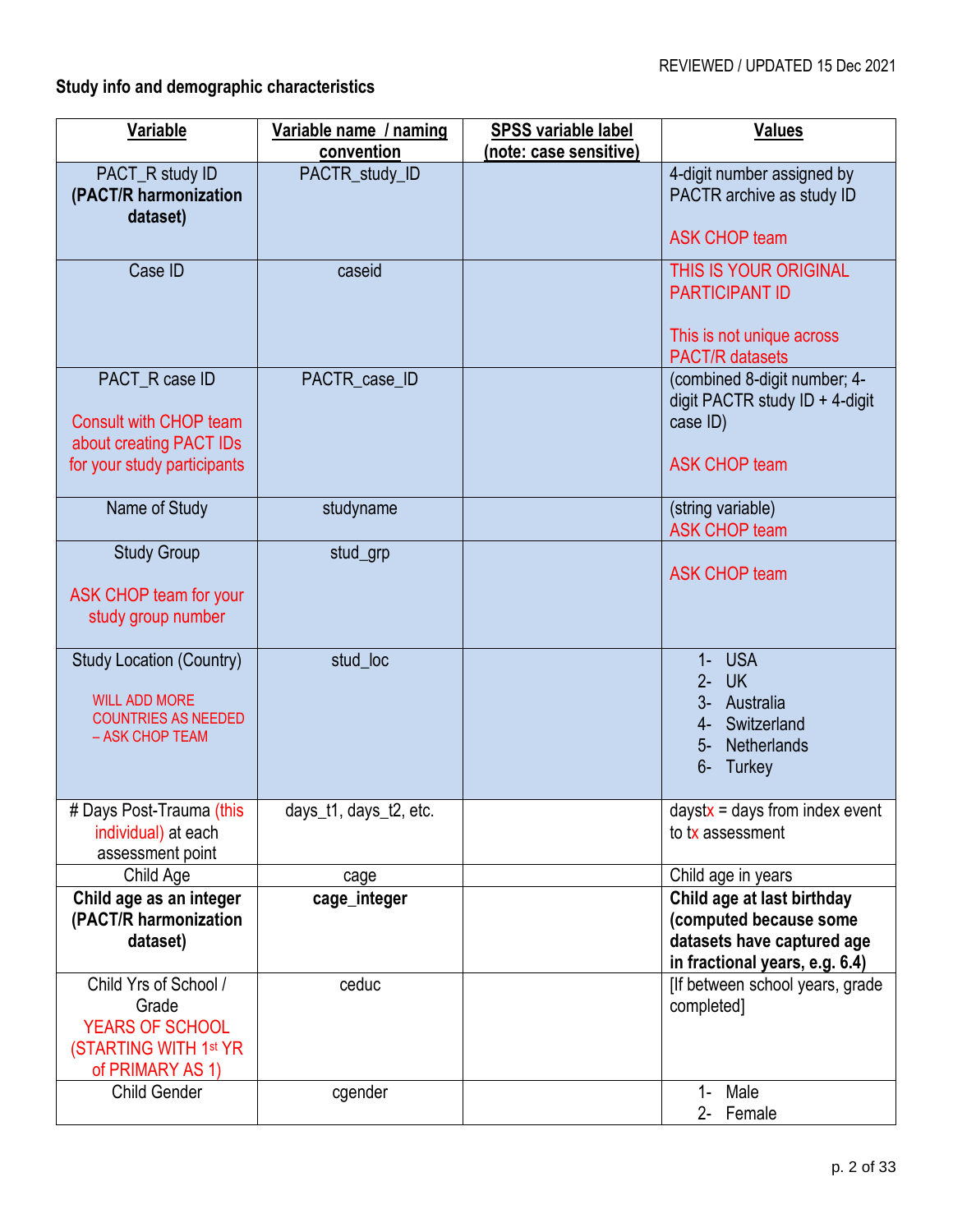| <b>Variable</b>                                   | Variable name / naming       | <b>SPSS variable label</b> | <b>Values</b>                                             |
|---------------------------------------------------|------------------------------|----------------------------|-----------------------------------------------------------|
|                                                   | convention                   | (note: case sensitive)     |                                                           |
|                                                   |                              |                            | <b>WILL ADD MORE</b>                                      |
|                                                   |                              |                            | <b>CATEGORIES HERE IF</b>                                 |
|                                                   |                              |                            | NEEDED - ask CHOP team                                    |
| Child Race                                        | crace                        |                            | 10- Black / African-American                              |
|                                                   |                              |                            | (US)                                                      |
| <b>OUR APPROACH IS TO</b>                         |                              |                            | 11- White (US)<br>12- Asian (US)                          |
| <b>USE STANDARD WAYS</b>                          |                              |                            | 13- American Indian/Alaska                                |
| OF CAPTURING RACE or                              |                              |                            | Native (US)                                               |
| <b>ETHNICITY WITHIN</b>                           |                              |                            | 14- Native Hawaiian or Other                              |
| <b>EACH COUNTRY - WILL</b>                        |                              |                            | Pacific Islander (US)<br>15- Multi-racial (US)            |
| <b>RE-GROUP FOR SOME</b>                          |                              |                            | 16- Hispanic/Latino (US)                                  |
| <b>ANALYSES</b>                                   |                              |                            |                                                           |
|                                                   |                              |                            | 20- White (UK)                                            |
| <b>IF YOU DO NOT SEE</b>                          |                              |                            | 21- Black (UK)<br>22- Asian (UK)                          |
| <b>YOUR COUNTRY HERE,</b>                         |                              |                            | 23- Chinese (UK)                                          |
| <b>PLEASE ASK CHOP</b>                            |                              |                            | 24- Mixed (UK)                                            |
| <b>TEAM</b>                                       |                              |                            | 25- Other (UK)                                            |
|                                                   |                              |                            | 30- Non-indigenous Australian                             |
|                                                   |                              |                            | (AUS)                                                     |
|                                                   |                              |                            | 31- Indigenous Australian (AUS)                           |
|                                                   |                              |                            | 32- New Zealander (AUS)                                   |
|                                                   |                              |                            | 33- New Zealand Maori (AUS)<br>34- Pacific Islander (AUS) |
|                                                   |                              |                            | 35- European (AUS)                                        |
|                                                   |                              |                            | 36- African (AUS)                                         |
|                                                   |                              |                            | 37- Middle-Eastern (AUS)                                  |
|                                                   |                              |                            | 38- Asian (AUS)                                           |
|                                                   |                              |                            | $40 - Swiss (SUI)$                                        |
|                                                   |                              |                            | 41 - Foreigner (SUI)                                      |
|                                                   |                              |                            | 60 - Turkish Muslim (TUR)                                 |
|                                                   |                              |                            | <b>WILL ADD MORE COUNTRIES</b>                            |
|                                                   |                              |                            | AS NEEDED - ASK CHOP                                      |
|                                                   |                              |                            | <b>TEAM</b>                                               |
|                                                   |                              |                            | 1000 - Other (specify)                                    |
| Child Race (Other)<br>Child Race (Multi-racial)   | crace_oth                    |                            | (string variable)<br>(string variable)                    |
|                                                   | crace_m<br>c_ethnic_minority |                            | $0 - no$                                                  |
| Child is ethnic minority<br>in his/her country of |                              |                            | $1 - yes$                                                 |
| residence (PACT/R                                 |                              |                            |                                                           |
| harmonization dataset)                            |                              |                            |                                                           |
| # siblings                                        | sibs                         |                            |                                                           |
| Family size                                       | famsize                      |                            |                                                           |
| Relationship of                                   | p1_rel, p2_rel               |                            | 1- Mother                                                 |
| Parent/Caretaker                                  |                              |                            | 2- Father                                                 |
| to index child                                    |                              |                            | 3- Other (non-parent)                                     |
|                                                   |                              |                            | guardian                                                  |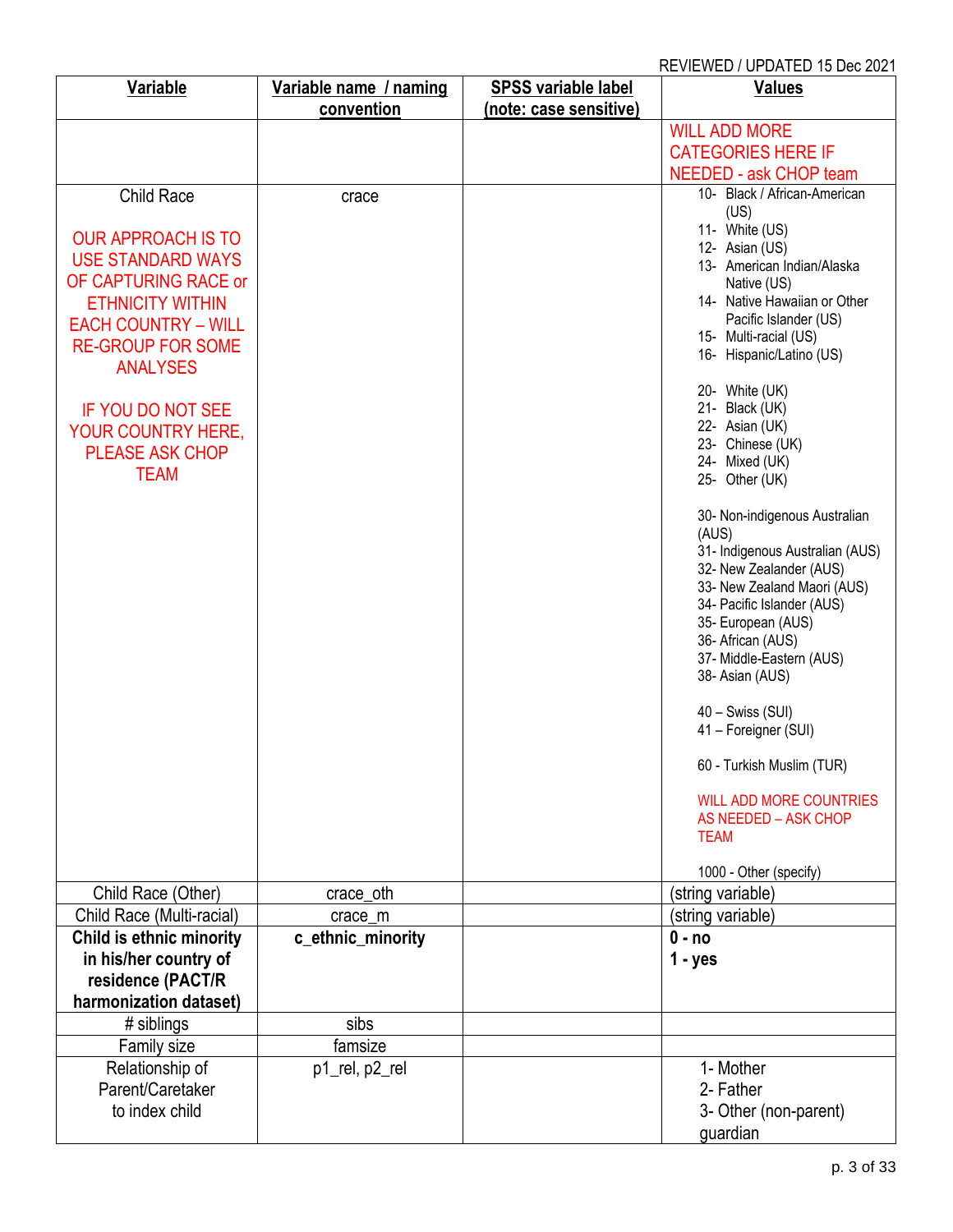| Variable                         | Variable name / naming    | <b>SPSS variable label</b> | <b>Values</b>                     |
|----------------------------------|---------------------------|----------------------------|-----------------------------------|
|                                  | convention                | (note: case sensitive)     |                                   |
| (i.e., for parent/caretaker      |                           |                            |                                   |
| who is informant / study         |                           |                            |                                   |
| participant - relationship to    |                           |                            |                                   |
| index child participant)         |                           |                            |                                   |
| Parent/Caregiver                 | p1_rel_oth, p2_rel_oth    |                            | (string variable)                 |
| Relationship (Other)             |                           |                            |                                   |
| Parent/Caregiver Age             | p1_age, p2_age            |                            | Parent age in years               |
| Parent/Caregiver Gender          | p1_gend, p2_gend          |                            | 1- Male                           |
|                                  |                           |                            | 2 - Female                        |
| Parent/Caregiver Race            | p1race, p2race            |                            | SEE ABOVE - SAME CODES            |
|                                  |                           |                            | AS CHILD RACE                     |
|                                  |                           |                            | <b>CATEGORIES</b>                 |
| Parent/Caregiver Race            | p1race_oth, p2race_oth    |                            | (string variable)                 |
| (Other)                          |                           |                            |                                   |
| Parent /Caregiver Race           | p1race_m, p2race_m        |                            | (string variable)                 |
| (Multi-racial)                   |                           |                            |                                   |
| Parent/Caregiver                 | p1_relat, p2_relat        |                            | 1- Single                         |
| <b>Relationship Status</b>       |                           |                            | 2- De Facto (Australia)           |
|                                  |                           |                            | 3- Married                        |
|                                  |                           |                            | 4- Separated                      |
|                                  |                           |                            | 5- Divorced                       |
|                                  |                           |                            | 6- Widowed                        |
| Parent/Caregiver # of            | p1_mar, p2_mar            |                            |                                   |
| <b>Years with Marital Status</b> |                           |                            |                                   |
| Highest level of                 | p1_educ [DATASET          |                            | Original values from study - i.e. |
| parent/caregiver education       | NUMBER]                   |                            | matching that country's           |
| (for each parent)                |                           |                            | educational system.               |
| <b>NOTE: Please share with</b>   | e.g., p1_educ_1001        |                            | Thus, range and content of        |
| the PACTR Archive the            |                           |                            | values may vary by study - be     |
| variable as your study           |                           |                            | sure to label                     |
| originally coded it              |                           |                            |                                   |
| <b>Highest level of</b>          | p1_educ, p2_educ          |                            | 0 - Preprimary                    |
| parent/caregiver                 |                           |                            | 1 - Primary                       |
| education (for each              | m_educ, f_educ (included  |                            | 2 - Lower secondary               |
| parent)                          | only when this added      |                            | 3 - Upper secondary               |
| <b>NOTE: Create an</b>           | unique information beyond |                            | 4 - Post-secondary non-           |
| additional variable that         | p1_educ and p2_educ       |                            | tertiary                          |
| uses ISCED 1997                  | variables due to data     |                            | 5 - First stage of tertiary       |
| classifications for              | collection methods of     |                            | education                         |
| education - ASK CHOP             | specific datasets)        |                            | 6 - Second stage of tertiary      |
| <b>TEAM</b>                      |                           |                            | education                         |
| Parent/Caregiver                 | p1_sec_educ               | Parent 1 completed         | $0 - no$                          |
| completed secondary              |                           | secondary education        | $1 - yes$                         |
| education (PACT/R                | p2_sec_educ               | Parent 2 completed         |                                   |
| harmonization dataset)           |                           | secondary education        |                                   |
| Parent/Caregiver                 | p1_inc[DATASET            |                            | Original values from study - i.e. |
| Household Income                 | <b>NUMBER]</b>            |                            | in that country's currency.       |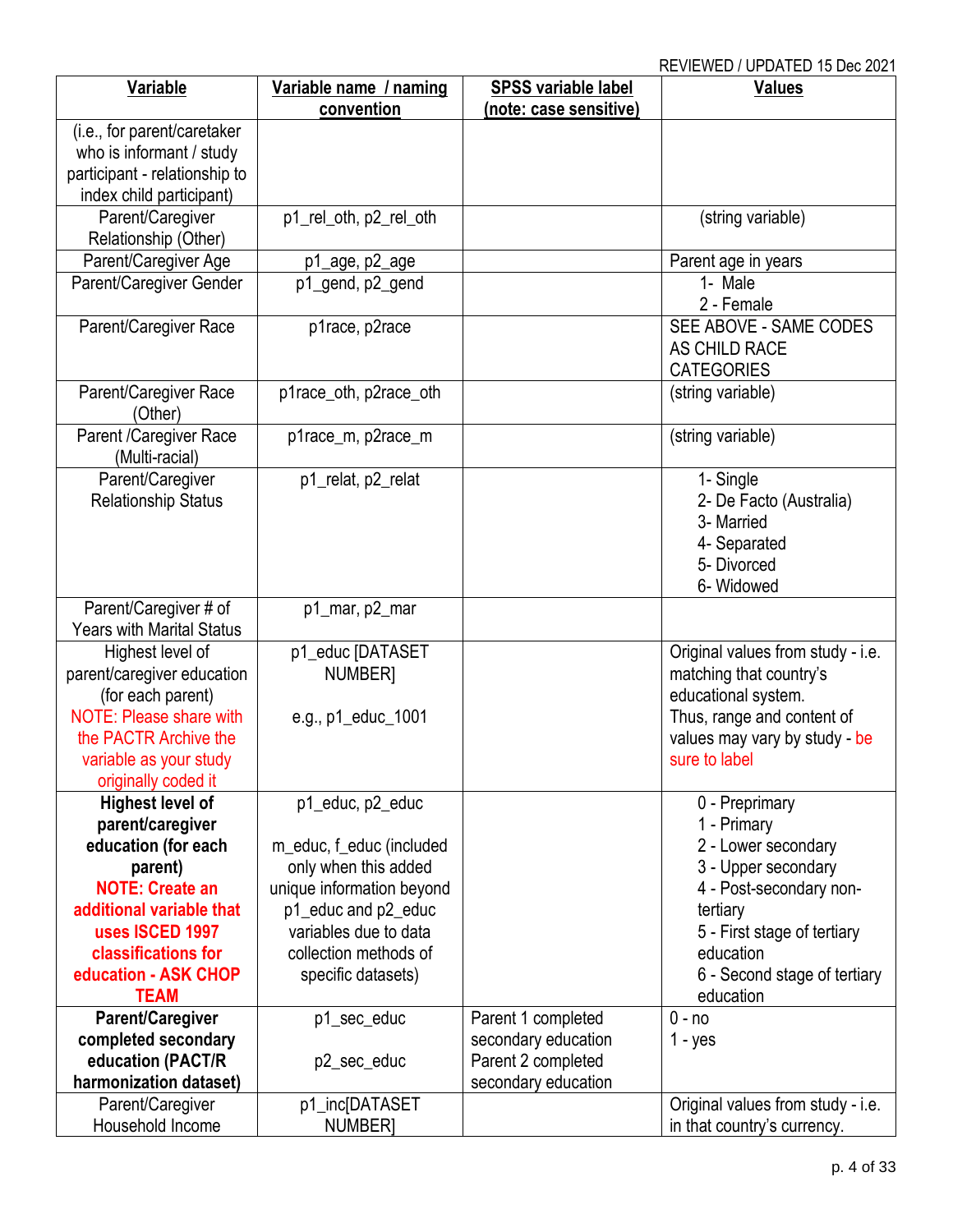| Variable                                                                                                                                         | Variable name / naming | <b>SPSS variable label</b> | <b>Values</b>                                                                                |
|--------------------------------------------------------------------------------------------------------------------------------------------------|------------------------|----------------------------|----------------------------------------------------------------------------------------------|
|                                                                                                                                                  | convention             | (note: case sensitive)     |                                                                                              |
| NOTE: Variable as your<br>study originally coded it                                                                                              | e.g., $p1$ _inc_1001   |                            | Thus, range and content of<br>values may vary by study -<br>be sure to label                 |
| Language in which study<br>assessments were<br>administered<br><b>IF YOU DO NOT SEE</b><br><b>THE LANGUAGE YOU</b><br><b>NEED HERE, ASK CHOP</b> | language               |                            | $1 -$ English<br>$2 - German$<br>$3 -$ French<br>$4 -$ Spanish<br>$5 - Dutch$<br>6 - Turkish |
| TEAM                                                                                                                                             |                        |                            | <b>WILL ADD MORE</b><br><b>LANGUAGES AS NEEDED -</b><br><b>ASK CHOP TEAM</b>                 |

#### <span id="page-4-0"></span>**Trauma / Event characteristics**

NOTE: All datasets should include, for each participant's index event: >= 1 trauma type, direct/indirect exposure, and additional information for that event (e.g., if injury: injury circumstances, injury diagnosis).

| Variable                                                                                                                                                                                                                                           | Variable name /   | <b>SPSS variable label</b> | <b>Values</b>                                                                                                                                                            |
|----------------------------------------------------------------------------------------------------------------------------------------------------------------------------------------------------------------------------------------------------|-------------------|----------------------------|--------------------------------------------------------------------------------------------------------------------------------------------------------------------------|
|                                                                                                                                                                                                                                                    | naming convention | (note: case sensitive)     |                                                                                                                                                                          |
| Date (year) of event                                                                                                                                                                                                                               | event_yr          | Year of Event              | 4 digit year in which event<br>occurred                                                                                                                                  |
| Date (day) of event                                                                                                                                                                                                                                | event_date        | Date of Event              | dd/mm/yyyy                                                                                                                                                               |
| Primary trauma type (this<br>index event)<br>AIM - Cover broad<br>categories of acute events<br>relevant to kids and PTS<br>prediction<br><b>WILL CONSIDER</b><br><b>ADDING MORE</b><br><b>TRAUMA TYPES IF</b><br><b>NEEDED</b><br>- ASK CHOP TEAM | trauma 1          | Primary Index Trauma 1     | 1 - Unintentional Injury<br>2 - Acute medical event<br>(non-injury)<br>3 - MVA / RTA<br>4 - Interpersonal Violence<br>5 - Disaster<br>1000- Other                        |
| Other – specify field                                                                                                                                                                                                                              | trauma_1_oth      |                            | (string variable)                                                                                                                                                        |
| Primary trauma type (this<br>index event)<br>NOTE: Original trauma_1<br>variable may not be<br>sufficiently mutually<br>exclusive; trauma_1_v2<br>improves upon categorical                                                                        | trauma $1_v2$     | Primary Index Trauma 1     | 1 - Unintentional injury (not<br>RTA)<br>2 - Acute medical event<br>(non-injury)<br>3 - RTA requiring medical<br>attention<br>4 - Interpersonal violence<br>5 - Disaster |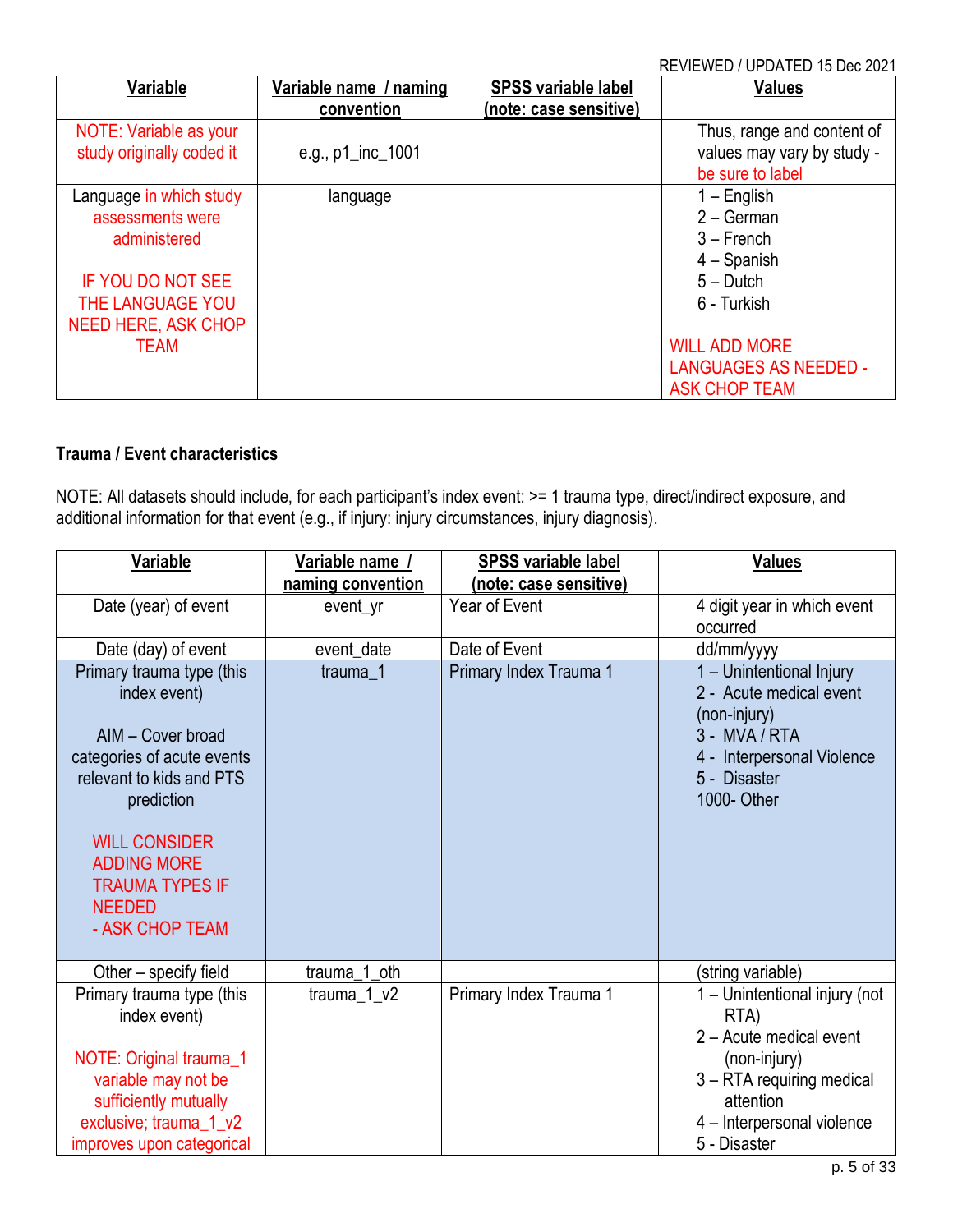| Variable                                   | Variable name /      | <b>SPSS variable label</b>       | <b>Values</b>                                          |
|--------------------------------------------|----------------------|----------------------------------|--------------------------------------------------------|
|                                            | naming convention    | (note: case sensitive)           |                                                        |
| classifications to make them               |                      |                                  |                                                        |
| mutually exclusive and to                  |                      |                                  |                                                        |
| clarify distinction between                |                      |                                  |                                                        |
| RTA and other unintentional                |                      |                                  |                                                        |
| injury                                     |                      |                                  |                                                        |
| Additional trauma type (this               | trauma_2             | Additional Index Trauma 2        | 1- Unintentional Injury                                |
| index event)                               |                      |                                  | 2- Acute medical event                                 |
|                                            |                      |                                  | (non-injury)<br>3 - MVA / RTA                          |
| <b>WILL CONSIDER</b><br><b>ADDING MORE</b> |                      |                                  |                                                        |
| <b>TRAUMA TYPES IF</b>                     |                      |                                  | 4- Interpersonal Violence<br>5 - Disaster              |
| <b>NEEDED</b>                              |                      |                                  | 1000- Other                                            |
| - ASK CHOP TEAM                            |                      |                                  |                                                        |
|                                            |                      |                                  |                                                        |
| Other - specify field                      | trauma_2_oth         |                                  |                                                        |
| Additional trauma type (this               | trauma <sub>_3</sub> | <b>Additional Index Trauma 3</b> | (string variable)<br>1- Unintentional Injury           |
| index event)                               |                      |                                  | 2- Acute medical event                                 |
|                                            |                      |                                  | (non-injury)                                           |
| <b>WILL CONSIDER</b>                       |                      |                                  | 3 - MVA / RTA                                          |
| <b>ADDING MORE</b>                         |                      |                                  | 4- Interpersonal Violence                              |
| <b>TRAUMA TYPES IF</b>                     |                      |                                  | 5 - Disaster                                           |
| <b>NEEDED</b>                              |                      |                                  | 1000- Other                                            |
| - ASK CHOP TEAM                            |                      |                                  |                                                        |
|                                            |                      |                                  |                                                        |
| Other - specify field                      | trauma_3_oth         |                                  | (string variable)                                      |
| Direct / indirect exposure?                | Dir_exp1             | Type of Exposure to Primary      | 1 - Indirect exposure only                             |
|                                            |                      | <b>Index Trauma 1</b>            | 2 - Direct exposure -                                  |
|                                            |                      |                                  | witnessed                                              |
|                                            |                      |                                  | 3 - Direct exposure - victim                           |
| Direct / indirect exposure?                | Dir_exp2             | Type of Exposure to              | 1 – Indirect exposure only                             |
|                                            |                      | <b>Additional Index Trauma 2</b> | 2 - Direct exposure -                                  |
|                                            |                      |                                  | witnessed                                              |
|                                            |                      |                                  | 3 - Direct exposure - victim                           |
| Direct / indirect exposure?                | Dir_exp3             | Type of Exposure to              | 1 - Indirect exposure only                             |
|                                            |                      | Additional Index Trauma 3        | 2 - Direct exposure -                                  |
|                                            |                      |                                  | witnessed                                              |
|                                            |                      |                                  | 3 - Direct exposure - victim                           |
| Unintentional injury                       | inj_circ             |                                  | 1- Traffic (MVA / RTA)                                 |
| circumstances                              |                      |                                  | 2- Fall                                                |
|                                            |                      |                                  | 3 - Sports - organized                                 |
|                                            |                      |                                  | 4- Sports / recreation                                 |
|                                            |                      |                                  | 5- Animal bite / attack                                |
|                                            |                      |                                  | 6- Fire / burn                                         |
|                                            |                      |                                  | 7 – Near drowning                                      |
|                                            |                      |                                  | 8 - Poisoning / ingestion<br>1000- Other unintentional |
|                                            |                      |                                  |                                                        |
| Other - specify field                      |                      |                                  | injury circumstances<br>(string variable)              |
|                                            | inj_circ _oth        |                                  |                                                        |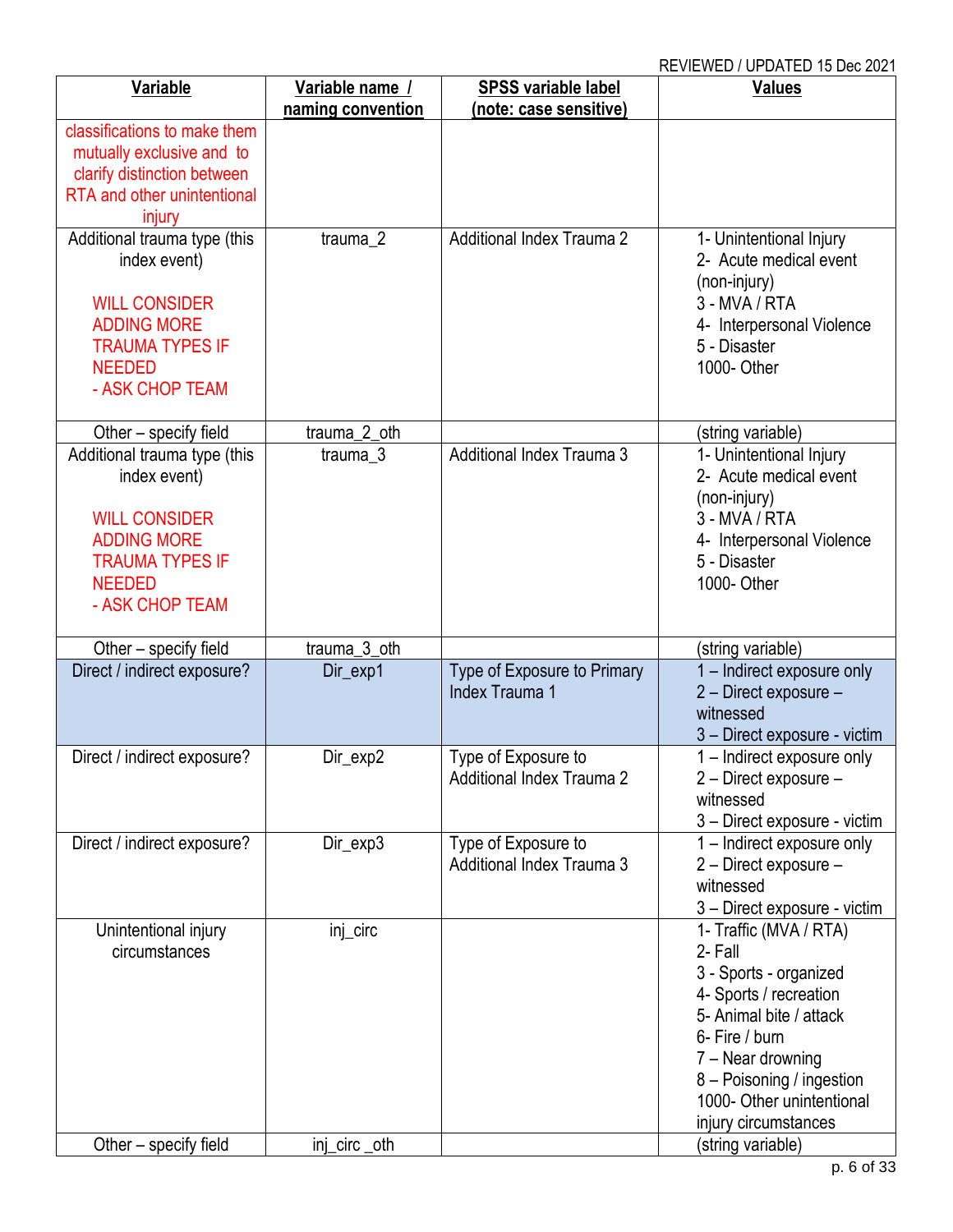| Variable                    | Variable name /   | <b>SPSS variable label</b> | <b>Values</b>               |
|-----------------------------|-------------------|----------------------------|-----------------------------|
|                             | naming convention | (note: case sensitive)     |                             |
| MVA / RTA circumstances     | RTA_circ          |                            | 1- MV occupant              |
|                             |                   |                            | 2- Pedestrian               |
|                             |                   |                            | 3 - Bicyclist               |
|                             |                   |                            | 4 - Motorcyclist / scooter  |
|                             |                   |                            | 1000- Other MVA/RTA         |
|                             |                   |                            | circumstances               |
|                             |                   |                            |                             |
| Other - specify field       | RTA_circ_oth      |                            | (string variable)           |
| Type of acute medical event | med_circ          |                            | 1-Illness - Sudden onset or |
|                             |                   |                            | learning of new diagnosis   |
| <b>NOT MUTUALLY</b>         |                   |                            | 2 - Illness episode (e.g.   |
| <b>EXCLUSIVE: SELECT</b>    |                   |                            | asthma attack, sickle cell  |
| <b>CODE THAT IS BEST</b>    |                   |                            | episode)                    |
| <b>MATCH</b>                |                   |                            | $3 -$ Surgery               |
|                             |                   |                            | 4 - Other medical           |
|                             |                   |                            | procedure                   |
|                             |                   |                            | 1000 - Other acute medical  |
|                             |                   |                            | event                       |
| Other - specify field       | med_circ_oth      |                            | (string variable)           |
| Acute medical event -       | med_dx            |                            | 1- Asthma                   |
| primary disorder            |                   |                            | 2- Appendicitis             |
|                             |                   |                            | 3- Diabetes                 |
| <b>NOT MUTUALLY</b>         |                   |                            | 4- Pneumonia                |
| <b>EXCLUSIVE: SELECT</b>    |                   |                            | 5- Infection                |
| <b>CODE THAT IS BEST</b>    |                   |                            | 6- GI Concerns              |
| <b>MATCH</b>                |                   |                            | 7 - Sickle cell             |
|                             |                   |                            | 8 - Cancer                  |
|                             |                   |                            | 9 - Cardiac                 |
|                             |                   |                            | 1000 - Other                |
| Other – specify field       | med_dx _oth       |                            | (string variable)           |
| Interpersonal violence      | vio_circ          |                            | 1- Assault / violence by    |
| circumstances               |                   |                            | non-family member           |
|                             |                   |                            | 2- Assault / violence by    |
| <b>NOT MUTUALLY</b>         |                   |                            | family member               |
| <b>EXCLUSIVE: SELECT</b>    |                   |                            | 3- Mass violence (e.g.      |
| <b>CODE THAT IS BEST</b>    |                   |                            | school shooting or          |
| <b>MATCH</b>                |                   |                            | terrorist attack)           |
|                             |                   |                            | 4- Witness to violence      |
|                             |                   |                            | against other(s)            |
|                             |                   |                            | 1000 - Other                |
| Other - specify field       | vio_circ_oth      |                            | (string variable)           |
| Known or Unknown            | vio_non_fam       |                            | 1- Known                    |
| Offender                    |                   |                            | $2 -$<br>Stranger           |
|                             |                   |                            | 3- Authority                |
|                             |                   |                            | 888 - Not Applicable        |
|                             |                   |                            | 999 – Missing               |
|                             |                   |                            | $1000 - Other$              |
| Type of disaster            | dis_type          |                            | 1- Earthquake               |
|                             |                   |                            | 2- Flood                    |
|                             |                   |                            |                             |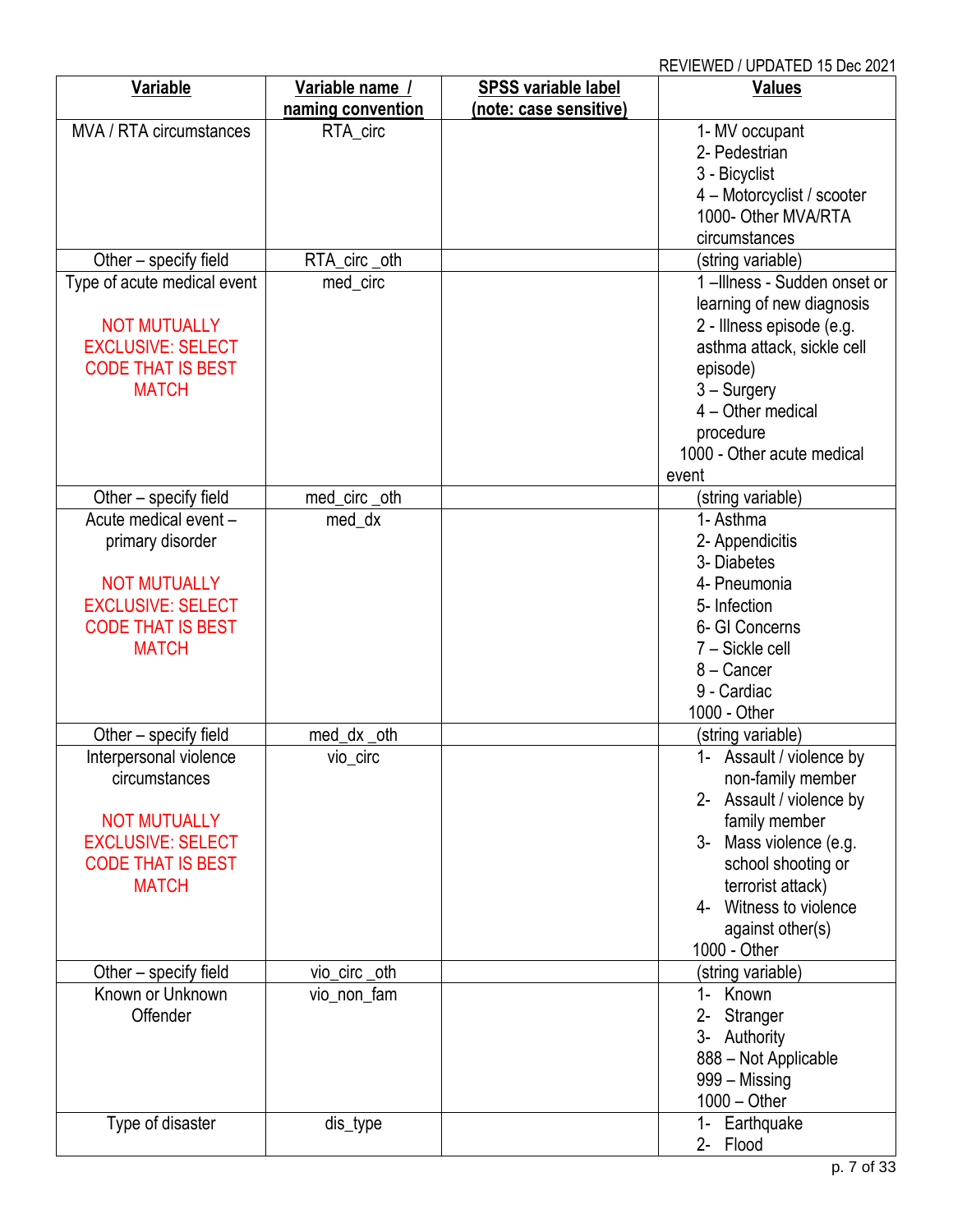| Variable              | Variable name /   | <b>SPSS variable label</b> | <b>Values</b>              |
|-----------------------|-------------------|----------------------------|----------------------------|
|                       | naming convention | (note: case sensitive)     |                            |
|                       |                   |                            | 3- Wildfire / Bush fire    |
|                       |                   |                            | 4- Hurricane/Typhoon       |
|                       |                   |                            | 5- Tornado                 |
|                       |                   |                            | 6- Tsunami                 |
|                       |                   |                            | 7- Volcanic Eruption       |
|                       |                   |                            | 8- Mudslide                |
|                       |                   |                            | 9- Avalanche               |
|                       |                   |                            | 10- Blizzard               |
|                       |                   |                            | 11- Technological Disaster |
|                       |                   |                            | 1000 - Other               |
| Other – specify field | dis_type _oth     |                            | (string variable)          |

# <span id="page-7-0"></span>**Trauma history variables**

| Variable                                         | Variable name /    | <b>SPSS variable label</b> | <b>Values</b>                                            |
|--------------------------------------------------|--------------------|----------------------------|----------------------------------------------------------|
|                                                  | naming convention  | (note: case sensitive)     |                                                          |
| Prior trauma history (prior<br>to index trauma)? | $tr_hx$            |                            | $0 - No$<br>1-Yes<br>777 - Not assessed in<br>this study |
| Age at earliest trauma                           | age_tr1            |                            | Code as child age in<br>years                            |
| Number of prior trauma<br>types                  | tr_hx_count_type   |                            |                                                          |
| Number of prior trauma<br>events                 | tr_hx_count_events |                            |                                                          |
| Prior unintentional<br>Injury                    | pr_uninj           |                            | $0 - No$<br>$1 - Yes$                                    |
| Prior MVA / RTA                                  | pr_RTA             |                            | $0 - No$<br>$1 - Yes$                                    |
| Prior acute medical<br>event                     | pr_med             |                            | $0 - No$<br>$1 - Yes$                                    |
| Prior interpersonal<br>violence                  | pr_viol            |                            | $0 - No$<br>$1 - Yes$                                    |
| Prior exposure to<br>disaster                    | pr disas           |                            | $0 - No$<br>$1 - Yes$                                    |
| Prior abuse / maltx                              | pr_maltx           |                            | $0 - No$<br>$1 - Yes$                                    |
| Prior exposure to<br>war/armed conflict          | pr_war             |                            | $0 - No$<br>$1 - Yes$                                    |
| Prior refugee trauma                             | pr_refug           |                            | $0 - No$<br>$1 - Yes$                                    |
| Other prior trauma                               | pr_other           |                            | $0 - No$<br>$1 - Yes$                                    |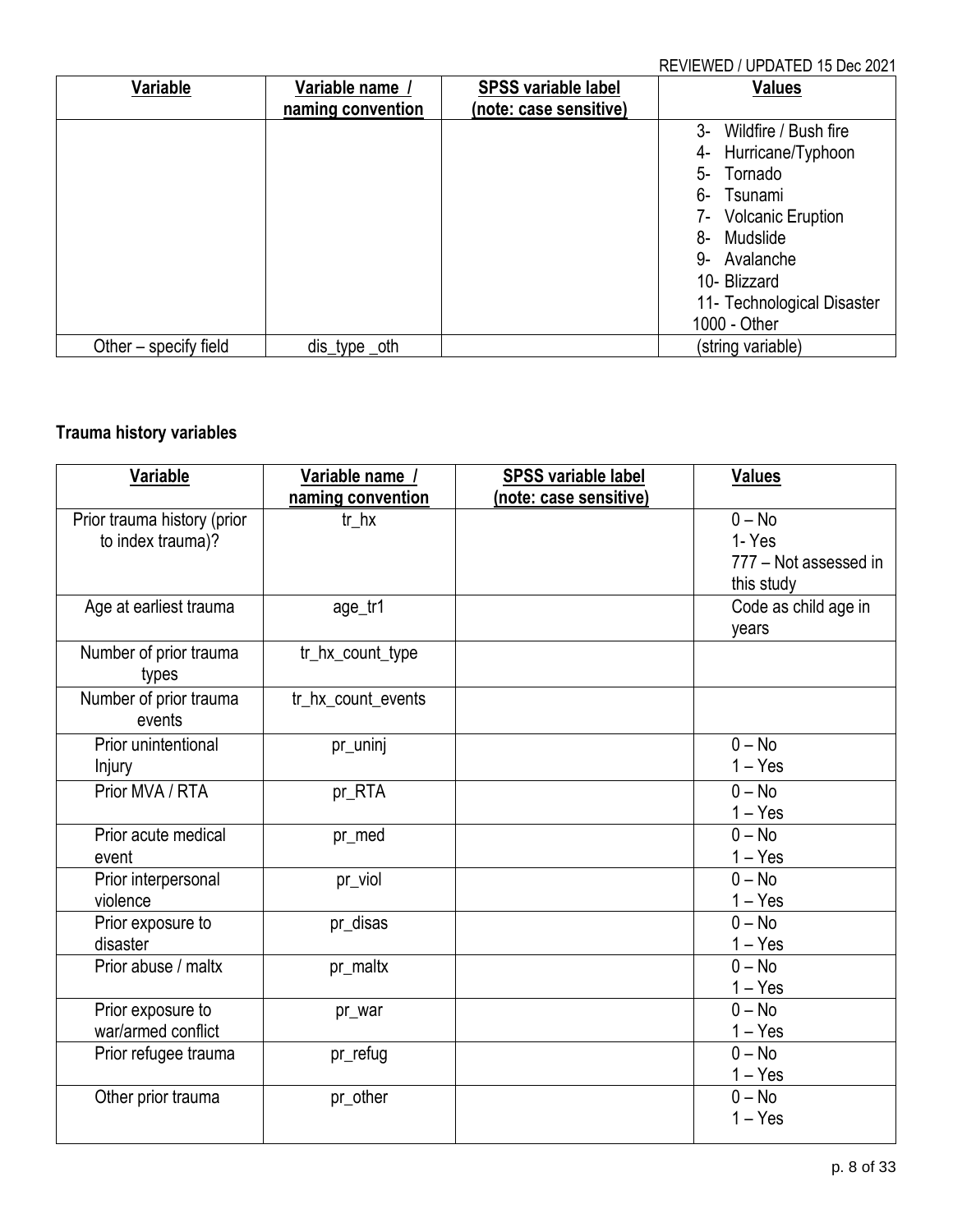| Other prior trauma | pr_trauma_oth         | (string variable) |  |
|--------------------|-----------------------|-------------------|--|
| (specified)        | (Multiple other prior |                   |  |
|                    | traumas can be        |                   |  |
|                    | designated            |                   |  |
|                    | pr_trauma_oth1,       |                   |  |
|                    | pr_trauma_oth2, etc.) |                   |  |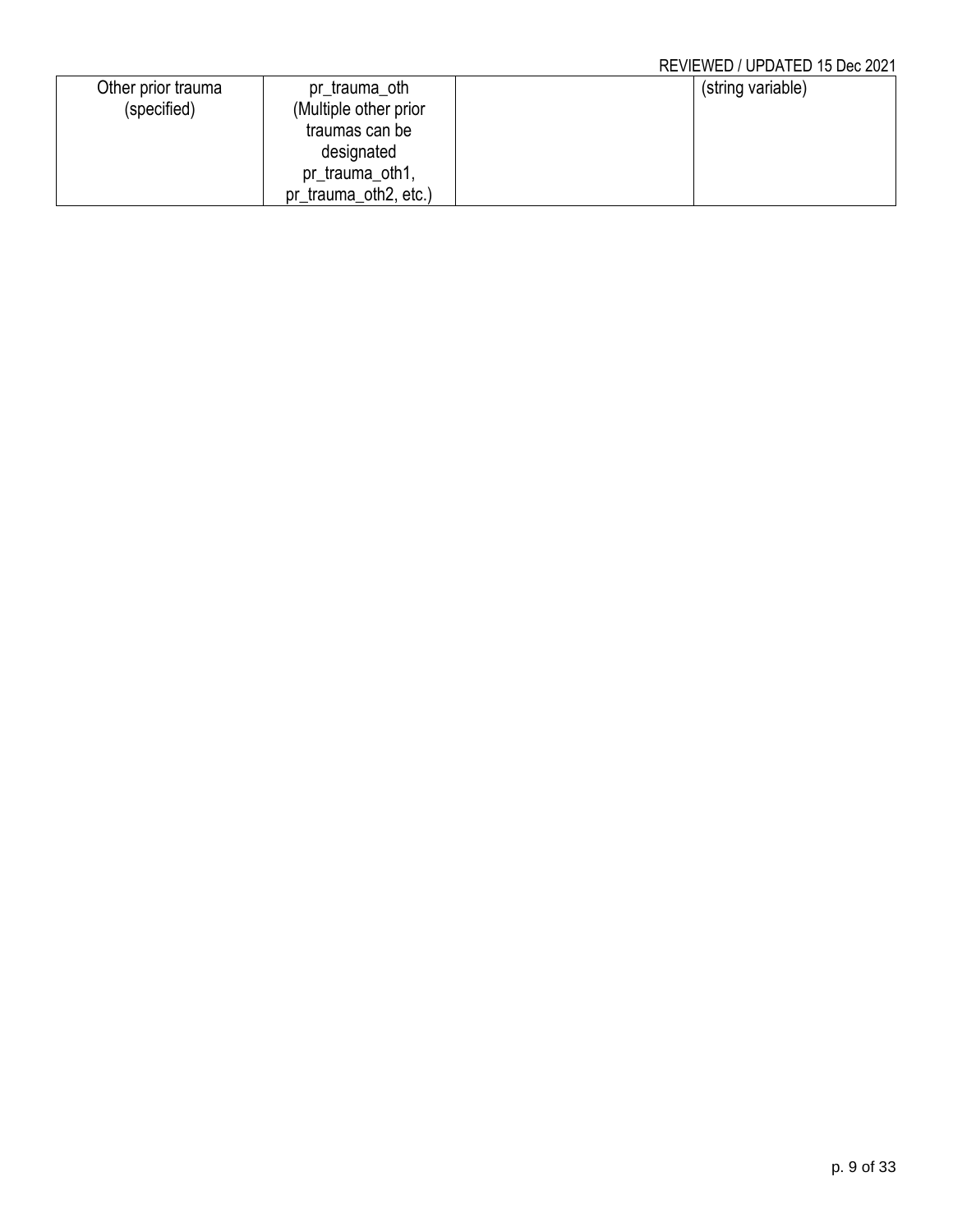# <span id="page-9-0"></span>**Medical care and physiological / biological measures**

| Variable                            | Variable name /<br>naming convention | <b>SPSS variable label</b><br><u>(note: case sensitive)</u> | <b>Values</b>                           |
|-------------------------------------|--------------------------------------|-------------------------------------------------------------|-----------------------------------------|
| Was child treated in ED /           | emerg_tx                             |                                                             | $0 - No$                                |
| A&E because of this event?          |                                      |                                                             | 1- Yes                                  |
| Was child transported to            |                                      |                                                             | 0-No                                    |
| ED in an ambulance or via           | emstrans                             |                                                             | 1-Yes                                   |
| emergency transport?                |                                      |                                                             |                                         |
| Was child admitted to               | hospadmit                            |                                                             | $0 - No$                                |
| hospital because of this            |                                      |                                                             | 1- Yes                                  |
| event?<br>Was child admitted to ICU | icuadmit                             |                                                             |                                         |
| because of this event?              |                                      |                                                             | $0 - No$<br>1- Yes                      |
| Length of time in hospital          | hospdays                             |                                                             |                                         |
| (in days) with day of admit         |                                      |                                                             |                                         |
| $= 1$                               |                                      |                                                             |                                         |
| Was child seen at an                | doc_office                           |                                                             | No<br>0-                                |
| outpatient clinic / doctor's        |                                      |                                                             | 1- Yes                                  |
| office?                             |                                      |                                                             |                                         |
| Was child injured?                  | injured                              |                                                             | $0 - No$                                |
|                                     |                                      |                                                             | 1- Yes                                  |
| Type of injury                      | injury                               |                                                             | (string variable)                       |
| Fracture?                           | fracture                             |                                                             | $0 - No$                                |
| Burn?                               | burn                                 |                                                             | 1- Yes<br>$0 - No$                      |
|                                     |                                      |                                                             | 1-Yes                                   |
| Sustained multiple injuries?        | mult_inj                             |                                                             | $0 - No$                                |
|                                     |                                      |                                                             | 1- Yes                                  |
| If injured, injury severity         | <b>ISS</b>                           |                                                             |                                         |
| score                               |                                      |                                                             |                                         |
| Did child have a head               | HI_presence                          |                                                             | $0 - No$                                |
| injury?                             |                                      |                                                             | 1-Yes                                   |
|                                     |                                      |                                                             | 9- Unknown                              |
| Classification of head injury       | HI_classify                          |                                                             | $1 =$ mild<br>$2 =$ moderate            |
| severity                            |                                      |                                                             | $3 =$ severe                            |
|                                     |                                      |                                                             | 9= unknown                              |
| Loss of consciousness?              | LOC_pres                             |                                                             | $0 - No$                                |
|                                     |                                      |                                                             | 1 - Probable                            |
|                                     |                                      |                                                             | $2 - Yes$                               |
|                                     |                                      |                                                             | 9 - Unknown                             |
| Duration of LOC/coma (if it         | LOC_dur                              |                                                             | $0 = none$                              |
| was present - otherwise             |                                      |                                                             | $1 = 0.5$ mins                          |
| $N/A$ )                             |                                      |                                                             | $2 = 5$ min - 1 day<br>$3 = 1 - 7$ days |
|                                     |                                      |                                                             | $4 =$ More than 7 days                  |
|                                     |                                      |                                                             | $9 =$ Unknown duration                  |
| First available GCS                 | GCS_initial                          |                                                             |                                         |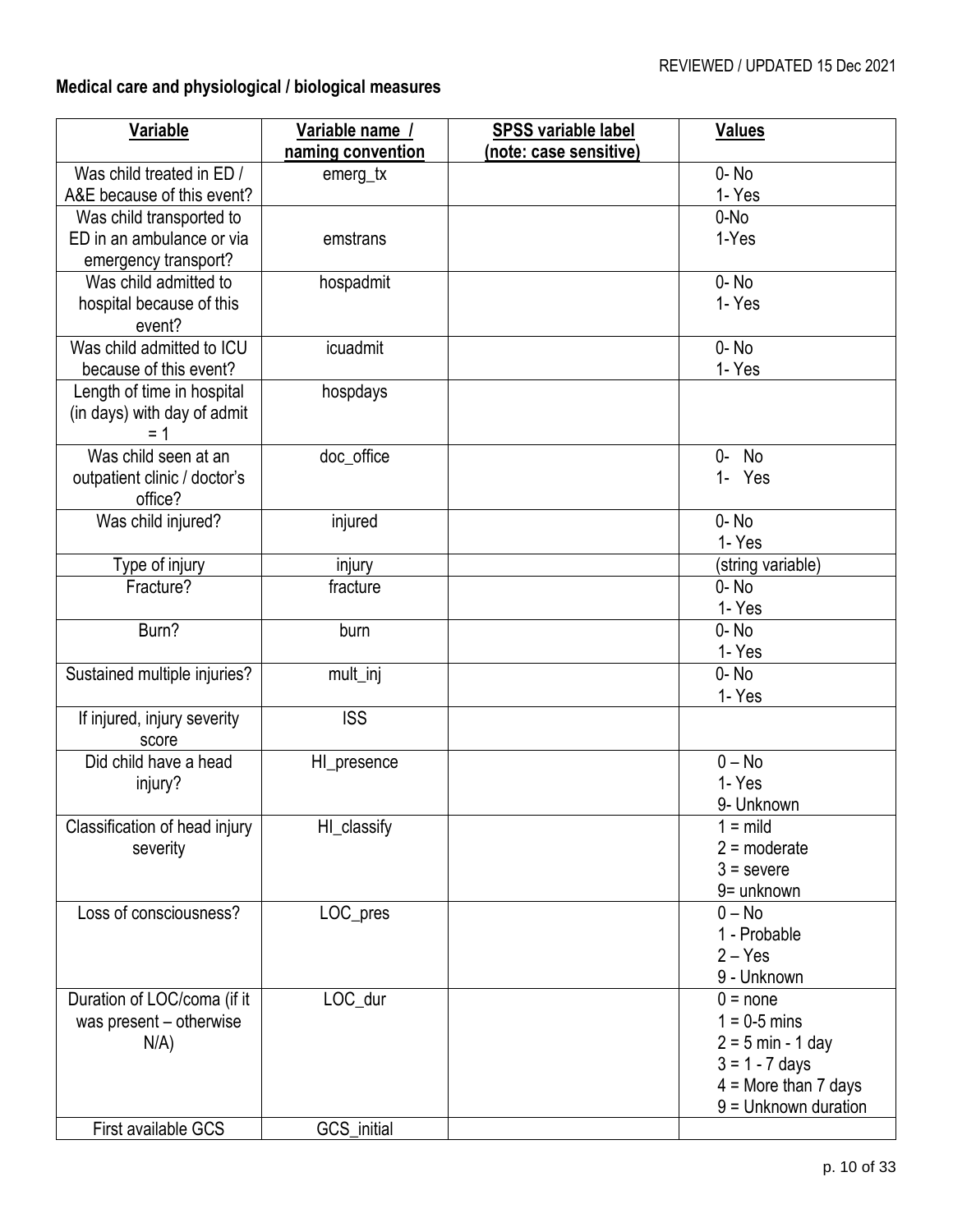| Variable                     | Variable name /<br>naming convention | <b>SPSS variable label</b><br>(note: case sensitive) | <b>Values</b>               |
|------------------------------|--------------------------------------|------------------------------------------------------|-----------------------------|
| Lowest GCS in first 24 hrs   | GCS_24hr                             |                                                      |                             |
| Post-trauma amnesia?         | PTA_pres                             |                                                      | $0 - No$                    |
|                              |                                      |                                                      | 1- Yes                      |
|                              |                                      |                                                      | 9- unknown                  |
| Duration of post-trauma      | PTA_dur                              |                                                      | $1 =$ Less than 24 hours    |
| amnesia (if it was present - |                                      |                                                      | $2 = 1 - 7$ days            |
| otherwise N/A)               |                                      |                                                      | $3 =$ Greater than $7$ days |
|                              |                                      |                                                      | $9 =$ Unknown / not         |
|                              |                                      |                                                      | indicated in medical file   |
| Neurological signs (e.g.     | Neuro_signs                          |                                                      | $0 - No$                    |
| seizure, dysarthria, ataxia, |                                      |                                                      | 1- Yes                      |
| etc)                         |                                      |                                                      | 9- unknown                  |
| Child BMI                    | bmi                                  |                                                      |                             |
| Child BMI (for age)          | bmiage                               |                                                      |                             |
| Child BMI Percentile         | bmipct                               |                                                      |                             |
| Child Tanner score           | tanner                               |                                                      |                             |
| Chronic health concerns?     | chronic                              |                                                      | $0 - No$                    |
|                              |                                      |                                                      | 1- Yes                      |
|                              |                                      |                                                      | 9 - Unknown                 |
| Did child receive meds in    | hospmed                              |                                                      | $0 - No$                    |
| hospital (in ED or during    |                                      |                                                      | 1- Yes                      |
| inpt stay)?                  |                                      |                                                      | 9-unknown                   |
| Were all medications         | allmeds                              |                                                      | $0-N0$                      |
| received in-hospital         |                                      |                                                      | 1-Yes                       |
| recorded in the dataset?     |                                      |                                                      |                             |
| Opiates (by time period)     | opiate_t1, opiate_t2, etc.           |                                                      | $0 - No$                    |
|                              |                                      |                                                      | 1- Yes                      |
|                              |                                      |                                                      | 9 - Unknown                 |
| Beta-blockers (by time       | betablock_t1,                        |                                                      | $0 - No$                    |
| period)                      | betablock_t2, etc.                   |                                                      | 1-Yes                       |
|                              |                                      |                                                      | 9 - Unknown                 |
| List any other meds          | med_o1, med_o2, etc.                 |                                                      | (string variable)           |
| received                     |                                      |                                                      |                             |
| Was child on meds at time    | Cmedst1, etc.                        |                                                      | $0 - No$                    |
| of assessment? (must         |                                      |                                                      | 1-Yes                       |
| include assessment point)    |                                      |                                                      | 9 - Unknown                 |
| What meds? List              | Asmed_t1, etc.                       |                                                      | (string variable)           |
| Respiration (by time period) | resp_t1, resp_t2, etc.               |                                                      |                             |
| Respiration pre-hospital     | Presp                                |                                                      |                             |
| admission (during EMS        |                                      |                                                      |                             |
| transport)                   |                                      |                                                      |                             |
| Pulse pre-hospital           | Ppulse                               |                                                      |                             |
| admission (during EMS        |                                      |                                                      |                             |
| transport)                   |                                      |                                                      |                             |
| Systolic BP pre-hospital     | psys                                 |                                                      |                             |
| admission (during EMS        |                                      |                                                      |                             |
| transport)                   |                                      |                                                      |                             |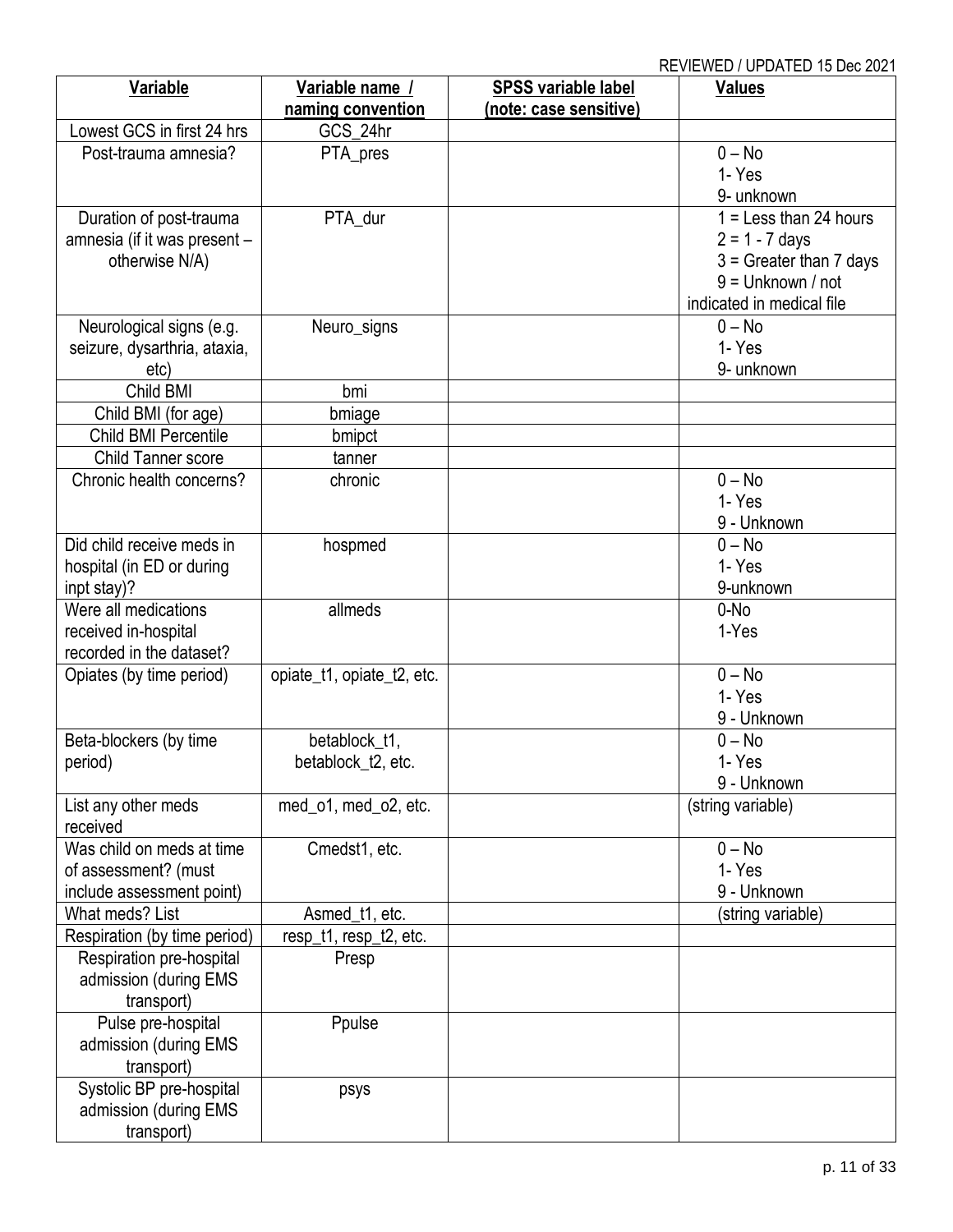| Variable                      | Variable name /          | <b>SPSS variable label</b> | IN LYTERY LD TOT DATED TO DOG LOL<br><b>Values</b> |
|-------------------------------|--------------------------|----------------------------|----------------------------------------------------|
|                               | naming convention        | (note: case sensitive)     |                                                    |
| Diastolic BP pre-hospital     | pdia                     |                            |                                                    |
| admission (during EMS         |                          |                            |                                                    |
|                               |                          |                            |                                                    |
| transport)                    |                          |                            |                                                    |
| Respiration upon hospital     | Tresp                    |                            |                                                    |
| triage                        |                          |                            |                                                    |
| Pulse upon hospital triage    | Tpulse                   |                            |                                                    |
| Systolic BP upon hospital     | Tsys                     |                            |                                                    |
| triage                        |                          |                            |                                                    |
| Diastolic BP upon hospital    | Tdia                     |                            |                                                    |
| triage                        |                          |                            |                                                    |
| Respiration upon hospital     | Dresp                    |                            |                                                    |
| discharge                     |                          |                            |                                                    |
| Pulse upon hospital           | <b>Dpulse</b>            |                            |                                                    |
| discharge                     |                          |                            |                                                    |
| Systolic BP upon hospital     | Dsys                     |                            |                                                    |
| discharge                     |                          |                            |                                                    |
| Diastolic BP upon hospital    | Ddia                     |                            |                                                    |
| discharge                     |                          |                            |                                                    |
| Pulse (by time period)        | pulse_t1, pulse_t2, etc. |                            |                                                    |
| Systolic BP (by time period)  | sys_t1, sys_t2, etc.     |                            |                                                    |
| Diastolic BP (by time         | dia_t1, dia_t2, etc.     |                            |                                                    |
| period)                       |                          |                            |                                                    |
| Urinary Cortisol levels ug/dl | ucort_t1, ucort_t2, etc. |                            |                                                    |
| (specify time period)         |                          |                            |                                                    |
| Urinary Epinephrine           | uepi_t1, uepi_t2, etc.   |                            |                                                    |
| (specify time period)         |                          |                            |                                                    |
| Urinary Norepinephrine        | une_t1, une_t2, etc.     |                            |                                                    |
| (specify time period)         |                          |                            |                                                    |
| Urinary Dopamine (specify     | udpa_t1, udpa_t2, etc.   |                            |                                                    |
| time period)                  |                          |                            |                                                    |
| Urine volume                  | uvol_t1, uvol_t2, etc.   |                            |                                                    |
| Creatinine (specify time      | creat t1, creat t2, etc. |                            |                                                    |
| period)                       |                          |                            |                                                    |
| Was salivary cortisol         | salcort_a                |                            | 0 - No                                             |
| assessed?                     |                          |                            | 1 - Yes                                            |
| If yes, what sampling times   | salcort_b                |                            | (string)                                           |
| were used?                    |                          |                            |                                                    |
| Salivary cortisol levels by   | salcort_t1, salcort_t2,  |                            |                                                    |
| sampling time                 | etc.                     |                            |                                                    |

# <span id="page-11-0"></span>**Generic variables – may apply across measures**

| Variable                                      | Variable name /<br>naming convention | <b>SPSS variable label</b><br>(note: case sensitive) | <b>Values</b>     |
|-----------------------------------------------|--------------------------------------|------------------------------------------------------|-------------------|
| <b>Questionable Validity</b>                  | qval_t1, qval_t2, etc.               | Questionable validity: tx                            | $0 - No$<br>1-Yes |
| (as applicable, per<br>assessment time point) |                                      |                                                      |                   |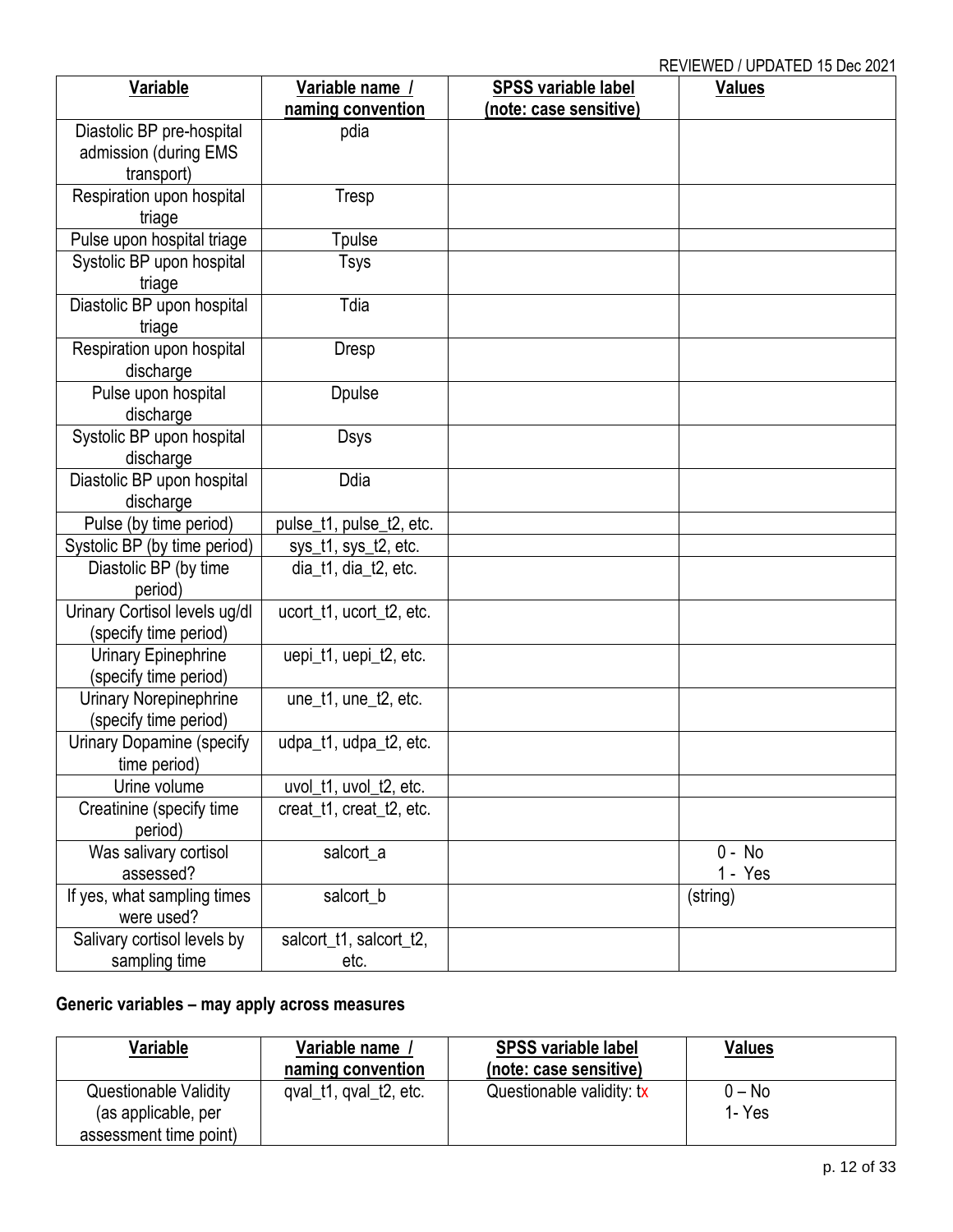| Denotes concerns about<br>validity of data / responses, |  |  |
|---------------------------------------------------------|--|--|
| e.g., based on child<br>respondent's fatigue,           |  |  |
| potential misunderstanding<br>of item content           |  |  |

### <span id="page-12-0"></span>**Standard time buckets (relative to an index trauma event)**

| "Time bucket" label<br>for Child Trauma<br>Data Archives * | Time to assessment<br>(time since index trauma event)<br>per study / protocol | When deriving "true time" variables for each<br>participant, use the following time buckets in days. |
|------------------------------------------------------------|-------------------------------------------------------------------------------|------------------------------------------------------------------------------------------------------|
| T0                                                         | Assessed pre-event                                                            | < 0                                                                                                  |
| T1                                                         | Within first 24 hours                                                         | $\geq 0$ AND $\leq 1$                                                                                |
| T <sub>2</sub>                                             | 24 hours to $\leq$ 2 weeks                                                    | $\geq$ 2 AND $\leq$ 13                                                                               |
| T <sub>3</sub>                                             | 2 weeks to $\leq 1$ month                                                     | $\geq$ 14 AND $\leq$ 30                                                                              |
| T4                                                         | 1 month to $<$ 2 months                                                       | $\geq$ 31 AND $\leq$ 59                                                                              |
| T <sub>5</sub>                                             | 2 months to $<$ 3 months                                                      | $\geq 60$ AND $\leq 89$                                                                              |
| T <sub>6</sub>                                             | 3 months to $< 6$ months                                                      | $\geq 90$ AND $\leq 179$                                                                             |
| T7                                                         | 6 months to $\leq$ 9 months                                                   | $\geq$ 180 AND $\leq$ 269                                                                            |
| T <sub>8</sub>                                             | 9 months to $<$ 12 months                                                     | $\geq$ 270 AND $\leq$ 364 $\cdot$ uneven to catch up to 1 year mark                                  |
| T <sub>9</sub>                                             | 12 months to < 15 months                                                      | $\geq$ 365 AND $\leq$ 454                                                                            |
| T <sub>10</sub>                                            | 15 months to $<$ 18 months                                                    | $\geq$ 455 AND $\leq$ 544                                                                            |
| T <sub>11</sub>                                            | 18 months to < 21 months                                                      | $\geq 545$ AND $\leq 634$                                                                            |
| T <sub>12</sub>                                            | 21 months to $<$ 24 months                                                    | $\geq$ 635 AND $\leq$ 729 $*$ uneven to catch up to 2 year mark                                      |
| T <sub>13</sub>                                            | 24 months to $<$ 27 months                                                    | $\geq$ 730 AND $\leq$ 819                                                                            |
| T <sub>14</sub>                                            | 27 months to $<$ 30 months                                                    | $\geq$ 820 AND $\leq$ 909                                                                            |
| T <sub>15</sub>                                            | 30 months to $<$ 33 months                                                    | $\geq 910$ AND $\leq 999$                                                                            |
| T <sub>16</sub>                                            | 33 months to < 36 months                                                      | $\geq$ 1000 AND $\leq$ 1094 $*$ uneven to catch up to 3 year mark                                    |
| As needed $-\rightarrow$                                   | Continue in 3 month intervals                                                 |                                                                                                      |

\* Applicable when study includes identification of an index trauma event for participants; ie, for ALL studies in PACT/R Data Archive and some studies in CTPT Data Archive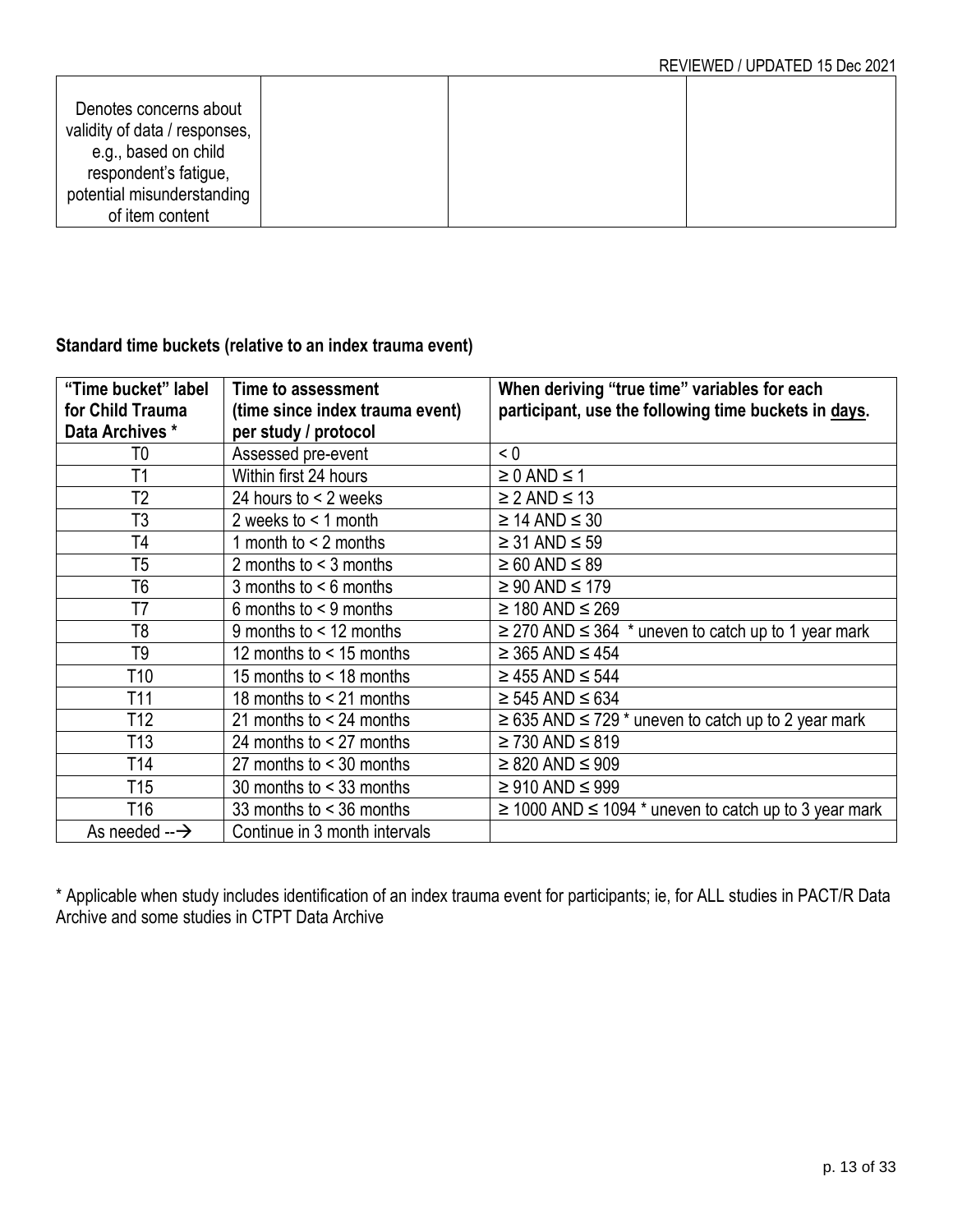Standardized interview and questionnaire measures

#### *NOTE TO INVESTIGATORS PREPARING DATA FOR SUBMISSION - If you have used a measure that is not listed here with a root acronym and standard response values, please get in touch with CHOP team to agree on these before recoding.*

#### **Measure naming conventions across languages (adopted March 2020)**

Beginning March 2020, a new format was adopted to distinguish between measures completed in various languages. From this point forward:

- New root acronyms will be generated from the measure name in its language of origin/development.
- Use of translated measures will be indicated by attaching an underscore followed by the two-letter international language code (see full listing at http://www.loc.gov/standards/iso639-2/php/code\_list.php) of the translation to the original measure root acronym.
- For example, the Revised Child Manifest Anxiety Scale (RCMAS), developed in English, is assigned the root acronym "rcmas." To indicate administration of the RCMAS in its Spanish translation, the root acronym "rcmas\_es" would be used.

At this point, we are NOT retrospectively applying this rule to instruments that were already assigned root acronyms in various languages.

#### **Variable naming conventions - item-level data**

Overall, variable names should each contain at least 3 pieces of information:

- time point **\*\*** (2 characters),
- measure name (ideally the full acronym), and
- item number (2 characters).

Those measures that can potentially have different reporters will also have reporter (1-2 characters) incorporated into the variable name (e.g., ADIS, DICA). Place this just AFTER time point and before measure root acronym.

For example…

CPSS item #6 administered in the T2 interval would be t2cpss06

ADIS item #5 as reported by parent 1 in the T3 interval would be t3p1adis05

- 2 characters for time bucket.
- [1-2 characters for reporter if needed: c, p1, p2],
- 3+ characters for measure acronym, and
- 2 characters for item# (use 01, 02, etc.; not 1, 2, etc.).

#### PREFERRED ORDER OF INTERVIEW AND QUESTIONNAIRE MEASURES IN YOUR DATASET: ARRANGE FIRST BY TIME POINT, AND THEN ALPHABETICALLY BY MEASURE WITHIN EACH TIME POINT

**\*\*** To allow consistency across all datasets in the PACT/R Archive, time points are named based on the PACT/R standard "time buckets", rather than the number of assessments in a particular study. For example, in a study with 3 assessments, at 1 week, 6 weeks, and 6 months post-index-event, the time points would be named as t2, t4, and t7.

#### **To contributing investigators: Please provide item-level data whenever possible.**

**To investigators using PACT/R data: The PACT/R Archive includes item-level data when available. Total and/or summary scores are included only when this is the best available information from a measure within a dataset, i.e. when item-level data was not available in the dataset provided to the Archive. Where you see scale or summary score variables defined here, these reflect the fact that in some datasets these are the most granular data available.**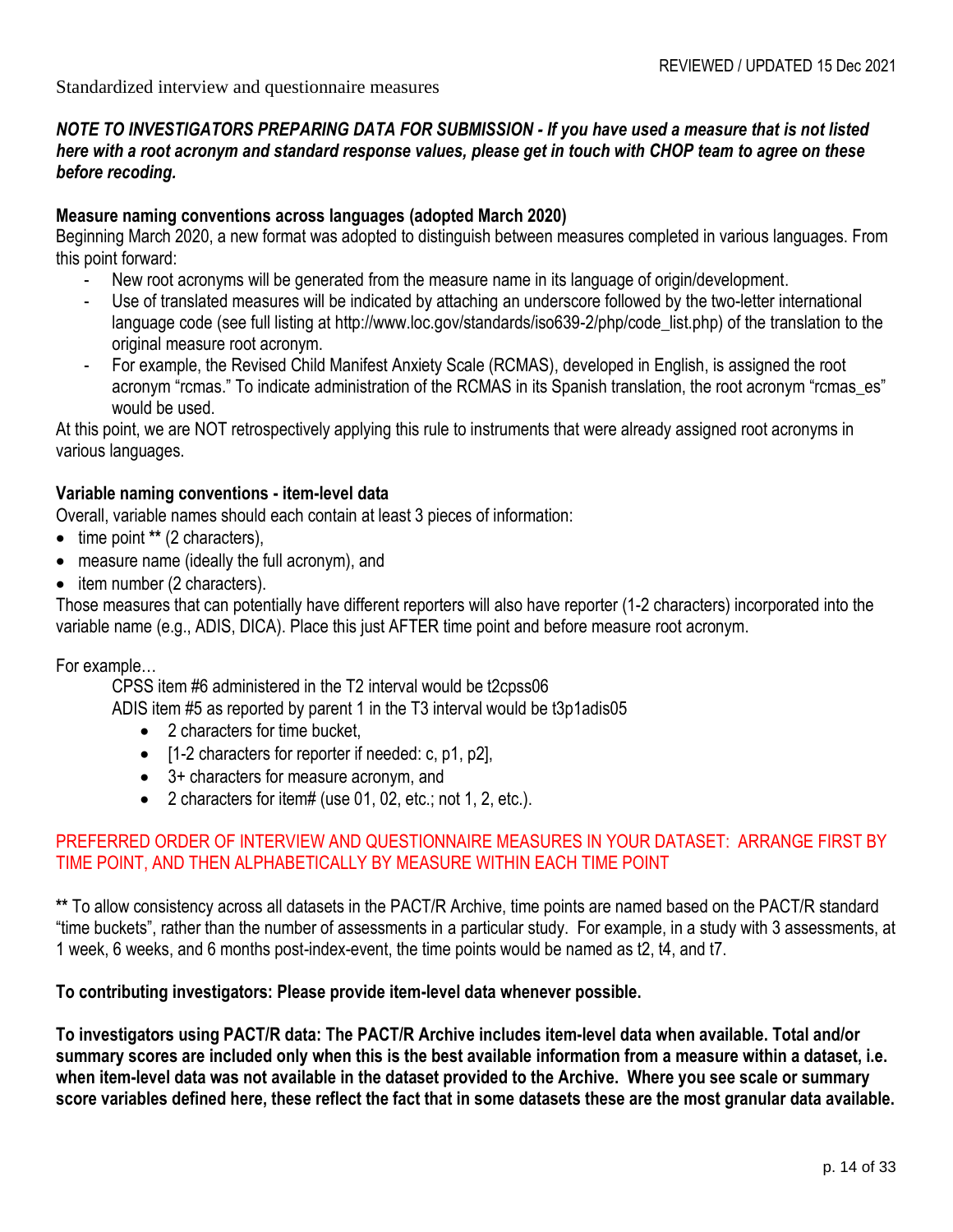# <span id="page-14-0"></span>**Standardized interview measures assessing child PTS or other MH symptoms**

| Name of measure                                                                                                                                                                                                                                                                                              | Standard item variable name<br>(example)                                                                                                                                                                                   | Root acronym for<br>measure | Standard #<br>of items | <b>Standard item</b><br>response values                                                                                                |
|--------------------------------------------------------------------------------------------------------------------------------------------------------------------------------------------------------------------------------------------------------------------------------------------------------------|----------------------------------------------------------------------------------------------------------------------------------------------------------------------------------------------------------------------------|-----------------------------|------------------------|----------------------------------------------------------------------------------------------------------------------------------------|
| <b>Anxiety Disorders Interview</b><br>Schedule (ADIS)<br>PTSD/ASD module                                                                                                                                                                                                                                     | t1p1adisptsd01 (parent report)<br>t1p2adisptsd01 (parent report)<br>t1cadisptsd01 (child report)                                                                                                                           | adisptsd                    | 26                     | $0 = No$<br>$1 = Yes$<br>$2 = Other$                                                                                                   |
| • PTSD Criterion A1<br>• PTSD Criterion A2<br>• PTSD Criterion B<br>• PTSD Criterion C<br>• PTSD Criterion D<br>• PTSD Criterion E<br>• PTSD Criterion F<br>• PTSD Interference<br>• PTSD Diagnosis<br>• PTSD Sub-Syndromal<br>• PTSD Clinician Severity<br>Rating<br>• ASD Diagnosis<br>• ASD Sub-Syndromal | • adisptsdca1<br>· adisptsdca2<br>• adisptsdcb<br>• adisptsdcc<br>$\bullet$ adisptsdcd<br>• adisptsdce<br>• adisptsdcf<br>• adisptsdint<br>· adisptsddia<br>• adisptsdsub<br>• adisptsdcsr<br>· adisasddia<br>· adisasdsub |                             |                        | For interference and<br>clinician severity rating<br>items:<br>Values from 0 to 8, where<br>$0 = Not at all$<br>$8 = \text{Very much}$ |
| Major Depressive Disorder<br>(MDD) module                                                                                                                                                                                                                                                                    | t1p1adismdd01 (parent report)<br>t1p2adismdd01 (parent report)<br>t1cadismdd01 (child report)                                                                                                                              | adismdd                     | 12                     |                                                                                                                                        |
| • MDD Diagnosis<br>• MDD Sub-syndromal                                                                                                                                                                                                                                                                       | · adismdddia<br>· adismddsub                                                                                                                                                                                               |                             |                        |                                                                                                                                        |
| Acute Stress Disorder<br>Interview for Children (ASDC)                                                                                                                                                                                                                                                       | $t1$ asdc $\overline{01}$                                                                                                                                                                                                  | asdc                        | 19                     | Likert<br>$0 - 1 - 2 - 3 - 4$                                                                                                          |
| Acute Stress Disorder<br>Interview for Parents (ASDP)<br>*ASDP item content appear to                                                                                                                                                                                                                        | t1p1asdp01                                                                                                                                                                                                                 | asdp                        | 19                     | Likert<br>$0 - 1 - 2 - 3 - 4$                                                                                                          |
| be based on the Acute Stress<br>Disorder Scale (ASDS) but                                                                                                                                                                                                                                                    |                                                                                                                                                                                                                            |                             |                        |                                                                                                                                        |
| ASDP is scaled differently<br><b>ASD Dissociation Criterion</b><br>Interview                                                                                                                                                                                                                                 | t1cdisso01<br>t1p1disso01                                                                                                                                                                                                  | disso                       | 5                      | $0 = No$ ,<br>$1 = Yes$                                                                                                                |
| <b>Clinician Administered PTSD</b><br>Scale for DSM-IV (CAPS-CA)                                                                                                                                                                                                                                             | CRIT A ITEMS: DO NOT<br>INCLUDE IN DATASET                                                                                                                                                                                 | capsca                      | 34 items               |                                                                                                                                        |
| Also see: IBS-KJ in German                                                                                                                                                                                                                                                                                   | CRIT B/C/D SYMPTOM ITEMS<br>$(1 - 17)$ :<br>t3capsca06f<br>t3capsca06i                                                                                                                                                     |                             |                        | Items 1-17 and 27-34:<br>Freq 0-4<br>Intensity 0-4                                                                                     |
|                                                                                                                                                                                                                                                                                                              | CRIT E (18-19)<br>CRIT F (20-23)<br><b>GLOBAL SEVERITY RATING</b><br>$(25)$ :<br>t3capsca18, etc.                                                                                                                          |                             |                        | Item 18:<br># of months (delay in<br>onset)                                                                                            |
|                                                                                                                                                                                                                                                                                                              | <b>ASSOC FEATURES</b>                                                                                                                                                                                                      |                             |                        |                                                                                                                                        |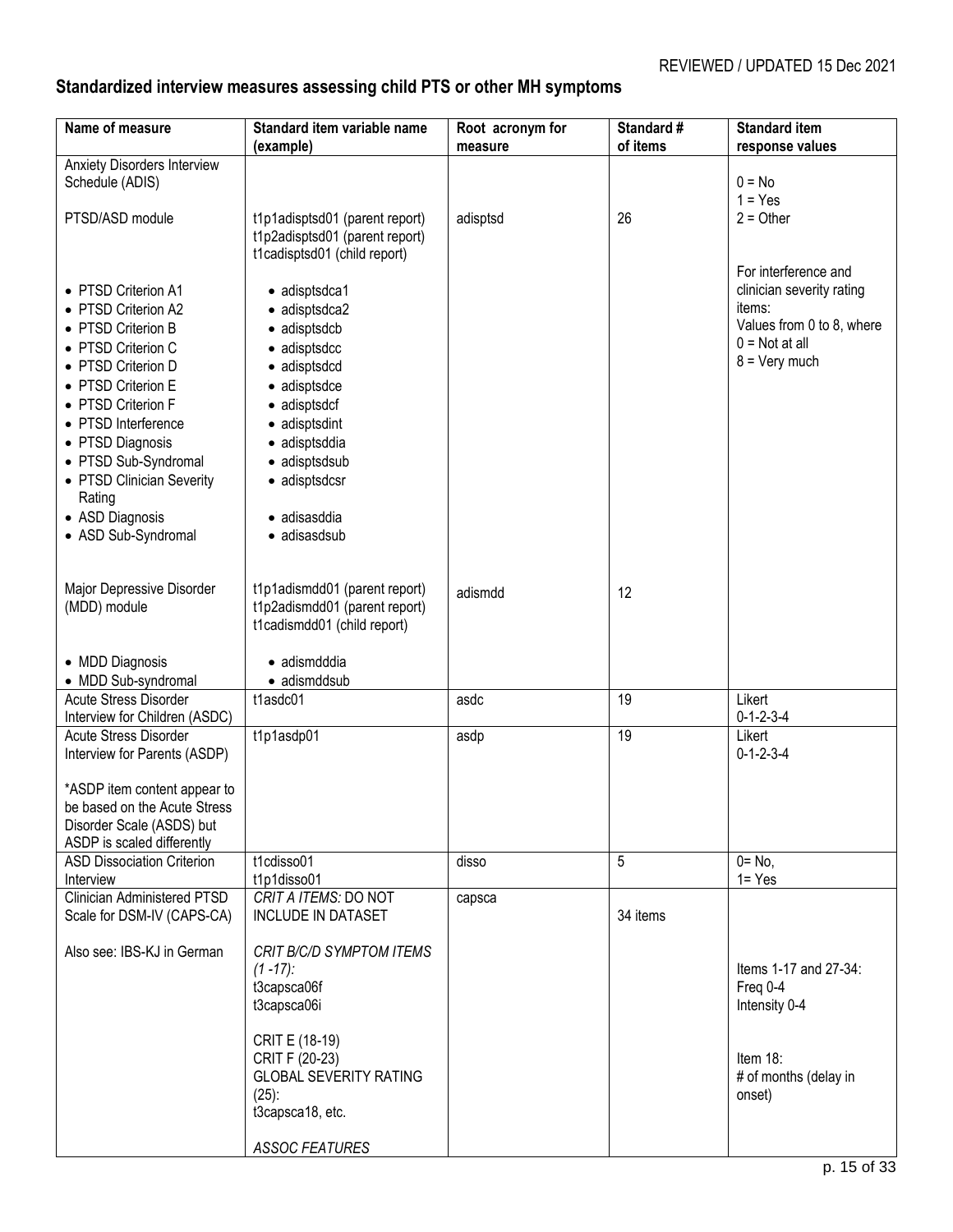| Name of measure                 | Standard item variable name     | Root acronym for | Standard #        | <b>Standard item</b>      |
|---------------------------------|---------------------------------|------------------|-------------------|---------------------------|
|                                 | (example)                       | measure          | of items          | response values           |
|                                 | $(27-34)$ :                     |                  |                   | Item 19: duration more    |
|                                 | t3capsca27f                     |                  |                   | than one month (no / yes) |
|                                 | t3capsca27i                     |                  |                   | 0/1                       |
|                                 |                                 |                  |                   |                           |
|                                 | <b>SUMMARY SCORES (included</b> |                  |                   | Items 20-23, 25:          |
|                                 | in PACT/R only if no item-level |                  |                   | $0 - 4$                   |
|                                 |                                 |                  |                   |                           |
|                                 | data is available)              |                  |                   |                           |
|                                 | t3capsca_crb_tot (CRIT B Total) |                  |                   |                           |
|                                 | t3capsca_crb_count (CRIT B      |                  |                   |                           |
|                                 | symptom count)                  |                  |                   |                           |
|                                 | t3capsca_crb_met (CRIT B met    |                  |                   |                           |
|                                 | $y/n$ )                         |                  |                   |                           |
|                                 | t3capsca_crc_tot (CRIT C Total) |                  |                   |                           |
|                                 | t3capsca_crc_count (CRIT C      |                  |                   |                           |
|                                 | symptom count)                  |                  |                   |                           |
|                                 | t3capsca_crc_met (CRIT C met    |                  |                   |                           |
|                                 | y/n)                            |                  |                   |                           |
|                                 | t3capsca_crd_tot (CRIT D Total) |                  |                   |                           |
|                                 | t3capsca_crd_count (CRIT D      |                  |                   |                           |
|                                 | symptom count)                  |                  |                   |                           |
|                                 | t3capsca_crd_met (CRIT D met    |                  |                   |                           |
|                                 | y/n                             |                  |                   |                           |
|                                 | t3capsca_tot (CAPS-CA Total     |                  |                   |                           |
|                                 | Score)                          |                  |                   |                           |
|                                 |                                 |                  |                   |                           |
|                                 |                                 |                  |                   |                           |
| Children's PTSD Inventory       | t3ptinvB01a                     | ptinv            | 4 items for DSM-  | Most items are            |
|                                 |                                 |                  | IV Crit A2        | Yes / No                  |
|                                 |                                 |                  | 34 symptom        |                           |
|                                 |                                 |                  | items             | Should be coded as        |
|                                 |                                 |                  | 5 impairment      | $Yes = 1$                 |
|                                 |                                 |                  | items             | $No = 0$                  |
|                                 |                                 |                  | Some PACT         |                           |
|                                 |                                 |                  | studies added 18  |                           |
|                                 |                                 |                  | items for peri- & |                           |
|                                 |                                 |                  | post-trauma       |                           |
|                                 |                                 |                  | dissociation      |                           |
| Diagnostic Interview for        |                                 |                  |                   | Most items are            |
| <b>Children and Adolescents</b> |                                 |                  |                   | $1 - 3 - 5$               |
| (DICA)                          |                                 |                  |                   | Some are 1-2-3-4          |
| Acute Stress Disorder Module    | t3cdica_asd01 (child report)    | dica_asd         | 58                |                           |
| (DICA-ASD)                      |                                 |                  |                   |                           |
|                                 |                                 |                  |                   |                           |
|                                 |                                 |                  |                   |                           |
| <b>Post-Traumatic Stress</b>    | t3cdica_ptsd01 (child report)   | dica_ptsd        |                   |                           |
| Disorder Module (DICA-          |                                 |                  |                   |                           |
| PTSD)                           |                                 |                  |                   |                           |
|                                 |                                 |                  |                   |                           |
| Entrevista Diagnóstica para     |                                 |                  |                   |                           |
| Niños y Adolescentes (EDNA)     |                                 |                  |                   |                           |
|                                 | t3cedna_asd01 (child report)    | edna_asd         |                   |                           |
| Acute Stress Disorder Module    | t3p1edna_asd01 (parent report)  |                  |                   |                           |
| (EDNA-ASD)                      | t3p2edna_asd01 (parent report)  |                  |                   |                           |
|                                 |                                 |                  |                   |                           |
|                                 | t3cedna_ptsd01 (child report)   | edna_ptsd        |                   |                           |
| <b>Post-Traumatic Stress</b>    | t3p1edna_ptsd01 (parent report) |                  |                   |                           |
| Disorder Module (EDNA-          | t3p2edna_ptsd01 (parent report) |                  |                   |                           |
| PTSD)                           |                                 |                  |                   |                           |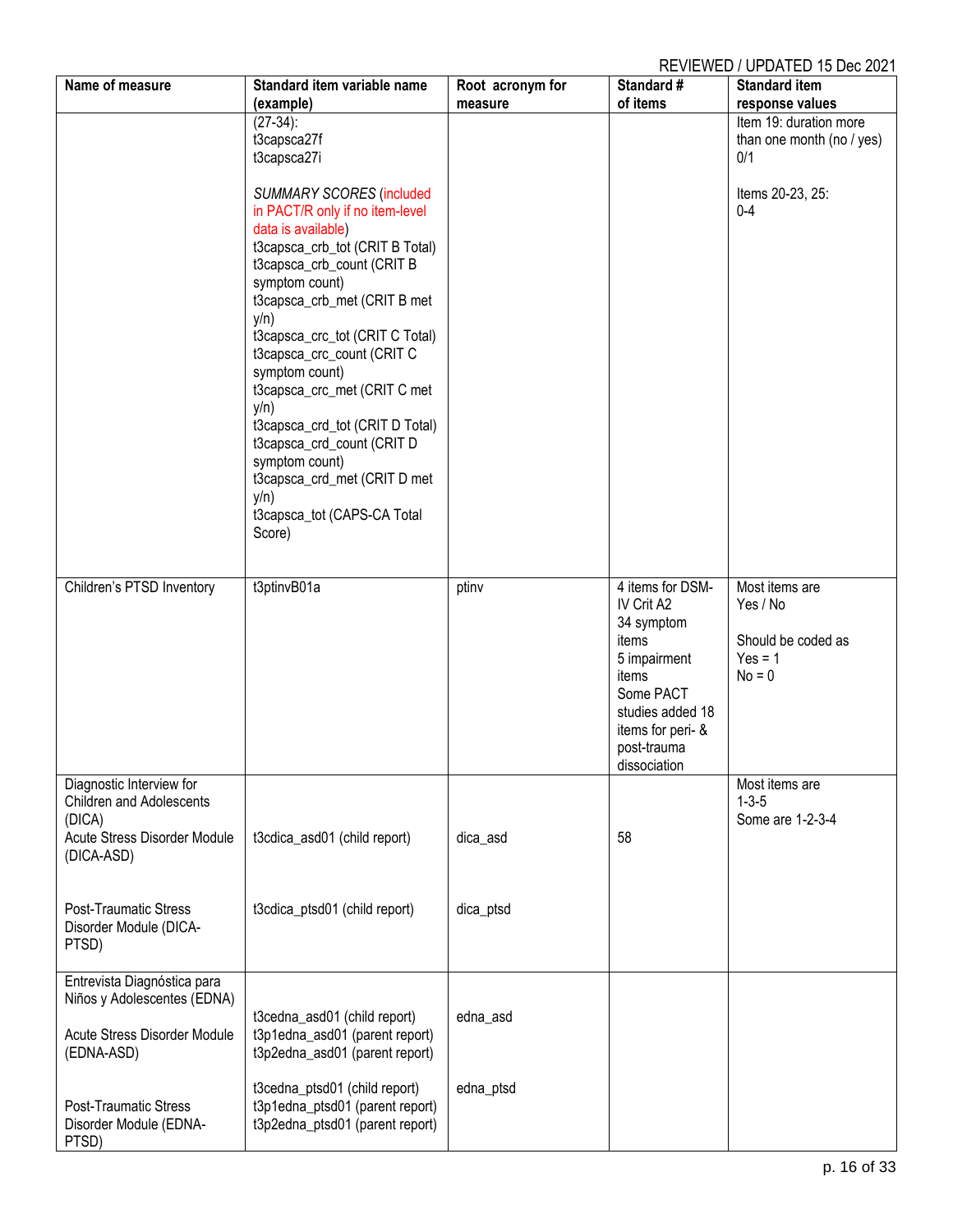| Name of measure                                                                                                                                                | Standard item variable name<br>(example)                                                                                           | Root acronym for<br>measure                               | Standard #<br>of items | <b>Standard item</b><br>response values                                                |
|----------------------------------------------------------------------------------------------------------------------------------------------------------------|------------------------------------------------------------------------------------------------------------------------------------|-----------------------------------------------------------|------------------------|----------------------------------------------------------------------------------------|
| Also see: DICA-ASD and<br>DICA-PTSD in English                                                                                                                 |                                                                                                                                    |                                                           |                        |                                                                                        |
| IBS-KJ (Interviews zu<br>Belastungsstörungen bei<br>Kindern und Jugendlichen)<br>Also see: CAPS-CA in English                                                  | t2ibsab1af (ASD)<br>t2ibsacra1 (Trauma criterion A1)<br>t2ibsacra2 (Trauma criterion A2)<br>t2ibscratraumacr (Trauma<br>criterion) | ibsa (ASD interview)                                      |                        | Likert<br>Freq 0-1-2-3-4<br>Inten 0-1-2-3-4                                            |
|                                                                                                                                                                | t5ibspb1af (PTSD)                                                                                                                  | ibsp (PTSD interview-<br>German equivalent of<br>CAPS-CA) |                        |                                                                                        |
| Post Traumatic Symptom<br>Inventory for Children (PTSIC)                                                                                                       | t1ptsic01                                                                                                                          | ptsic                                                     | 30                     | Likert<br>$0 - 1 - 2$                                                                  |
| PTSD Semi-Structured<br>Interview and Observational<br>Record for Infants and Young<br>Children (previously known as<br>the Scheeringa Interview -<br>"scher") | t1p1ptsdssi02                                                                                                                      | ptsdssi                                                   |                        | *In progress*<br>Items $2-23$ :<br>Likert 0-1-2<br>Items $25-29$ :<br>Likert 1-2-3-4-5 |

# <span id="page-16-0"></span>**Child PTS measures - questionnaires / checklists**

| Name of measure                     | Standard item variable name  | Root acronym for | Standard #                     | <b>Standard item</b>                         |
|-------------------------------------|------------------------------|------------------|--------------------------------|----------------------------------------------|
|                                     | (example)                    | measure          | of items                       | response values                              |
| Acute Stress Disorder               | t2asc01                      | asc              | 29 items                       | Likert                                       |
| Checklist for Children (ASC-        |                              |                  | - 3 Crit A2                    | $0 - 1 - 2$                                  |
| Kids) (English)                     | $t2$ ascs $01$               | ascs             | - 19 symptoms                  |                                              |
|                                     |                              |                  | 3 impairment<br>$\blacksquare$ |                                              |
| ASC-Kids (Spanish)                  |                              |                  | - 4 other                      |                                              |
|                                     |                              |                  |                                |                                              |
| Acute Stress Disorder Scale         |                              | asds             | 19 symptoms                    | Likert                                       |
| (ASDS)                              | t1asds01                     |                  |                                | $1 - 2 - 3 - 4 - 5$                          |
| NOTE: Adult measure but has         | When completed by            |                  |                                |                                              |
| been given to older                 | <b>ADOLESCENT</b> about self |                  |                                |                                              |
| adolescents                         |                              |                  |                                |                                              |
|                                     |                              |                  |                                |                                              |
| Adolescent Dissociative             | t1ades01                     | ades             | 30                             | Likert                                       |
| Experiences Scale (A-DES) -         |                              |                  |                                | $0 - 1 - 2 - 3 - 4 - 5 - 6 - 7 - 8 - 9 - 10$ |
| Child Completed                     |                              |                  |                                |                                              |
| <b>Child Acute Stress</b>           | t3casq01                     | casq             | 33                             | Likert                                       |
| Questionnaire (CASQ)                |                              |                  |                                | $0 - 1 - 2$                                  |
| Child and Adolescent Trauma         | t1cats01                     | cats             | 12 (original)                  | Likert                                       |
| Survey (CATS)                       |                              |                  | 13 (w/numbing)                 | $0 - 1 - 2 - 3$                              |
| *CHECK MEASURE                      |                              |                  |                                |                                              |
| <b>CAREFULLY</b>                    |                              |                  |                                |                                              |
| (March & Amaya-Jackson              |                              |                  |                                |                                              |
| 1997)                               |                              |                  |                                |                                              |
| <b>Child Dissociative Checklist</b> | t1p1cdc01b (before trauma)   | cdc              | 20                             | Likert                                       |
| (CDC)                               | t1p1cdc01s (since trauma)    |                  |                                | $0 - 1 - 2$                                  |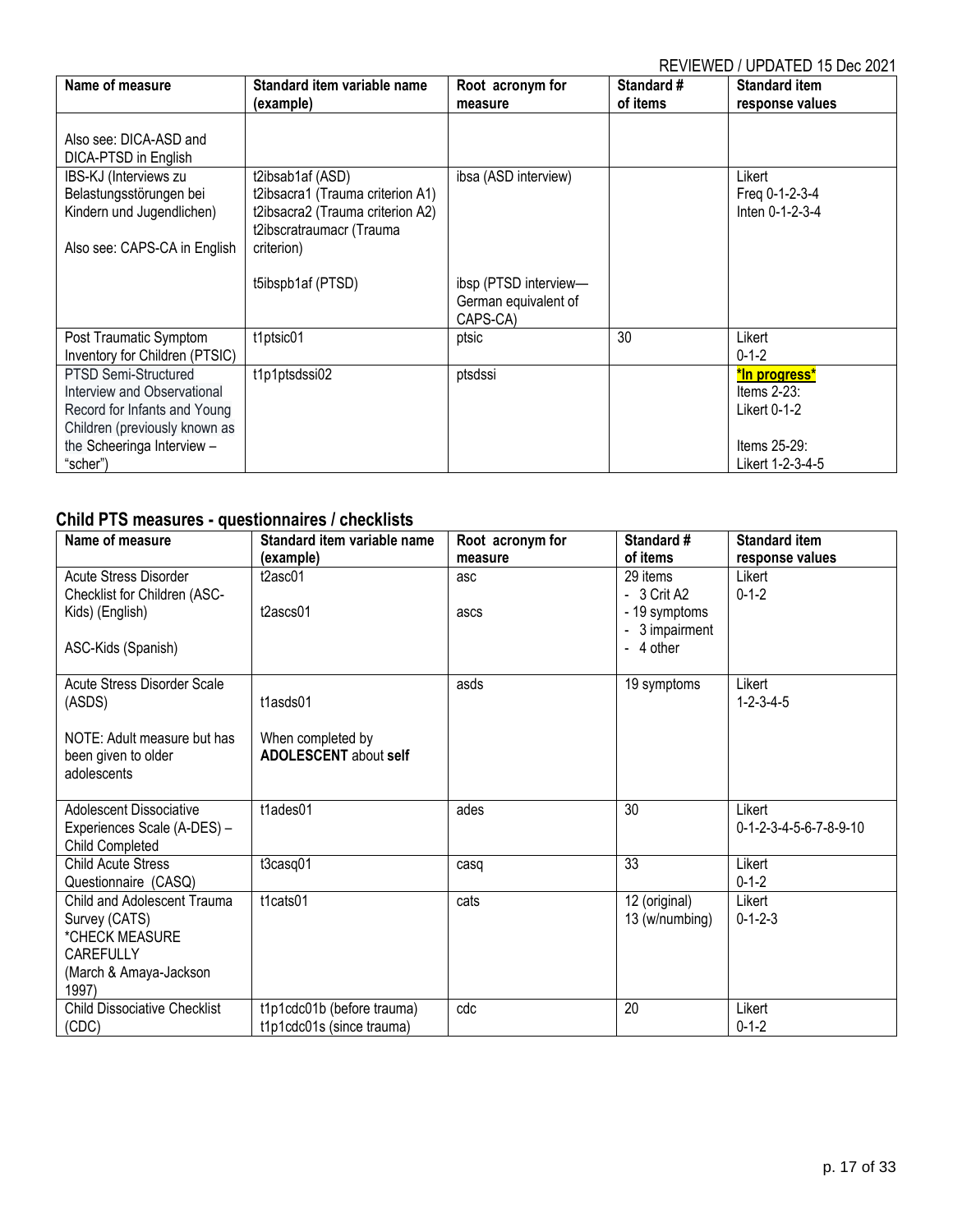| Name of measure               | Standard item variable name    | Root acronym for    | Standard #                  | <b>Standard item</b>                                      |
|-------------------------------|--------------------------------|---------------------|-----------------------------|-----------------------------------------------------------|
|                               | (example)                      | measure             | of items                    | response values                                           |
| Child IES                     | t2cries01                      | cries               | Short= 8 items              | Likert                                                    |
|                               |                                |                     | Long= 13 items              | Short: 1-2-3-4                                            |
| 2 versions:                   |                                |                     |                             | Long: 0-1-3-5                                             |
| * 13-item (CRIES)             |                                |                     | Item numbers do             |                                                           |
| * 8-item (CIES)               |                                |                     | not correspond              | Value scales have equivalent                              |
|                               |                                |                     | across versions.            | anchors. For PACT/R datasets,                             |
|                               |                                |                     | <b>For PACT/R</b>           | <b>CRIES-8 response values must</b>                       |
|                               |                                |                     | datasets, recode            | be recoded to correspond to<br>CRIES-13 values of 0-1-3-5 |
|                               |                                |                     | <b>CRIES-8 items</b>        |                                                           |
|                               |                                |                     | to match CRIES-             |                                                           |
|                               |                                |                     | 13 numbering                |                                                           |
| Child PTSD Symptom Scale      | t1cpss02                       | cpss                | 24 items                    | Items $01 - 17$                                           |
| (CPSS)                        |                                |                     | - 17 symptoms               | (symptoms):                                               |
| (DSM-IV version) (English)    |                                |                     | - 7 impairment              | $0 - 1 - 2 - 3$                                           |
|                               |                                |                     |                             |                                                           |
| Child PTSD Symptom Scale      | t1cpsp02                       | cpsp                |                             | Items 18-24                                               |
| (CPSS) (DSM-IV version)       |                                |                     |                             | (impairment):                                             |
| (Spanish)                     |                                |                     |                             | $0 - No$                                                  |
|                               |                                |                     |                             | $1 - Yes$                                                 |
|                               |                                |                     |                             |                                                           |
| <b>Child Stress Disorders</b> | t2p1csdcA1a                    | csdc                | 35 items                    | Likert                                                    |
| Checklist (CSDC)              | t2p1csdc01                     |                     | - 5 Crit A2                 | $0 - 1 - 2$                                               |
| (parent report)               |                                |                     | - 30 symptoms               |                                                           |
|                               |                                |                     |                             |                                                           |
|                               |                                |                     |                             |                                                           |
| CSDC, short form              |                                |                     | 4 symptom                   | Likert                                                    |
|                               |                                |                     | items                       | $0 - 1 - 2$                                               |
| (parent report)               |                                |                     |                             |                                                           |
|                               |                                |                     | <b>For PACT/R</b>           |                                                           |
|                               |                                |                     | datasets, recode            |                                                           |
|                               |                                |                     | <b>CSDC</b> short form      |                                                           |
|                               |                                |                     | items to match              |                                                           |
|                               |                                |                     | <i>item content in full</i> |                                                           |
|                               |                                |                     | length CSDC-                |                                                           |
|                               |                                |                     | ask CHOP team if            |                                                           |
|                               |                                |                     | unsure                      |                                                           |
| <b>Child Trauma Screening</b> | t1ctsq01, t1ctsq02, etc.       | ctsq (numeric only) | 10 symptoms                 | No / Yes                                                  |
| Questionnaire (CTSQ) (10-     |                                |                     |                             | $0 - 1$                                                   |
| item)                         | t1ctsga, t1ctsgb, etc.         |                     |                             |                                                           |
|                               | (a through b are "extra" items | ctsq (numeric and   | 15 symptoms                 | No/Yes                                                    |
|                               | from the development of the    | alphabetical)       |                             | $0 - 1$                                                   |
| CTSQ (15-item)                | measure found in datasets      |                     |                             |                                                           |
|                               | 1010 and 1012)                 |                     |                             |                                                           |
| Impact of Event Scale (IES)   | t1ies01                        | ies                 | 15 symptoms                 | Likert                                                    |
|                               |                                |                     |                             | $0 - 1 - 3 - 5$                                           |
| *The IES is an adult measure  |                                |                     |                             |                                                           |
| but was administered to       |                                |                     |                             |                                                           |
| children in Dataset 1035      |                                |                     |                             |                                                           |
|                               |                                |                     |                             |                                                           |
|                               |                                |                     |                             |                                                           |
|                               |                                |                     |                             |                                                           |
| Immediate Stress Reaction     | t1isrc01                       | isrc                | 27                          | Likert                                                    |
| Checklist                     |                                |                     |                             | $0 - 1 - 2$                                               |
|                               |                                |                     |                             |                                                           |
|                               |                                |                     |                             |                                                           |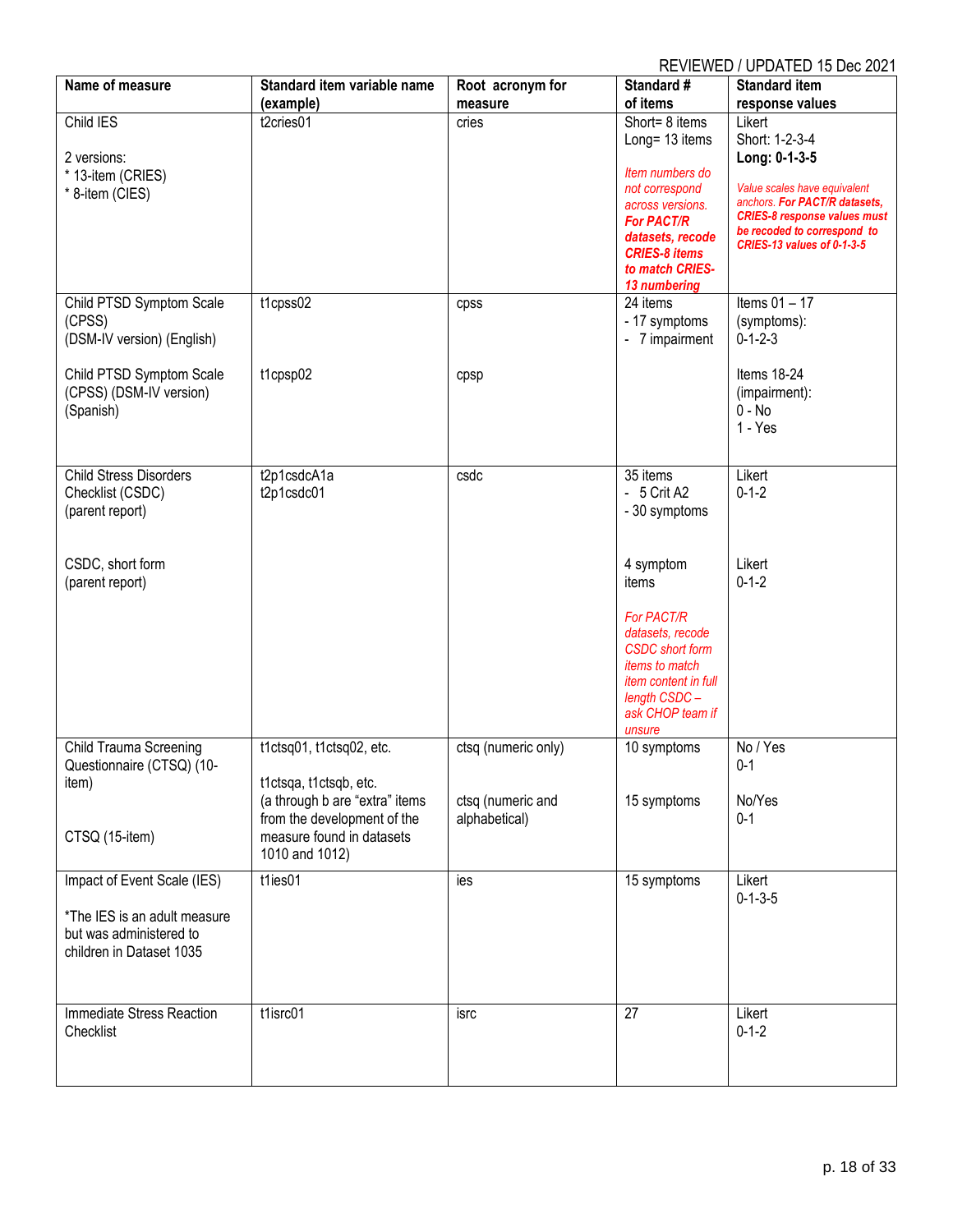| Name of measure                                                                                                                                                                                                                                  | Standard item variable name                                                                                                                                                                | Root acronym for                                                                    | Standard #<br>of items                                                                                                                                                                                                                                                                                                                    | <b>Standard item</b>                             |
|--------------------------------------------------------------------------------------------------------------------------------------------------------------------------------------------------------------------------------------------------|--------------------------------------------------------------------------------------------------------------------------------------------------------------------------------------------|-------------------------------------------------------------------------------------|-------------------------------------------------------------------------------------------------------------------------------------------------------------------------------------------------------------------------------------------------------------------------------------------------------------------------------------------|--------------------------------------------------|
| PTSD Checklist for Children -<br>Parent Report<br>(PCL-C/PR)                                                                                                                                                                                     | (example)<br>t3p1pclc01<br>t3p1pclc18                                                                                                                                                      | measure<br>p1pclc (parent report of<br>child)<br>p2pclc (parent report of<br>child) | 17 symptoms                                                                                                                                                                                                                                                                                                                               | response values<br>Likert<br>$1 - 2 - 3 - 4 - 5$ |
| PTSD-Reaction Index<br>(Frederick)<br>* CHECK REACTION INDEX<br><b>VERSIONS CAREFULLY</b><br>(UCLA vs OTHERS; DSM-IV<br>vs DSM-5)                                                                                                                | t3cri01                                                                                                                                                                                    | cri (child report)<br>p1ri (parent report)<br>p2ri (parent report)                  | 20 symptom<br>items                                                                                                                                                                                                                                                                                                                       |                                                  |
| Screener for the Development<br>of a Response Posttrauma<br>(SDRP)                                                                                                                                                                               | t2p1sdrp01                                                                                                                                                                                 | sdrp                                                                                | 15                                                                                                                                                                                                                                                                                                                                        | Likert<br>$1 - 2 - 3 - 4 - 5 - 6 - 7$            |
| Trauma Symptom Checklist for<br>Children (TSCC)<br>("Alternate version" TSCC-A<br>omits 10 items about sexual<br>concerns - TSCC-A items in<br>datasets using this alternate<br>version were recoded and<br>renumbered to correspond to<br>TSCC) | t2tscc01                                                                                                                                                                                   | tscc                                                                                | 54/44<br>Item numbers do<br>not correspond<br>across versions.<br><b>For PACT/R</b><br>datasets, recode<br><b>TSCC--A items</b><br>to march TSCC<br>numbering                                                                                                                                                                             | Likert 0-1-2-3                                   |
| <b>UCLA PTSD Reaction Index for</b><br>DSM-IV<br>* CHECK REACTION INDEX<br><b>VERSIONS CAREFULLY</b><br>(UCLA vs OTHERS; DSM-IV<br>vs DSM-5)                                                                                                     | Symptom items:<br>t3cuclaIV01 (child-report)<br>t3p1uclalV01 (parent-report)                                                                                                               | uclalV                                                                              | 22 items in the<br>PTS symptom<br>portion - but 20<br>are used for<br><b>PTSD scoring</b><br>(omit 14 and 21<br>when scoring)<br>If study used<br><b>CHILD version</b><br>with 20 symptom<br>items, item #20<br>(afraid bad thing<br>will happen again)<br>should be<br>numbered as item<br>#22 to correspond<br>to adolescent<br>version | Likert 0-1-2-3-4                                 |
|                                                                                                                                                                                                                                                  | Trauma history items:<br>t3cuclaIV_th01 (child-report)<br>t3p1uclalV_th01 (parent-report)<br>Criterion A2 items:<br>t3cuclaIV_a2_15 (child-report)<br>t3p1uclaIV_a2_15 (parent-<br>report) |                                                                                     | 14 items in the<br>trauma history<br>portion<br>13 items in the<br>Criterion A2<br>portion                                                                                                                                                                                                                                                | No / Yes<br>$0 - 1$                              |
| UCLA PTSD Reaction Index for<br>DSM-5<br>-English                                                                                                                                                                                                | Symptom ítems:<br>t1cucla5_01 (child report)<br>t1p1ucla5_01 (parent report)<br>Trauma History ítems:<br>t1cucla5_th01 (child report)<br>t1cucla5_th01 (parent report)                     | ucla5 (English)                                                                     | 31 items in the<br>PTS symptom<br>portion<br>16 items in the<br>trauma history<br>portion                                                                                                                                                                                                                                                 | Likert 0-1-2-3-4<br>No / Yes<br>$0 - 1$          |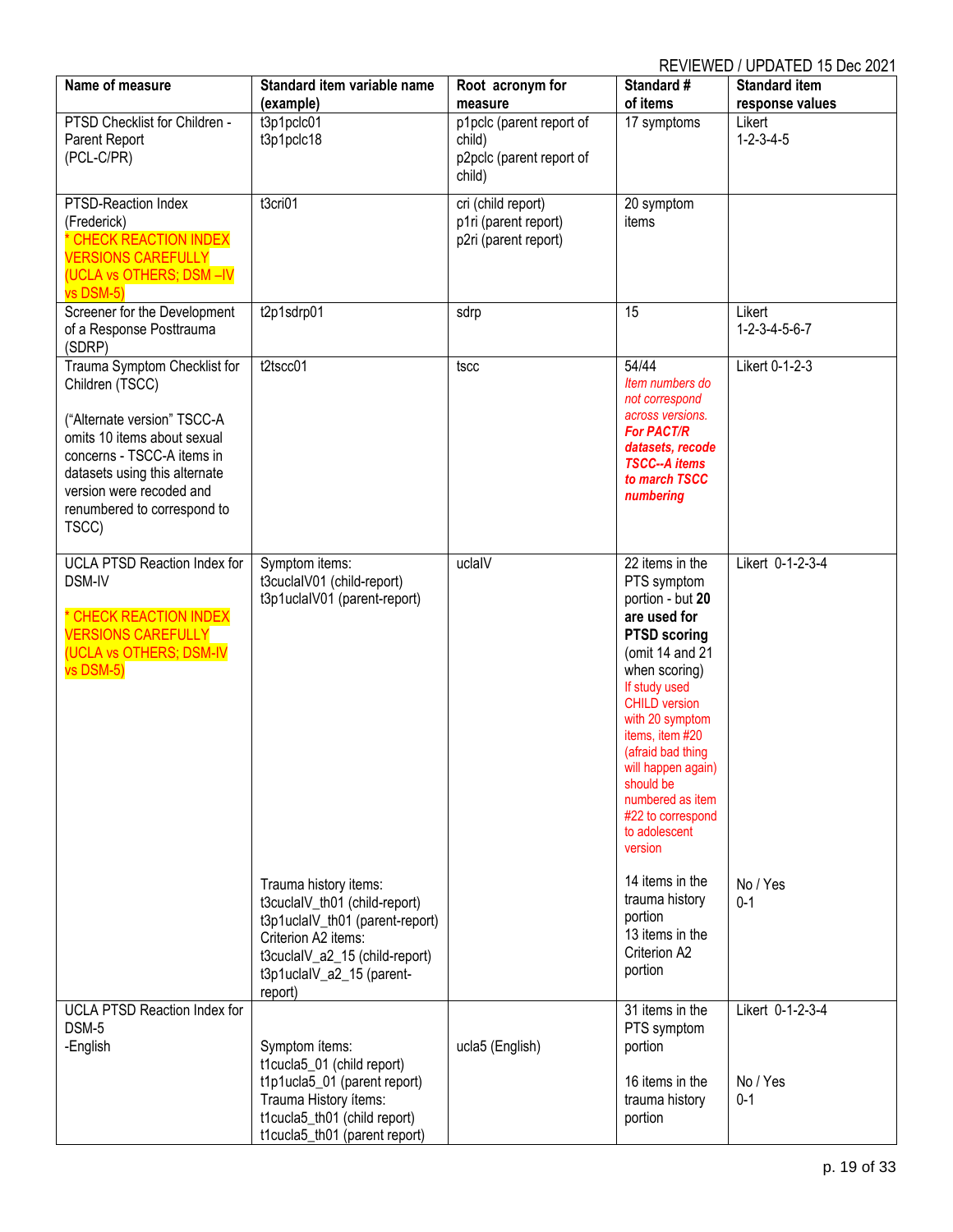| Name of measure                                                                                         | Standard item variable name<br>(example)                                                                                                                                                                                                                                                                               | Root acronym for<br>measure | Standard #<br>of items                   | <b>Standard item</b><br>response values |
|---------------------------------------------------------------------------------------------------------|------------------------------------------------------------------------------------------------------------------------------------------------------------------------------------------------------------------------------------------------------------------------------------------------------------------------|-----------------------------|------------------------------------------|-----------------------------------------|
|                                                                                                         | Impairment ítems:<br>t1cucla5_imp01 (child report)<br>t1p1ucla_imp01 (parent report)                                                                                                                                                                                                                                   |                             | 18 items in the<br>impairment<br>portion | No / Yes<br>$0 - 1$                     |
| -German<br>* CHECK REACTION INDEX<br><b>VERSIONS CAREFULLY</b><br>(UCLA vs OTHERS; DSM -IV<br>vs DSM-5) | Symptom ítems:<br>t1cucla5_de_01<br>t1p1ucla5_de_01<br>Trauma History ítems:<br>t1cucla5_de_th01 (child report)<br>t1cucla5_de_th01 (parent<br>report)<br>Impairment ítems:<br>t1cucla5_de_imp01 (child<br>report)<br>t1p1ucla_de_imp01 (parent<br>report)<br>NOTE: using Arabic numeral 5<br>to correspond with DSM-5 | ucla5_de (German)           |                                          |                                         |

#### <span id="page-19-0"></span>**Measures of child exposure to trauma or life events**

\*\* may assess exposure to aspects of index event, events experienced prior to index event or since index event

| Name of measure                                                                                                                                       | Standard item variable name<br>(example)                                                                       | Root acronym for<br>measure                                             | Standard #<br>of items                                                                                | <b>Standard item</b><br>response values                                                                                                                |
|-------------------------------------------------------------------------------------------------------------------------------------------------------|----------------------------------------------------------------------------------------------------------------|-------------------------------------------------------------------------|-------------------------------------------------------------------------------------------------------|--------------------------------------------------------------------------------------------------------------------------------------------------------|
| ALSO SEE measures of child<br>PTS which contain trauma<br>exposure items:<br>Children's PTSD Inventory<br><b>UCLA PTSD Reaction Index</b><br>(DSM-IV) |                                                                                                                |                                                                         |                                                                                                       |                                                                                                                                                        |
| Hurricane-Related Traumatic<br>Experiences (HURTE)<br>During/after/since/talking                                                                      | t1hurted $01 -$ during<br>t1hurtea01 $-$ after<br>t1hurtes $01 -$ since<br>$t1$ hurtet $01 - t$ alking         | hurted (during)<br>hurtea (after)<br>hurtes (since)<br>hurtet (talking) | 17                                                                                                    | Varies:<br>No / Yes<br>$0 - 1$<br>Likert scales for some<br>items:<br>not at all / a little / a whole<br>lot<br>none / once / twice / three<br>or more |
| KID-SAVE                                                                                                                                              | t1ksave01a - frequency<br>t1ksave01b - how upsetting                                                           | ksave                                                                   | 35 (how often &<br>how upsetting<br>for each item)                                                    | Likert<br>$0 - 1 - 2$                                                                                                                                  |
| Life Events Scale<br>ELEMENTARY age group                                                                                                             | t1lifelem01                                                                                                    | lifelem                                                                 | 36                                                                                                    | No/Yes<br>$0 - 1$                                                                                                                                      |
| Life Experiences Survey (LES)                                                                                                                         | $t3p1les03a - occurrence$ y/n<br>t3p1les03b - impact<br>t3p1les05aa - occurrence $y/n$<br>t3p1les05ab - impact | les                                                                     | 50 (event<br>occurrence y/n<br>and impact for<br>each item, some<br>items have sub-<br><i>items</i> ) | No/Yes<br>$0 - 1$<br>Likert<br>$-3$ to $+3$                                                                                                            |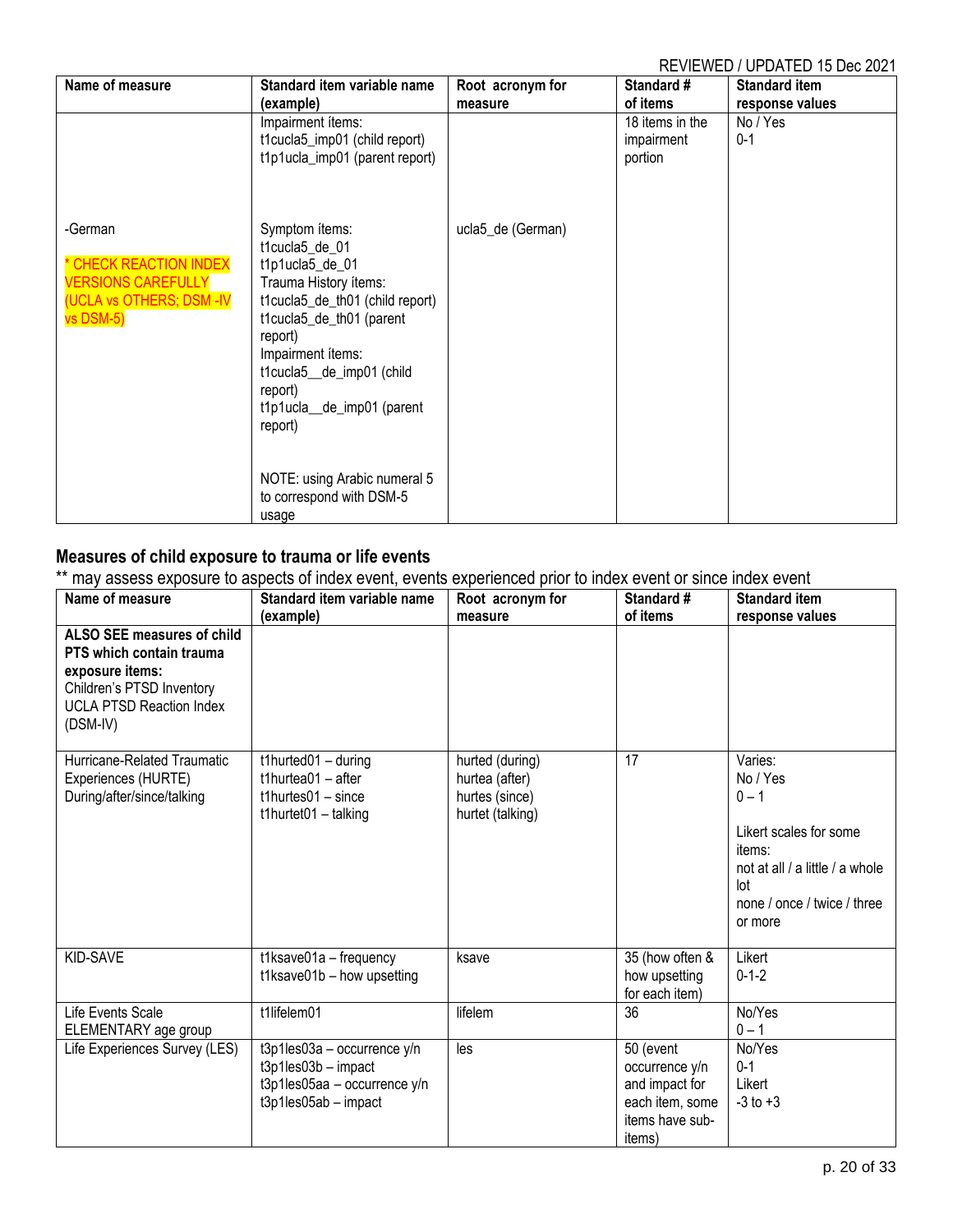|                                                                                                                                  |                                                                                                                                                                                                               |               |                                                                                                        | IN LYIL WED TOT DATED TO DCC 2021                              |
|----------------------------------------------------------------------------------------------------------------------------------|---------------------------------------------------------------------------------------------------------------------------------------------------------------------------------------------------------------|---------------|--------------------------------------------------------------------------------------------------------|----------------------------------------------------------------|
| Screen for Adolescent Violence<br>Exposure (SAVE)                                                                                | t1save01a - school, frequency<br>t1save01b - school, bothered<br>t1save01c - home, frequency<br>t1save01d - home, bothered<br>t1save01e - neighborhood,<br>frequency<br>t1save01f - neighborhood,<br>bothered | save          | 32 (how often &<br>how bothersome<br>for each item in<br>3 settings:<br>school, home,<br>neighborhood) | Likert<br>$0 - 1 - 2 - 3 - 4$                                  |
|                                                                                                                                  | Dataset 1035 includes<br>additional items (#40-57) from<br>the development version of the<br>SAVE. These items are<br>denoted by the suffix "_1035":<br>(e.g., xxsave40a_1035)                                |               | (+ 17 additional<br>items in Dataset<br>1035)                                                          |                                                                |
| <b>Traumatic Events Screening</b><br>Inventory (TESI-P)<br>(Parent report)                                                       | t4p1tesib03 (TESI-P-Brief)                                                                                                                                                                                    | tesi          | 12 (TESI-P-<br>Brief)                                                                                  | No / Yes<br>$0 - 1$                                            |
| Youth Trauma Screen (YTS)<br>English version<br>Spanish version                                                                  | $t1p1yts01 - occurrence y/n$<br>$t1p1yts01a - age$ at which                                                                                                                                                   | yts           | 13                                                                                                     | No / Yes<br>$0 - 1$                                            |
|                                                                                                                                  | event occurred<br>t1p1yts_es01 - occurrence y/n<br>t1p1yts_es01a - age at which<br>event occurred                                                                                                             | yts_es        |                                                                                                        | Age, in yrs. (whole<br>numbers)                                |
| NON-STANDARD MEASURE<br>Use of weapon<br>Did anyone use a weapon at<br>the scene of the event?                                   | t1_useweapon                                                                                                                                                                                                  | useweapon     |                                                                                                        | $0 - No$<br>$1 - Yes$<br>888 - Not Applicable<br>999 - Missing |
| NON-STANDARD MEASURE<br>Before this injury / event, did<br>your child stay overnight in a<br>hospital?                           | t1_pr_hospadmit                                                                                                                                                                                               | pr_hospadmit  |                                                                                                        | No / Yes<br>$0 - 1$                                            |
| Before this injury / event, was<br>your child seen in an<br>emergency room?                                                      | t1_pr_emerg_tx                                                                                                                                                                                                | pr_emerg_tx   |                                                                                                        |                                                                |
| Before this injury / event, did<br>your child see any other doctor<br>or health care provider at a<br>clinic or doctors' office? | t1_pr_doc_office                                                                                                                                                                                              | pr_doc_office |                                                                                                        |                                                                |

# <span id="page-20-0"></span>**PTS risk prediction measures**

| Name of measure           | Standard item variable name                       | Root acronym for | Standard #                | <b>Standard item</b> |
|---------------------------|---------------------------------------------------|------------------|---------------------------|----------------------|
|                           | (example)                                         | measure          | of items                  | response values      |
| PTSD Risk Screener        | p1priskscreen01 (parent)<br>criskscreen01 (child) | riskscreen       | 28 (parent)<br>23 (child) | No / Yes<br>$0 - 1$  |
| USED IN CHOP DATASETS     |                                                   |                  |                           |                      |
| 1001, 1002                |                                                   |                  |                           |                      |
| Note that these screeners |                                                   |                  |                           |                      |
| included items from other |                                                   |                  |                           |                      |
| standardized measures     |                                                   |                  |                           |                      |
| (Screening Tool for Early |                                                   |                  |                           |                      |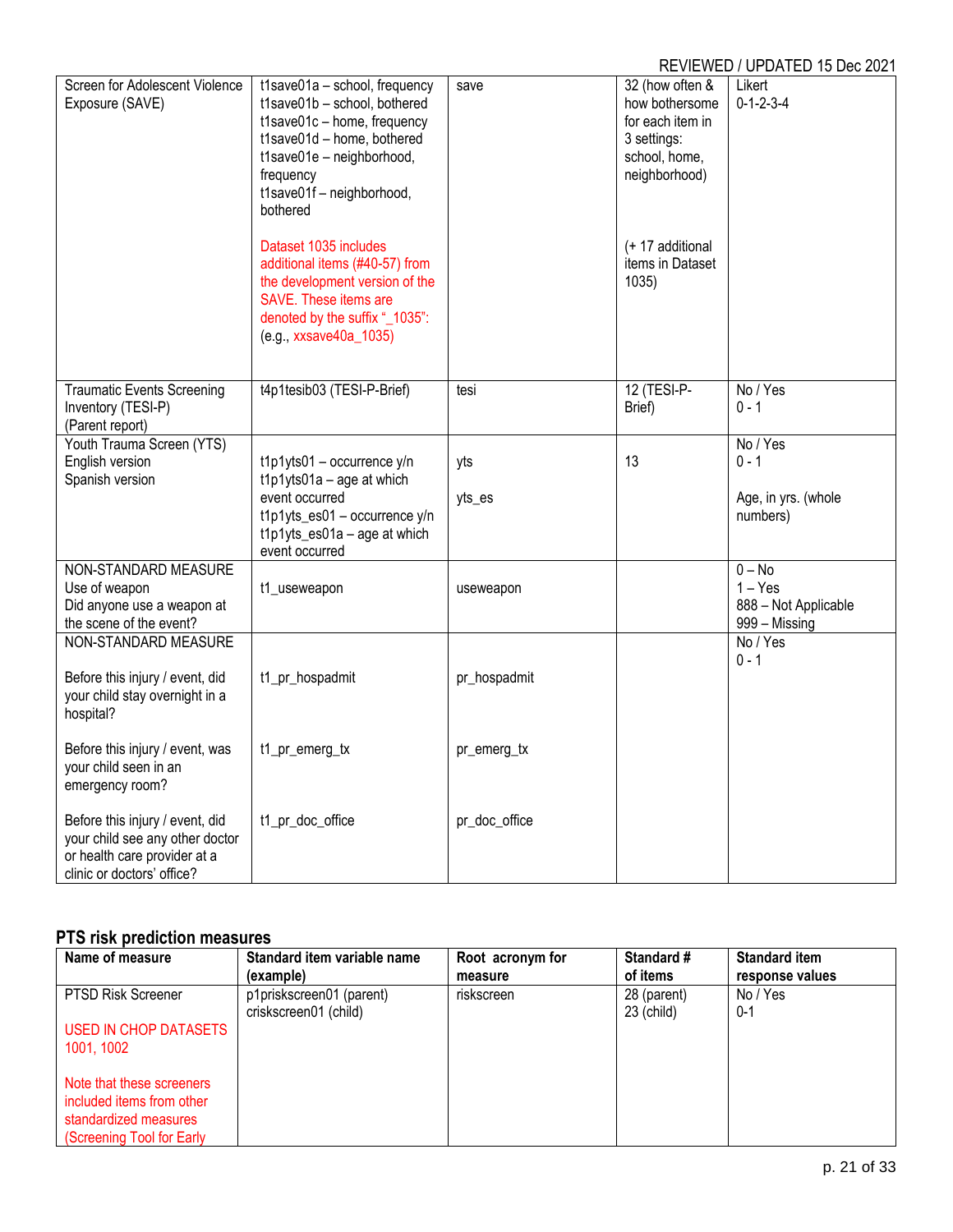| Name of measure                                                                                                                                                                                                                                                                                                             | Standard item variable name                                                                                                                                                    | Root acronym for | Standard #                                                                                                 | <b>Standard item</b>                             |
|-----------------------------------------------------------------------------------------------------------------------------------------------------------------------------------------------------------------------------------------------------------------------------------------------------------------------------|--------------------------------------------------------------------------------------------------------------------------------------------------------------------------------|------------------|------------------------------------------------------------------------------------------------------------|--------------------------------------------------|
| Predictors of PTSD, Bieri<br>Faces Scale, Colored<br>Analogue Scale). Such items<br>have been renamed and<br>renumbered to correspond to<br>the standard variable names<br>for these standardized<br>measures. Only items<br>unique to the PTSD Risk<br>Screener are labeled using<br>the "riskscreen" variable<br>acronym. | (example)                                                                                                                                                                      | measure          | of items                                                                                                   | response values                                  |
| Screening Tool for Early<br>Predictors of PTSD<br><b>STEPP</b><br>STEPP v2                                                                                                                                                                                                                                                  | t1step01<br>t1cstep201 (child)<br>t1p1step201 (parent)<br>* NOTE: STEPP does not have<br>separate child & parent versions<br>(step2 must have specifier for<br>child v parent) | step<br>step2    | 12 items<br>- 8 are child<br>PTS risk items<br>Varies<br>(additional<br>items & altered<br>response scale) | No / Yes<br>$0 - 1$<br>Likert<br>$0 - 1 - 2 - 3$ |

# <span id="page-21-0"></span>**Broad measures of child behavior**

| Name of measure            | Standard item variable name                 | Root acronym | Standard # | <b>Standard item</b>        |
|----------------------------|---------------------------------------------|--------------|------------|-----------------------------|
|                            | (example)                                   | for measure  | of items   | response values             |
| <b>Behavior Assessment</b> | t1cbasc201 (child report)                   | basc2        |            | Parent and teacher items:   |
| System for Children        | t1p1basc201 (parent report)                 |              |            | Likert 0-1-2-3              |
| $(BASC-2)$                 | t1tbasc201 (teacher report)                 |              |            | Child items:                |
|                            |                                             |              |            | No/Yes 0-1                  |
| Parent-, teacher-, and     | SCALES:                                     |              |            | T-scores for scales and     |
| child-rated BASC-2         | t1p1basc2hyp/t1tbasc2hyp/t1cbasc2hyp        |              |            | composite scales            |
| subscales - T scores       | (hyperactivity)                             |              |            |                             |
| (Note: some subscales are  | t1p1basc2agg/t1tbasc2agg (aggression)       |              |            | Validity indices range from |
| only completed by select   | t1p1basc2con/t1tbasc2con (conduct)          |              |            | $1 - 5$                     |
| respondent group(s))       | t1p1basc2anx/t1tbasc2anx/t1cbasc2anx        |              |            |                             |
|                            | (anxiety)                                   |              |            |                             |
|                            | t1p1basc2dep/t1tbasc2dep/t1cbasc2dep        |              |            |                             |
|                            | (depression)                                |              |            |                             |
|                            | t1p1basc2som/t1tbasc2som/t1cbasc2som        |              |            |                             |
|                            | (somatization)                              |              |            |                             |
|                            | t1p1basc2aty/t1tbasc2aty/t1cbasc2aty        |              |            |                             |
|                            | (atypicality)                               |              |            |                             |
|                            | t1p1basc2wd/t1tbasc2wd (withdrawal)         |              |            |                             |
|                            | t1p1basc2att/t1tbasc2att/t1cbasc2att        |              |            |                             |
|                            | (attention problems)                        |              |            |                             |
|                            | t1p1basc2adapt/t1tbasc2adapt (adaptability) |              |            |                             |
|                            | t1p1basc2soc/t1tbasc2soc (social skills)    |              |            |                             |
|                            | t1p1basc2lead/t1tbasc2lead (leadership)     |              |            |                             |
|                            | t1p1basc2adl (activities of daily living)   |              |            |                             |
|                            | t1tbasc2learn (learning problems)           |              |            |                             |
|                            | t1tbasc2study (study skills)                |              |            |                             |
|                            | t1tbasc2func (functional communication)     |              |            |                             |
|                            | t1cbasc2selfes (self-esteem)                |              |            |                             |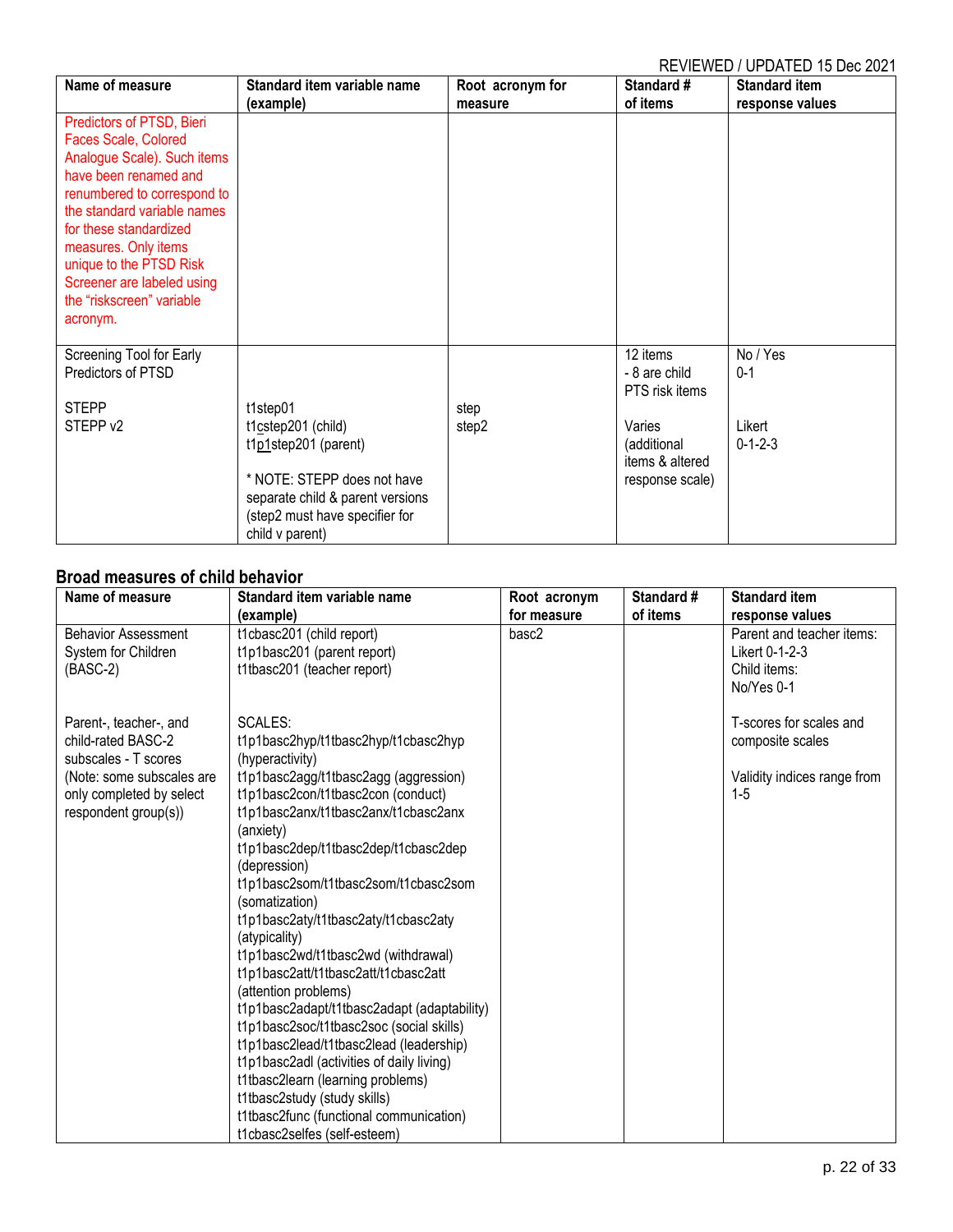|                                                   | t1cbasc2attsch (attitude toward school)<br>t1cbasc2attteach (attitude toward teachers)<br>t1cbasc2senseek (sensation seeking)<br>t1cbasc2socstress (social stress)<br>t1cbasc2inadeq (sense of inadequacy)<br>t1cbasc2intrel (interpersonal relations)<br><b>COMPOSITE SCALES:</b><br>t1p1basc2adskill/t1tbasc2adskill (adaptive<br>skills)<br>t1p1basc2beh/t1tbasc2beh (behavioral<br>symptoms index)<br>t1p1basc2ext/t1tbasc2ext (externalizing)<br>t1p1basc2int/t1tbasc2int/t1cbasc2int<br>(internalizing)<br>t1tbasc2sch/t1cbasc2sch (school problems)<br>t1cbasc2emo (emotional symptoms index)<br>t1cbasc2inatt (inattention/hyperactivity)<br>t1cbasc2peradj (personal adjustment)<br><b>VALIDITY INDICES:</b><br>t1p1basc2validf/t1tbasc2validf/t1cbasc2validf<br>(Validity F Index)<br>t1p1basc2validcon/t1tbasc2validcon/<br>t1cbasc2validcon (Validity Consistency<br>Scale) |         |     |             |
|---------------------------------------------------|-----------------------------------------------------------------------------------------------------------------------------------------------------------------------------------------------------------------------------------------------------------------------------------------------------------------------------------------------------------------------------------------------------------------------------------------------------------------------------------------------------------------------------------------------------------------------------------------------------------------------------------------------------------------------------------------------------------------------------------------------------------------------------------------------------------------------------------------------------------------------------------------|---------|-----|-------------|
| <b>Child Behavior Checklist</b>                   |                                                                                                                                                                                                                                                                                                                                                                                                                                                                                                                                                                                                                                                                                                                                                                                                                                                                                         |         | 113 | Likert      |
| (CBCL) - English version                          | t1p1cbcl01 (parent report)                                                                                                                                                                                                                                                                                                                                                                                                                                                                                                                                                                                                                                                                                                                                                                                                                                                              | cbcl    |     | $0 - 1 - 2$ |
| CBCL - Spanish version<br>(CCN)                   | t1p1cbcl_es01 (parent report)                                                                                                                                                                                                                                                                                                                                                                                                                                                                                                                                                                                                                                                                                                                                                                                                                                                           | cbcl_es |     |             |
| CBCL - German                                     | t1p1cbcl_de01                                                                                                                                                                                                                                                                                                                                                                                                                                                                                                                                                                                                                                                                                                                                                                                                                                                                           | cbcl_de |     |             |
| <b>CBCL Subscale T-</b><br>Scores-variable labels | Anxious/Depressed = cbclad / cbcl_es_ad /<br>cbcl_de_ad<br>Withdrawn/Depressed = cbclwd /<br>cbcl_es_wd / cbcl_de_wd<br>Somatic Complaints = cbclsc / cbcl_es_sc /<br>cbcl_de_sc<br>Social Problems = cbclsp / cbcl_es_sp /<br>cbcl_de_sp<br>Thought Problems = cbcltp / cbcl_es_tp /<br>cbcl_de_tp<br>Attention Problems = cbclap / cbcl_es_ap /<br>cbcl_de_ap<br>Rule-Breaking Behavior = cbclrb /<br>cbcl_es_rb / cbcl_de_rb<br>Aggressive Behavior = cbclab / cbcl_es_ab /<br>cbcl_de_ab<br>Internalizing Behavior = cbclint / cbcl_es_int<br>/ cbcl_de_int<br>Externalizing Behavior = cbclext /<br>ccbcl_es_ext / cbcl_de_ext<br>[Total Behavior = cbcltot / cbcl_es_tot /<br>cbcl_de_tot]                                                                                                                                                                                        |         |     |             |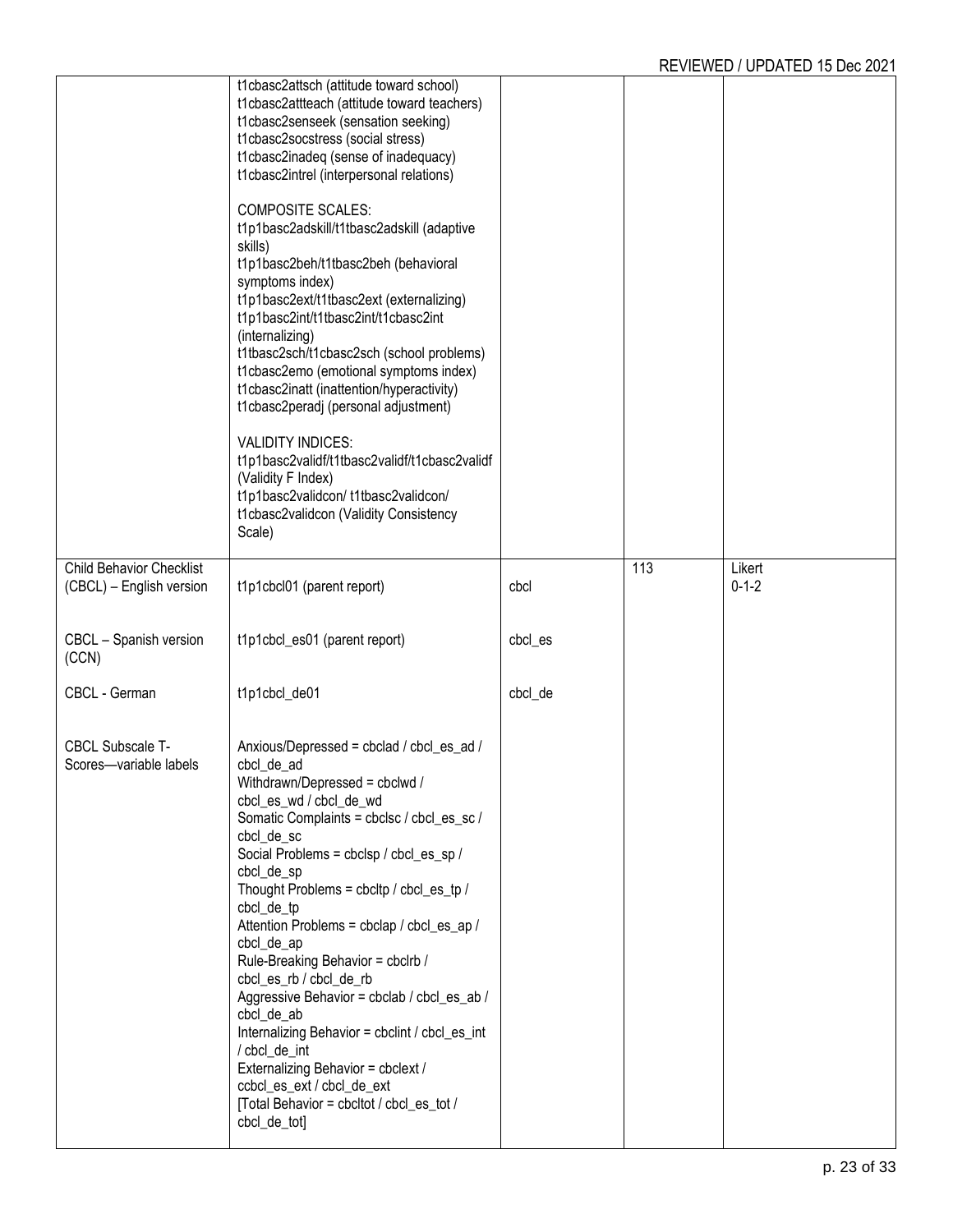| Pediatric Symptom                                                                                                                                                | t1cpsc01                                              | <b>CDSC</b> | 35 (full    | Likert                |
|------------------------------------------------------------------------------------------------------------------------------------------------------------------|-------------------------------------------------------|-------------|-------------|-----------------------|
| Checklist (PSC)                                                                                                                                                  | t1p1psc01                                             | p1psc       | version)    | $0 - 1 - 2$           |
| Pediatric Symptom<br>Checklist-17 (PSC-17)                                                                                                                       | PSC-17 items are named per corresponding<br>PSC items |             | 17 (PSC-17) |                       |
| <b>Strengths and Difficulties</b><br>Questionnaire (SDQ)                                                                                                         | t4p1sdq01                                             | sdq         | 33          | Likert<br>$0 - 1 - 2$ |
| *SDQ items in the PACT/R<br>archive are not<br>differentiated by version<br>administered as items<br>across age group versions<br>measure the same<br>constructs |                                                       |             |             |                       |
| Youth Self-Report (YSR)<br>(child-report version of the<br><b>Child Behavior Checklist)</b>                                                                      | t1ysr01                                               | ysr         | 112         | Likert<br>$0 - 1 - 2$ |

# <span id="page-23-0"></span>**Measures of child health-related quality of life / functional outcomes**

| Name of measure                   | Standard item variable name | Root acronym for | Standard #     | <b>Standard item</b> |
|-----------------------------------|-----------------------------|------------------|----------------|----------------------|
|                                   | (example)                   | measure          | of items       | response values      |
| ALSO SEE the following PTS        |                             |                  |                |                      |
| interviews or instruments         |                             |                  |                |                      |
| which contain impairment          |                             |                  |                |                      |
| symptom items:                    |                             |                  |                |                      |
| <b>ADIS</b>                       |                             |                  |                |                      |
| <b>ASDC</b>                       |                             |                  |                |                      |
| ASC-Kids                          |                             |                  |                |                      |
| CAPS-CA                           |                             |                  |                |                      |
| DICA-ASD                          |                             |                  |                |                      |
| <b>CPSS</b>                       |                             |                  |                |                      |
| PCL-C/PR                          |                             |                  |                |                      |
| <b>Child Health Questionnaire</b> |                             | chq              | Various forms, | Varies throughout    |
| (CHQ)                             |                             |                  | including PF50 |                      |
|                                   |                             |                  | (50 parent-    |                      |
| CHQ-PF50 (Parent-report)          | t1p1chq01_1                 |                  | report items)  |                      |
|                                   | t1p1chq09_2a                |                  | CF87 (87       |                      |
|                                   |                             |                  | child-report   |                      |
| CHQ-CF87 (Child self-report)      | $t1$ cchq01_1               |                  | items)         |                      |
|                                   |                             |                  |                |                      |
| CHQ Scales (provided only for     |                             |                  |                |                      |
| datasets where item-level data    |                             |                  |                |                      |
| was unavailable)-                 |                             |                  |                |                      |
| -Physical Functioning Scale       | t1p1chq_pf_tot (parent)     |                  |                |                      |
|                                   | t1cchq_pf_tot (child)       |                  |                |                      |
| -Role Functioning Emotional-      | t1p1chq_rfeb_tot (parent)   |                  |                |                      |
| <b>Behavioral Scale</b>           | t1cchq_rfeb_tot (child)     |                  |                |                      |
| -Role Functioning Physical        | t1p1chq_rfp_tot (parent)    |                  |                |                      |
| Scale                             | t1cchq_rfp_tot (child)      |                  |                |                      |
| -Behavior Scale                   | t1p1chq_b_tot (parent)      |                  |                |                      |
|                                   | t1cchq_b_tot (child)        |                  |                |                      |
| -Mental Health Scale              | t1p1chq_mh_tot (parent)     |                  |                |                      |
|                                   | t1cchq_mh_tot (child)       |                  |                |                      |
| -Self-Esteem Scale                | t1p1chq_se_tot (parent)     |                  |                |                      |
|                                   | t1cchq_se_tot (child)       |                  |                |                      |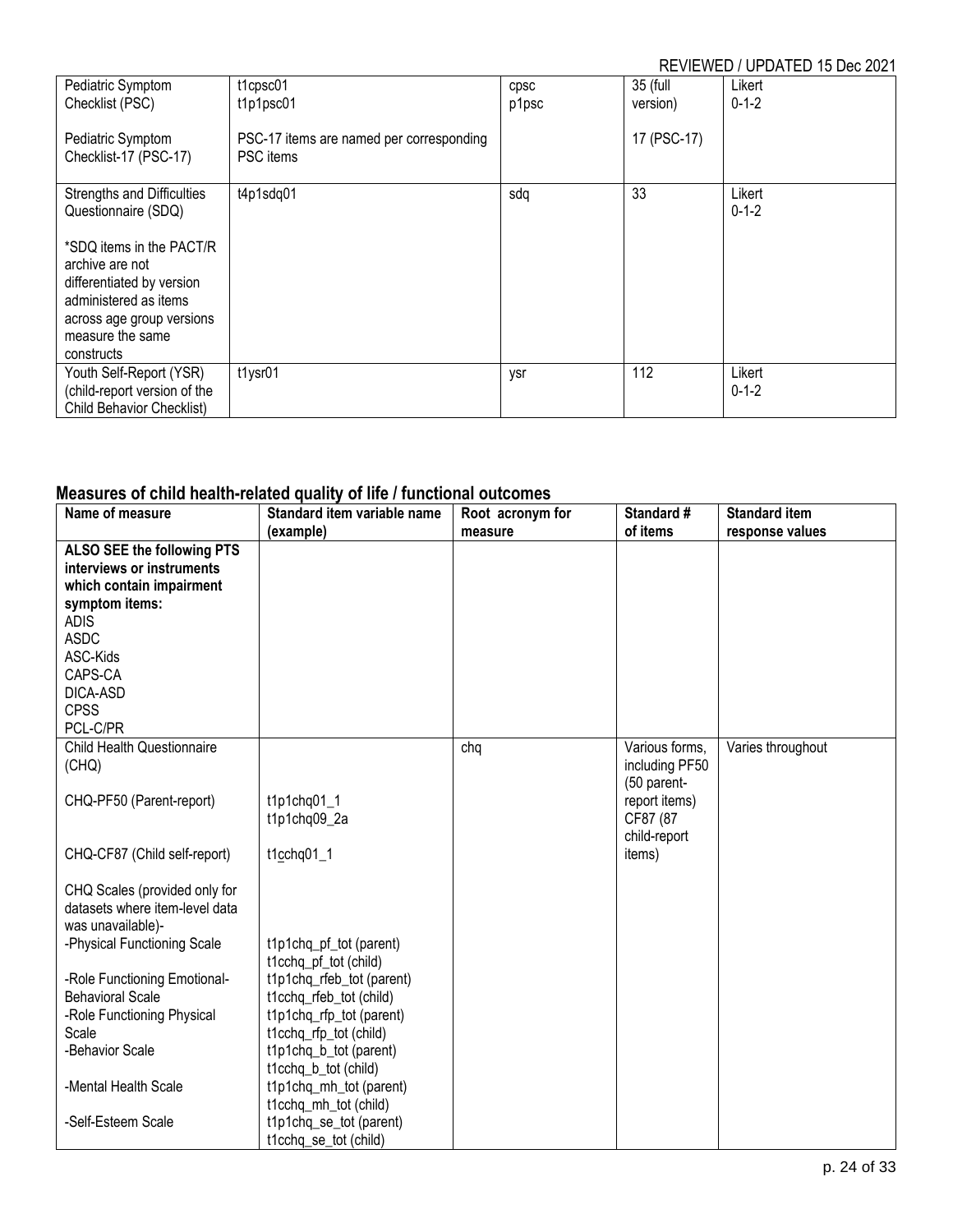| -General Health Perception       | t1p1chq_ghp_tot (parent)  |                   |               |                     |
|----------------------------------|---------------------------|-------------------|---------------|---------------------|
| Scale                            | t1cchq_ghp_tot (child)    |                   |               |                     |
| -Emotional Impact on Parent      | t1p1chq_eip_tot (parent)  |                   |               |                     |
| Scale                            | t1cchq_eip_tot (child)    |                   |               |                     |
| -Time Impact on Parent Scale     | t1p1chq_tip_tot (parent)  |                   |               |                     |
|                                  | t1cchq_tip_tot (child)    |                   |               |                     |
|                                  |                           |                   |               |                     |
| -Family Activities Scale         | t1p1chq_fa_tot (parent)   |                   |               |                     |
|                                  | t1cchq_fa_tot (child)     |                   |               |                     |
| -Bodily Pain Scale               | t1p1chq_bp_tot (parent)   |                   |               |                     |
|                                  | t1cchq_bp_tot (child)     |                   |               |                     |
| -Change in Health Scale          | t1p1chq_ch_tot (parent)   |                   |               |                     |
|                                  | t1cchq_ch_tot (child)     |                   |               |                     |
| -Family Cohesion Scale           | t1p1chq_fc_tot (parent)   |                   |               |                     |
|                                  | t1cchq_fc_tot (child)     |                   |               |                     |
|                                  |                           |                   |               |                     |
| <b>KIDSCREEN</b>                 |                           |                   | 52            |                     |
| -English                         | t1ckids1_01 (child)       | kids              |               |                     |
|                                  | t1p1kids1_01 (parent)     |                   | (27- and 10-  |                     |
|                                  |                           |                   | item versions |                     |
| -Spanish                         | t1ckids_es1_01 (child)    | kids_es           | should be     |                     |
|                                  | t1p1kids_es1_01 (parent)  |                   | recoded to    |                     |
|                                  |                           |                   | match 52 item |                     |
|                                  |                           |                   |               |                     |
|                                  |                           |                   | numbering)    |                     |
| Pediatric Quality of Life        |                           |                   | 23            | Likert              |
| Inventory Version 4.0 (PedsQL)   |                           |                   |               | $0 - 1 - 2 - 3 - 4$ |
|                                  |                           |                   |               |                     |
| Child or Teen Report - English   | t1cpql01a (child/teen)    | pql               |               |                     |
| version                          |                           |                   |               |                     |
| Parent Report for Children or    | t1p1pql01a (parent)       |                   |               |                     |
| Teens - English version          |                           |                   |               |                     |
|                                  |                           |                   |               |                     |
|                                  |                           |                   |               |                     |
| Child or Teen Report - German    | t1cpql_de01a (child/teen) | pql_de            |               |                     |
| version                          |                           |                   |               |                     |
| Parent Report for Children or    | t1p1pql_de01a (parent)    |                   |               |                     |
| Teens - German version           |                           |                   |               |                     |
|                                  |                           |                   |               |                     |
| (Due to similarity between child |                           |                   |               |                     |
| and teen forms, these versions   |                           |                   |               |                     |
| are collapsed.)                  |                           |                   |               |                     |
|                                  |                           |                   |               |                     |
| PedsQL Cognitive Functioning     |                           | pqlcf             | 6             | Likert              |
| Scale                            |                           |                   |               | $0 - 1 - 2 - 3 - 4$ |
| Child or Teen Report             | t1cpqlcf01 (child/teen)   |                   |               |                     |
| Parent Report for Children or    | t1p1pqlcf01 (parent)      |                   |               |                     |
| Teens                            |                           |                   |               |                     |
| PedsQL Family Impact Module      |                           |                   |               | Likert              |
| (FIM)                            |                           |                   |               | $0 - 1 - 2 - 3 - 4$ |
|                                  |                           |                   |               |                     |
|                                  |                           |                   |               |                     |
| Daily Activities Scale           |                           |                   |               |                     |
| Parent Report for Children or    | t1p1pqlda01 (parent)      | pqlda (English)   | 3             |                     |
| Teens - English version          |                           |                   |               |                     |
| Parent Report for Children or    | t1p1pqlda_de01 (parent)   | pqlda_de (German) |               |                     |
| Teens - German version           |                           |                   |               |                     |
|                                  |                           |                   |               |                     |
| Family Relationships Scale       |                           |                   |               |                     |
| Parent Report for Children or    | t1p1pqlfr01 (parent)      | pqlfr (English)   | 5             |                     |
| Teens - English version          |                           |                   |               |                     |
|                                  |                           |                   |               |                     |
| Parent Report for Children or    | t1p1pqlfr_de01 (parent)   | pqlfr_de (German) |               |                     |
| Teens - German version           |                           |                   |               |                     |
|                                  |                           |                   |               |                     |
|                                  |                           |                   |               |                     |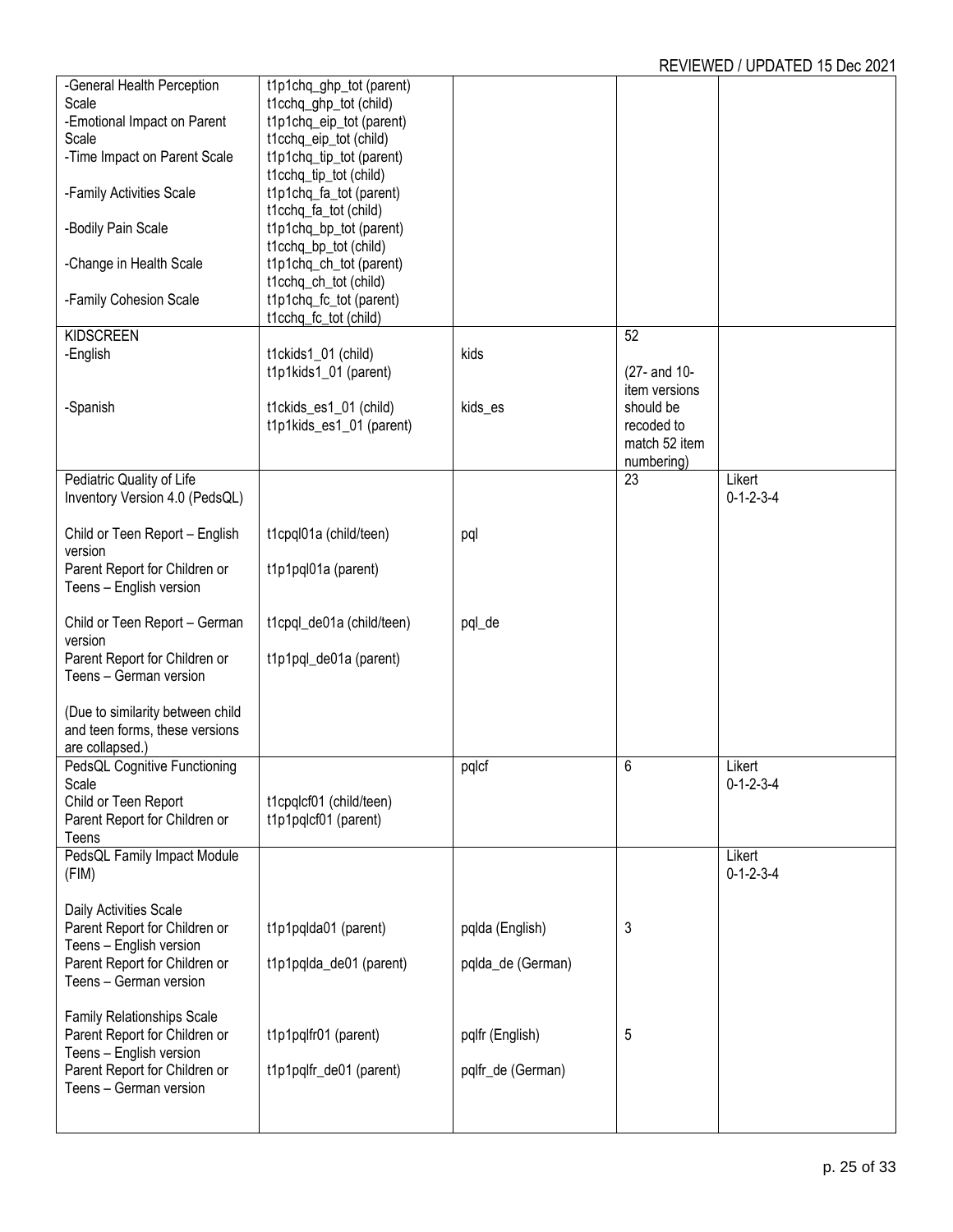| (Due to similarity between child<br>and teen forms, these versions<br>are collapsed.)                                                                                                                                                                                |                           |        |                |                                                                                                                                                             |
|----------------------------------------------------------------------------------------------------------------------------------------------------------------------------------------------------------------------------------------------------------------------|---------------------------|--------|----------------|-------------------------------------------------------------------------------------------------------------------------------------------------------------|
| PedsQL Cognitive Problems<br>Scale *                                                                                                                                                                                                                                 |                           | pqlcp  | $\overline{7}$ | Likert<br>$0 - 1 - 2 - 3 - 4$                                                                                                                               |
| Child or Teen Report<br>Parent Report for Children or<br>Teens                                                                                                                                                                                                       | t1cpqlcp01<br>t1p1pqlcp01 |        |                |                                                                                                                                                             |
| (Due to similarity between child<br>and teen forms, these versions<br>are collapsed.)                                                                                                                                                                                |                           |        |                |                                                                                                                                                             |
| * Note that the Cognitive<br>Problems scale is found on<br>multiple disease-specific<br>PedsQL modules and differs in<br>length across various modules.<br>Item numbering in the PACT/R<br>Archive is based upon<br>numbering from the PedsQL<br>Brain Tumor Module. |                           |        |                |                                                                                                                                                             |
| NON-STANDARD MEASURE<br>Recovery from injuries sustained<br>• In your opinion is your child<br>recovered now - or "back to<br>normal" - from the<br>injury/injuries s/he sustained?<br>• Would you say you are all the<br>way "back to normal" from the              | t1p1normal                | normal | 1              | $0 =$ Not at all recovered<br>1 = Partially recovered /<br>Part way or somewhat<br>recovered<br>$2 = Yes$ , completely<br>recovered and "back to<br>normal" |
| injury/injuries you had/from<br>when you got hurt?                                                                                                                                                                                                                   | t1cnormal                 |        |                |                                                                                                                                                             |

# <span id="page-25-0"></span>**Measures of child anxiety**

| Name of measure                                                                                                   | Standard item variable name<br>(example)                            | Root acronym for<br>measure | Standard #<br>of items | <b>Standard item</b><br>response values                                             |
|-------------------------------------------------------------------------------------------------------------------|---------------------------------------------------------------------|-----------------------------|------------------------|-------------------------------------------------------------------------------------|
| ALSO SEE modules of<br>broad child MH interviews<br>(child or parent<br>informant):<br><b>ADIS</b><br><b>DICA</b> |                                                                     |                             |                        |                                                                                     |
| Fear Inventory                                                                                                    | t1fear01                                                            | fear                        | 12                     | <b>IN PROGRESS</b><br>$0 - 1 - 2$<br>$0 = \text{None}$<br>$1 =$ Some<br>$2 = A$ lot |
| Multidimensional Anxiety<br>Scale for Children (MASC)                                                             | t7masc01                                                            | masc                        | 39                     | Likert<br>$0 - 1 - 2 - 3$                                                           |
| <b>Revised Child Manifest</b><br>Anxiety Scale (RCMAS)<br>- English<br>- Spanish                                  | t1rcmas01 (previously t1cma01)<br>t1rcmas es01 (previously t1rcm01) | rcmas (previously cma)      | 37                     | No / Yes<br>$0 - 1$                                                                 |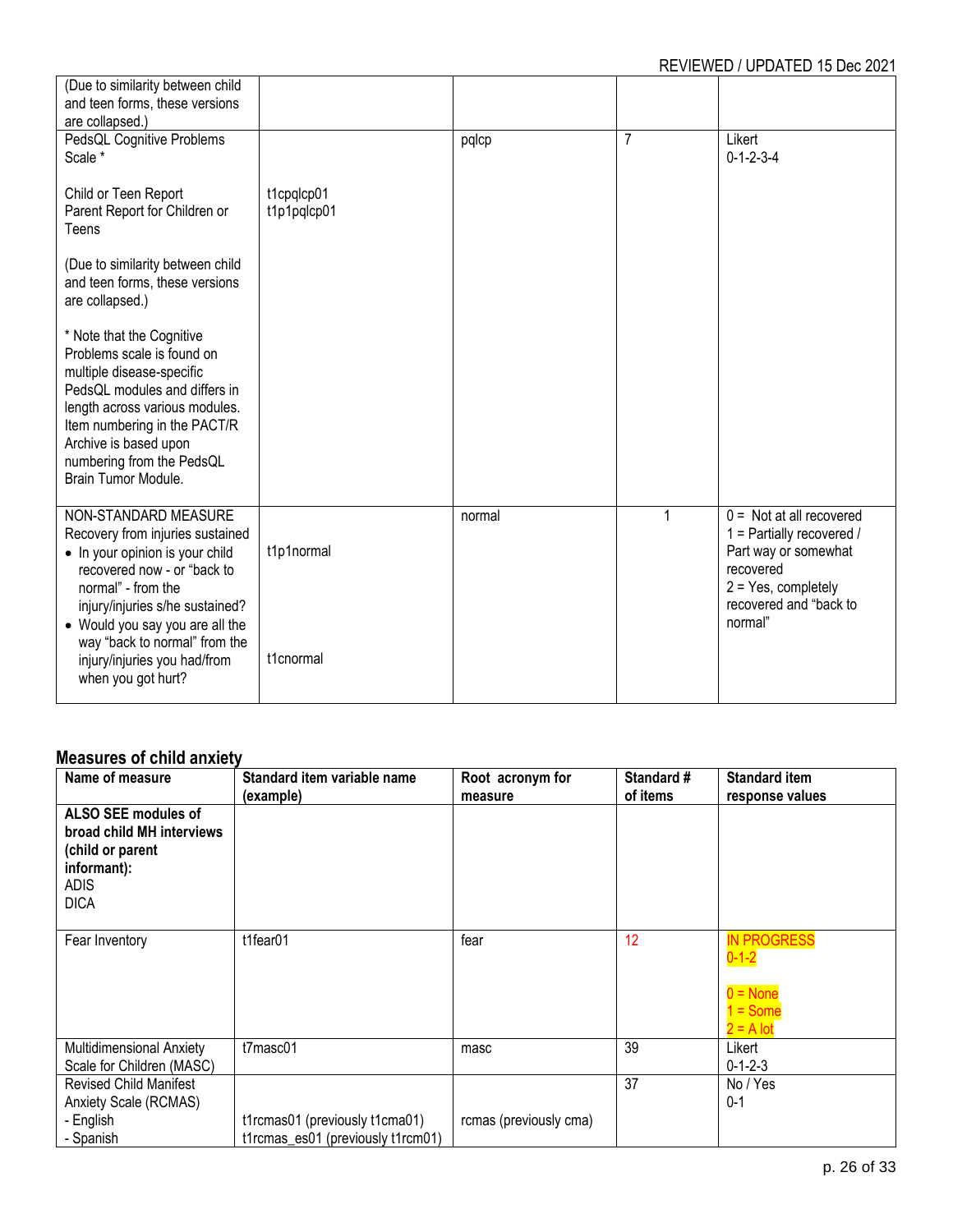| Name of measure                                                                 | Standard item variable name<br>(example)                                                                                                              | Root acronym for<br>measure  | Standard #<br>of items                                                                     | <b>Standard item</b><br>response values |
|---------------------------------------------------------------------------------|-------------------------------------------------------------------------------------------------------------------------------------------------------|------------------------------|--------------------------------------------------------------------------------------------|-----------------------------------------|
| -Total score (included in<br>PACT/R only if item-level<br>data was unavailable) | rcmas_total (total score)                                                                                                                             | rcmas_es (previously<br>rcm) |                                                                                            |                                         |
| Spence Children's Anxiety<br>Scale (SCAS)-Parent &<br><b>Child Versions</b>     | t1cscas01 (child version)<br>t1p1scas01 (parent vers.)<br>t1p2scas01 (parent vers.)                                                                   | cscas<br>p1scas/p2scas       | 45 (child)<br>39 (parent)                                                                  | Likert<br>$0 - 1 - 2 - 3$               |
| <b>SCARED - Brief Version</b>                                                   |                                                                                                                                                       | scar                         | 4                                                                                          | Likert 1-2-3-4                          |
| State-Trait Anxiety<br>Inventory for Children<br>(STAIC)                        | t1staic01 (individual item)<br>t1staic_state_tot (State Anxiety<br>subscale total score)<br>t1staic_trait_tot (Trait Anxiety<br>subscale total score) | staic                        | 40 (items 1-20)<br>measure state<br>anxiety, items<br>$21-40$<br>measure trait<br>anxiety) | Likert<br>$1 - 2 - 3$                   |

#### <span id="page-26-0"></span>**Measures of child depression**

| measares or onna aepres<br>Name of measure                                                                                                                                                                                                           | Standard item variable name                                                        | Root acronym for                                        | Standard #                 | <b>Standard item</b>      |
|------------------------------------------------------------------------------------------------------------------------------------------------------------------------------------------------------------------------------------------------------|------------------------------------------------------------------------------------|---------------------------------------------------------|----------------------------|---------------------------|
|                                                                                                                                                                                                                                                      | (example)                                                                          | measure                                                 | of items                   | response values           |
| ALSO SEE modules of<br>broad child MH interviews<br>(child or parent<br>informant):<br>ADIS - MDD module<br><b>DICA</b>                                                                                                                              |                                                                                    |                                                         |                            |                           |
| <b>DISC</b><br><b>Birleson Depression Self-</b><br>Rating Scale (BDSRS)                                                                                                                                                                              | t3birl03 (individual item)<br>t3birlto (total score)                               | birl                                                    | $\overline{18}$            | Likert<br>$0 - 1 - 2 - 3$ |
| Child Depression Inventory<br>CDI - Version 1<br>-English<br>-Spanish<br>CDI - Version 2<br>-English<br>-German<br>CDI - Version 3<br>-German*<br>* in some datasets this is<br>called DIKJ - we are in the<br>process of changing all to<br>cdi3_de | t1cdi01<br>t1cdi_es01<br>t1cdi2 01<br>t1cdi2_de01 (previously cdig)<br>t1cdi3_de01 | cdi<br>cdi_es<br>cdi <sub>2</sub><br>cdi2 de<br>cdi3 de | 27<br>27<br>28<br>26<br>29 | Likert<br>$0 - 1 - 2$     |
| Center for Epidemiological<br>Studies-Depression (CES-<br>D)-Child version<br>NOTE: Some studies have<br>used CESD adult version<br>for parents                                                                                                      | t1ccesd01 (child version)                                                          | ccesd (child version)                                   | 20                         | Likert<br>$0 - 1 - 2 - 3$ |
| <b>Patient Health</b><br>Questionnaire-9 (PHQ-9)<br>PHQ-9 - English<br>PHQ-9 - German<br>NOTE: The PHQ9 can also<br>be given to adults (parents)                                                                                                     | t1cphq01<br>t1cphqg01                                                              | cphq (child report)<br>cphqg (child report)             | 9                          | Likert<br>$0 - 1 - 2 - 3$ |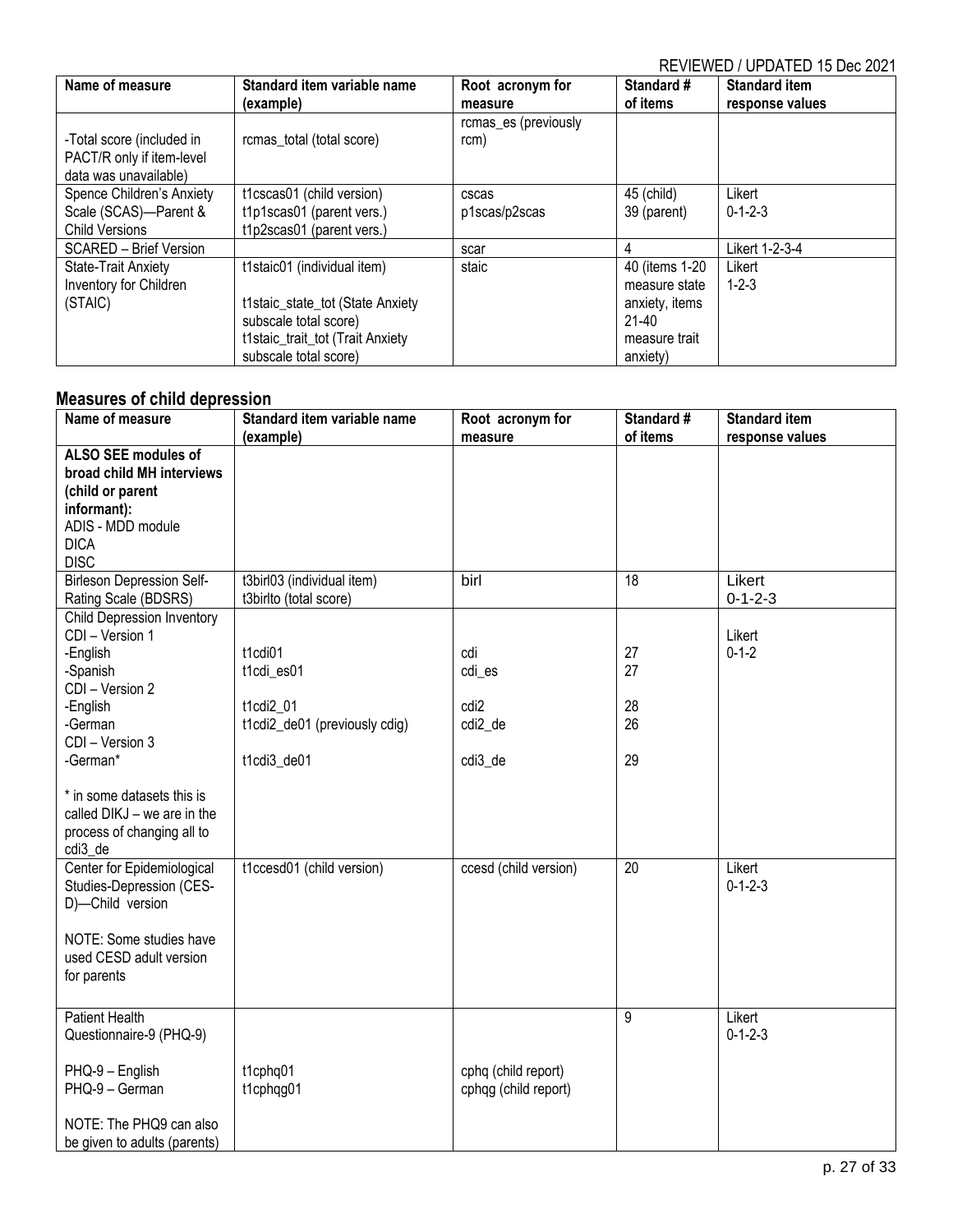| Name of measure                                                                                                               | Standard item variable name<br>(example) | Root acronym for<br>measure | Standard #<br>of items | <b>Standard item</b><br>response values                                                                       |
|-------------------------------------------------------------------------------------------------------------------------------|------------------------------------------|-----------------------------|------------------------|---------------------------------------------------------------------------------------------------------------|
| about their own depression<br>symptoms, this refers to the<br>case where the respondent<br>is the child about<br>him/herself. |                                          |                             |                        |                                                                                                               |
| Reynolds Adolescent<br>Depression Scale (RADS)                                                                                | t1rads01                                 | rads                        | 30                     | Likert<br>$1 - 2 - 3 - 4$                                                                                     |
| Reynolds Child Depression<br>Scale (RCDS)                                                                                     | t1rcds01                                 | rcds                        | 30                     | Items 1-29:<br>Likert<br>$1 - 2 - 3 - 4$<br>Item $30$ :<br>Scale of facial expressions<br>$1 - 2 - 3 - 4 - 5$ |
| Short Mood and Feelings<br>Questionnaire                                                                                      | t1smfq                                   | smfq                        | 13                     | Likert<br>$0 - 1 - 2$<br>Not true/sometimes/true                                                              |

#### <span id="page-27-0"></span>**Measures of child pain**

| Name of measure                 | Standard item variable name                                                                       | Root acronym for                  | Standard # | <b>Standard item</b>                  |
|---------------------------------|---------------------------------------------------------------------------------------------------|-----------------------------------|------------|---------------------------------------|
|                                 | (example)                                                                                         | measure                           | of items   | response values                       |
| Bieri Faces Scale (BFS)         | t2p1 bfpsnow<br>t2p1_bfpsworst<br>t <sub>2c</sub> bfpsnow<br>t <sub>2c</sub> bfpsworst            | bfps (specify parent or<br>child) | 2          | Likert<br>$0 - 1 - 2 - 3 - 4 - 5 - 6$ |
| Colored Analogue Scale<br>(CAS) | t <sub>2</sub> p1 casnow<br>t2p1_casworst<br>t <sub>2</sub> c casnow<br>t <sub>2</sub> c casworst | cas (specify parent or<br>child)  | 2          | Likert<br>0 to 10 (incl. fractions)   |

# <span id="page-27-1"></span>**Measures related to child cognitive processes**

| Name of measure              | Standard item variable name | Root acronym for | Standard # | <b>Standard item</b> |
|------------------------------|-----------------------------|------------------|------------|----------------------|
|                              | (example)                   | measure          | of items   | response values      |
| <b>Childhood Anxiety</b>     | t1casi01                    | casi             | 18         | Likert               |
| Sensitivity Index (CASI)     |                             |                  |            | $1 - 2 - 3$          |
| Child Post-Traumatic         | t1cptci01                   | cptci            | 25         | Likert               |
| Cognitions Inventory         |                             |                  |            | $1 - 2 - 3 - 4$      |
| (CPTCI)                      |                             |                  |            |                      |
| Response Styles              | t1rsq01                     | rsq              |            | Likert               |
| Questionnaire (RSQ)          |                             |                  |            | $0 - 1 - 2$          |
| * Modified RSQ-Rumination    |                             |                  |            |                      |
| Subscale (Meiser-            | *t1rsqm01                   | *rsqm            | 21         | * Likert             |
| Stedman)-Re-worded           |                             |                  |            | $1 - 2 - 3 - 4$      |
| items & dropped 1 item       |                             |                  |            |                      |
| <b>Trauma Memory Quality</b> | t1tmqq                      | tmqq             | 11         | Likert               |
| Questionnaire (TMQQ)         |                             |                  |            | $1 - 2 - 3 - 4$      |

# <span id="page-27-2"></span>**Measures related to coping or help-seeking**

| Name of measure             | Standard item variable name | Root acronym for | <b>Standard #</b> | <b>Standard item</b> |
|-----------------------------|-----------------------------|------------------|-------------------|----------------------|
|                             | (example)                   | measure          | of items          | response values      |
| Brief COPE (adults)         | t1p1bcope01                 | bcope            | 28                | Likert 1-2-3-4       |
| http://local.psy.miami.edu/ |                             |                  |                   |                      |
| faculty/ccarver/sclBrCOP    |                             |                  |                   |                      |
| E.html                      |                             |                  |                   |                      |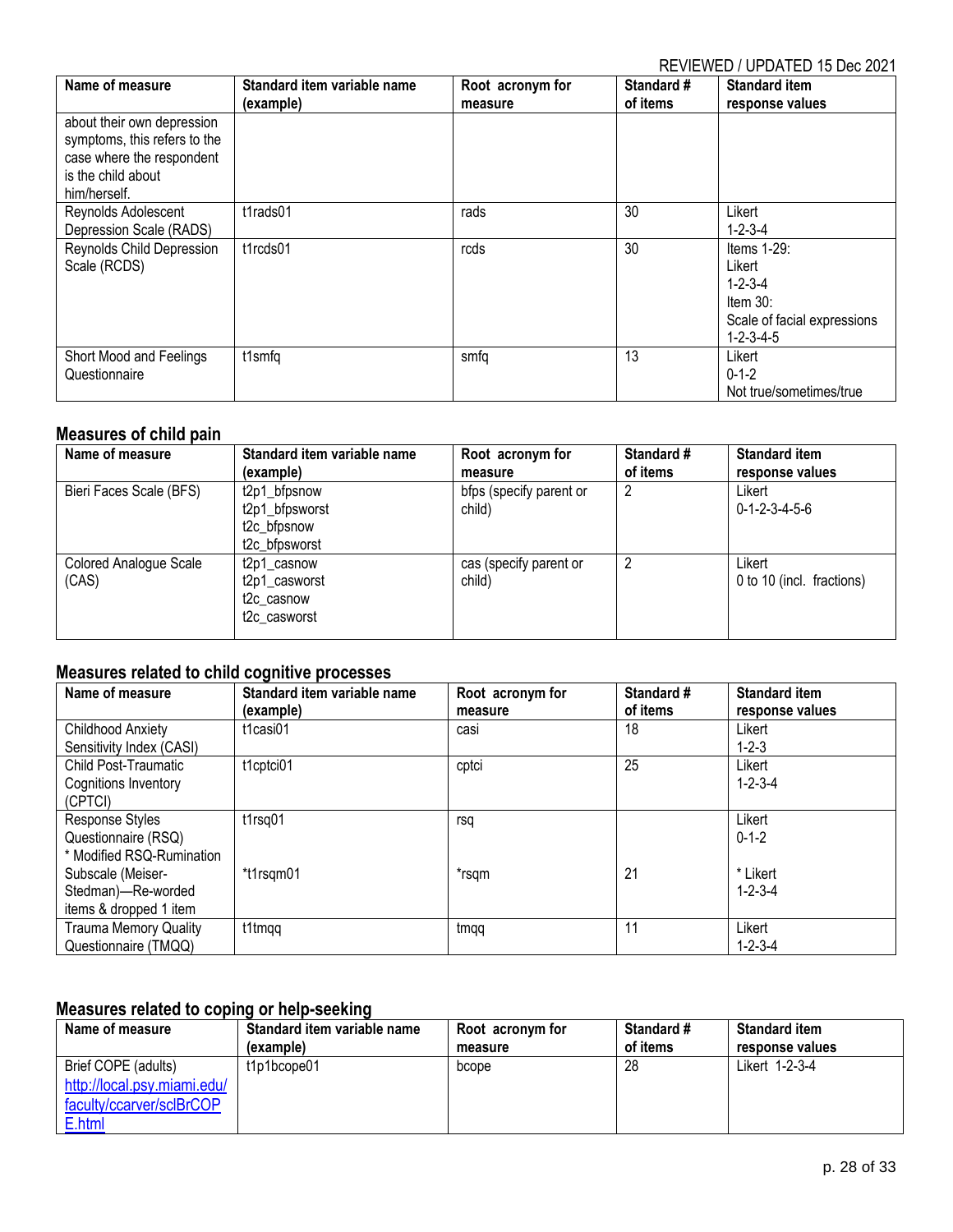| Name of measure                       | Standard item variable name                       | Root acronym for | Standard #        | <b>Standard item</b>     |
|---------------------------------------|---------------------------------------------------|------------------|-------------------|--------------------------|
|                                       | (example)                                         | measure          | of items          | response values          |
| Children's Coping                     | t1ccac01                                          | ccac             | 27                | Likert                   |
| Assistance Checklist                  |                                                   |                  |                   | $0 - 1 - 2 - 3$          |
| Children's Coping Behavior            | t1ccbq01                                          | ccbq             | 83                | Likert                   |
| Questionnaire                         |                                                   |                  |                   | $1 - 2 - 3 - 4$          |
|                                       |                                                   |                  |                   |                          |
| *NOTE: Initially called               |                                                   |                  |                   |                          |
| "NewCope" in 1035                     |                                                   |                  |                   |                          |
| <b>Children's Coping Strategies</b>   | t1ccsc01                                          | <b>CCSC</b>      | $\overline{54}$   | Likert                   |
| Checklist - Revision                  |                                                   |                  |                   | $1 - 2 - 3 - 4$          |
| $1(CCSC-R1)$<br>Coping Efficacy Scale | t1copeff01                                        | copeff           | $\overline{7}$    | Likert                   |
|                                       |                                                   |                  |                   | $1 - 2 - 3 - 4$          |
| Coping Health Inventory for           | <b>IN PROGRESS</b>                                |                  |                   | Likert                   |
| Parents (CHIP)                        |                                                   |                  |                   | 0-1-2-3 how helpful      |
| How I Coped Under                     | t1hic01                                           | hic              | Varies-approx.    | Likert                   |
| Pressure Scale (HICUPS)               |                                                   |                  | 70 items          | $1 - 2 - 3 - 4$          |
| KidCope (Child version)               | t1kcope01 - strategy use                          | kcope            | 15 (use (yes/no)  | Use:                     |
|                                       | t1kcope01f - frequency                            |                  | and frequency     | No/Yes 0-1               |
| ** NOTE: Modified response            | t1kcope01e - efficacy                             |                  | and/or efficacy   | Frequency:               |
| scale for some CHOP studies           |                                                   |                  | for each item)    | Likert 0-1-2-3           |
|                                       |                                                   |                  |                   | Efficacy:                |
|                                       |                                                   |                  |                   | <b>Likert 0-1-2</b>      |
|                                       |                                                   |                  | 11 (frequency &   | Frequency of use of each |
| KidCope (Adolescent<br>version)       | t1kcopea01f - frequency<br>t1kcopea01e - efficacy | kcopea           | efficacy for each | strategy AND again for   |
|                                       |                                                   |                  | item)             | efficacy (how much it    |
|                                       |                                                   |                  |                   | helped)                  |
|                                       |                                                   |                  |                   | Likert 0-1-2-3           |
| <b>Health Care Questionnaire</b>      | t1hcq10a                                          | hcq              | 10a & 10b only    | Number of days           |
|                                       | t1hcq10b                                          |                  |                   |                          |
| <b>Help-Seeking Questions</b>         |                                                   |                  |                   |                          |
| (CHOP-developed scale)                |                                                   |                  |                   |                          |
| English version                       | t1p1hsq01                                         | hsq              | 1-6 (each has a   | No / Yes                 |
| Spanish version                       | t1p1hsq_es01                                      | hsq_es           | & b)              | $0 - 1$                  |
| Social Problem Solving                | t1p1spsi01                                        | spsi             | 25 (short-form,   | Likert 0-1-2-3-4         |
| Inventory-Revised (SPSI-              |                                                   |                  | SPSI-R:S)         |                          |
| R)                                    |                                                   |                  |                   |                          |

# <span id="page-28-0"></span>**Measures related to social support**

| Name of measure                      | Standard item variable name                                                      | Root acronym for | Standard # | <b>Standard item</b>                                            |
|--------------------------------------|----------------------------------------------------------------------------------|------------------|------------|-----------------------------------------------------------------|
|                                      | (example)                                                                        | measure          | of items   | response values                                                 |
| Duke-UNC Functional                  | t1p1dufss01                                                                      | dufss            | 8          | Likert 1-2-3-4-5                                                |
| <b>Support Questionnaire</b>         |                                                                                  |                  |            | 1= Much less than I would                                       |
|                                      |                                                                                  |                  |            | like                                                            |
|                                      |                                                                                  |                  |            | 5= As much as I would                                           |
|                                      |                                                                                  |                  |            | like                                                            |
| Multidimensional Scale of            | t2mspss01                                                                        | mspss            | 12         | Likert                                                          |
| <b>Perceived Social Support</b>      |                                                                                  |                  |            | $1 - 2 - 3 - 4 - 5 - 6 - 7$                                     |
| Sarason Social Support Scale         | t1p1sarssq01n-number of<br>people<br>$t1p1sarssq01s - degree of$<br>satisfaction | sarssg           | 27         | Number of people and<br>degree of satisfaction for<br>each item |
|                                      |                                                                                  |                  |            | Likert (degree of                                               |
|                                      |                                                                                  |                  |            | satisfaction)                                                   |
|                                      |                                                                                  |                  |            | $1 - 2 - 3 - 4 - 5 - 6$                                         |
| Social Support Scale for<br>Children | t1sssc01                                                                         | SSSC             | 24         | Likert 1-2-3-4                                                  |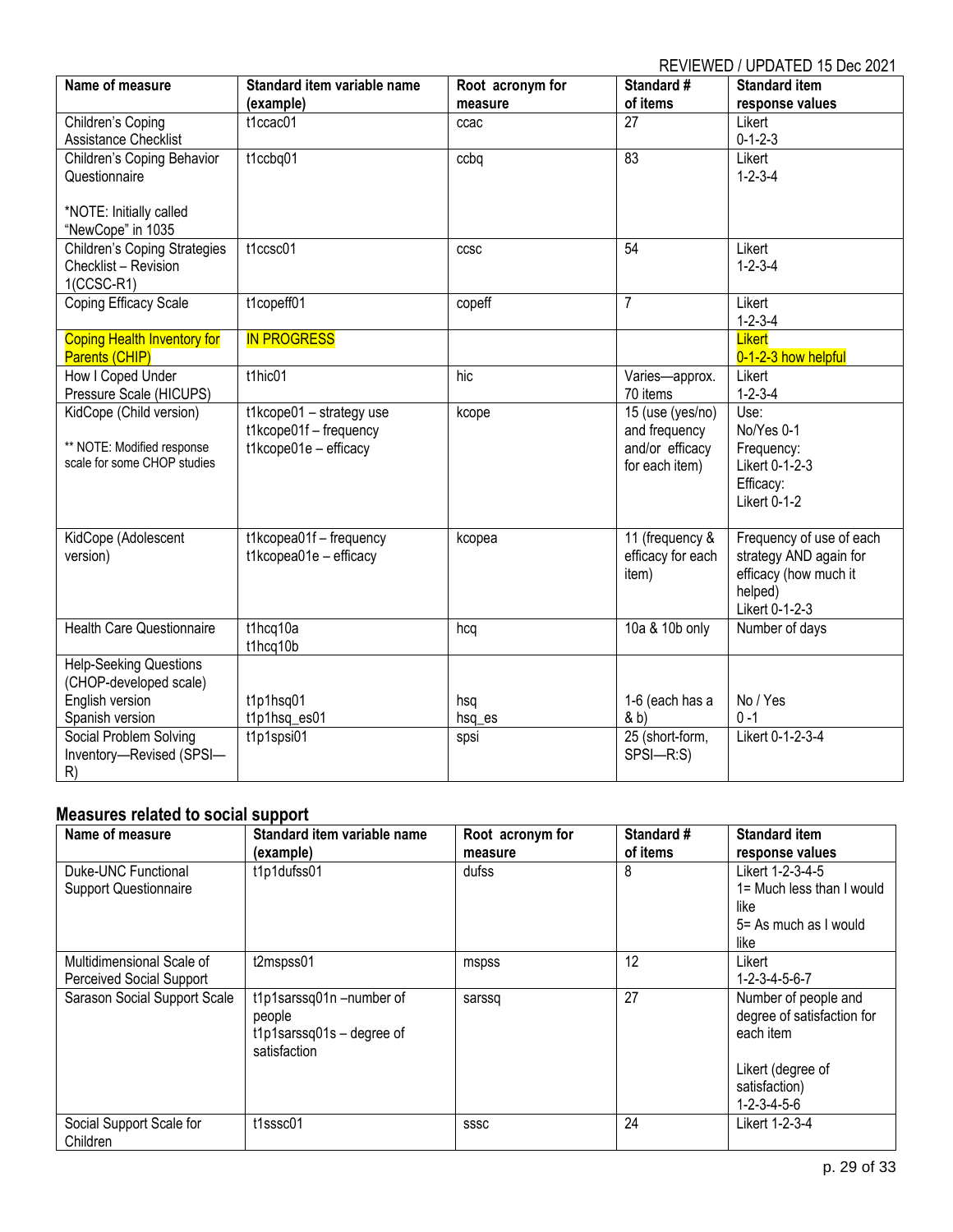| Name of measure             | Standard item variable name | Root acronym for | <b>Standard #</b> | <b>Standard item</b> |
|-----------------------------|-----------------------------|------------------|-------------------|----------------------|
|                             | (example)                   | measure          | of items          | response values      |
| NON-STANDARD MEASURE        |                             |                  |                   | 0 – No               |
| Future outlook / Social     |                             |                  |                   | $1 - Yes$            |
| support                     |                             |                  |                   | 888 - Not Applicable |
| • When you think about your | t1_futhopeful               |                  |                   | 999 – Missing        |
| future do you feel hopeful? |                             |                  |                   |                      |
| • If you had a problem and  | t1 talktooth                |                  |                   |                      |
| needed the help of a caring |                             |                  |                   |                      |
| adult, is there someone you |                             |                  |                   |                      |
| could talk to?              |                             |                  |                   |                      |

# <span id="page-29-0"></span>**Measures related to family processes / functioning or parent-child relationship factors**

| Name of measure                                                                                                                                                                                         | Standard item variable name<br>(example)   | Root acronym for<br>measure | Standard #<br>of items                                                           | <b>Standard item</b><br>response values |
|---------------------------------------------------------------------------------------------------------------------------------------------------------------------------------------------------------|--------------------------------------------|-----------------------------|----------------------------------------------------------------------------------|-----------------------------------------|
| Family Adaptability and<br>Cohesiveness Scale-II<br>(FACES-II) - Parent                                                                                                                                 | t1p1fac01                                  | fac                         | 30                                                                               | Likert<br>$1 - 2 - 3 - 4 - 5$           |
| completed<br>Family Adaptability and<br><b>Cohesiveness Scale-IV</b><br>(FACES-IV)                                                                                                                      | t1cfaciv01 (child)<br>t1p1faciv01 (parent) | faciv                       | 62                                                                               | Likert<br>$1 - 2 - 3 - 4 - 5$           |
| <b>Family Crisis Oriented</b><br><b>Personal Evaluation Scales</b><br>(FCOPES)                                                                                                                          | t1p1fcopes01                               | fcopes                      | 30                                                                               | Likert<br>$1 - 2 - 3 - 4 - 5$           |
| Impact on Family Scale<br>(IFS)                                                                                                                                                                         | t7p1ifsa<br>t7p1ifsbb                      | ifs                         | $\overline{31}$                                                                  | Likert<br>$1 - 2 - 3 - 4$               |
| Parental Socialization of<br><b>Coping Questionnaire</b><br>(PSCQ)<br><b>CAUTION ABOUT SIMILAR</b><br><b>MEASURE ACRONYM AS</b><br><b>UQPQ BELOW</b>                                                    | t1p1pscq01                                 | pscq                        | $70+$<br>(but many<br>PACT/R studies<br>have used only<br>specific<br>subscales) | Likert<br>$1 - 2 - 3 - 4 - 5 - 6 - 7$   |
| University of Queensland<br><b>Parenting Style</b><br>Questionnaire<br>(Parenting Support-Control<br>Questionnaire) - CAUTION<br><b>ABOUT SIMILAR</b><br><b>MEASURE ACRONYM AS</b><br><b>PSCQ ABOVE</b> | t1p1uqpq01                                 | uqpq                        | 26                                                                               | Likert<br>$1 - 2 - 3 - 4 - 5 - 6$       |
| Parenting Style<br>Questionnaire<br><b>MEASURE UNIQUE TO</b><br>DATASET 1010                                                                                                                            | t1p1psq 1010 01                            | psq                         | 36                                                                               | Likert<br>$1 - 2 - 3 - 4 - 5 - 6$       |

## <span id="page-29-1"></span>**Miscellaneous other measures of child symptoms / functioning / etc**

| Name of measure                   | Standard item variable name  | Root acronym for | Standard # | <b>Standard item</b>        |
|-----------------------------------|------------------------------|------------------|------------|-----------------------------|
|                                   | (example)                    | measure          | of items   | response values             |
| Alcohol Use Disorders             | t1caudit01 (child report)    | audit            | 10         | Likert                      |
| Identification Test (AUDIT)       | t1p1caudit01 (parent report) |                  |            | $0 - 1 - 2 - 3 - 4$         |
| Child and Adolescent Scale of     | t3ccasp01                    | casp             | 20         | Likert                      |
| Participation (CASP)              | t3p1casp01                   |                  |            |                             |
| Life Orientation Test-Revised     | t2p1lotr01                   | lotr             | 10         | Likert                      |
| $(LOT-R)$                         |                              |                  |            | $1 - 2 - 3 - 4 - 5$         |
| Orientation to Life Questionnaire | t1p1otl01                    | otl              | 29         | Likert                      |
|                                   |                              |                  |            | $1 - 2 - 3 - 4 - 5 - 6 - 7$ |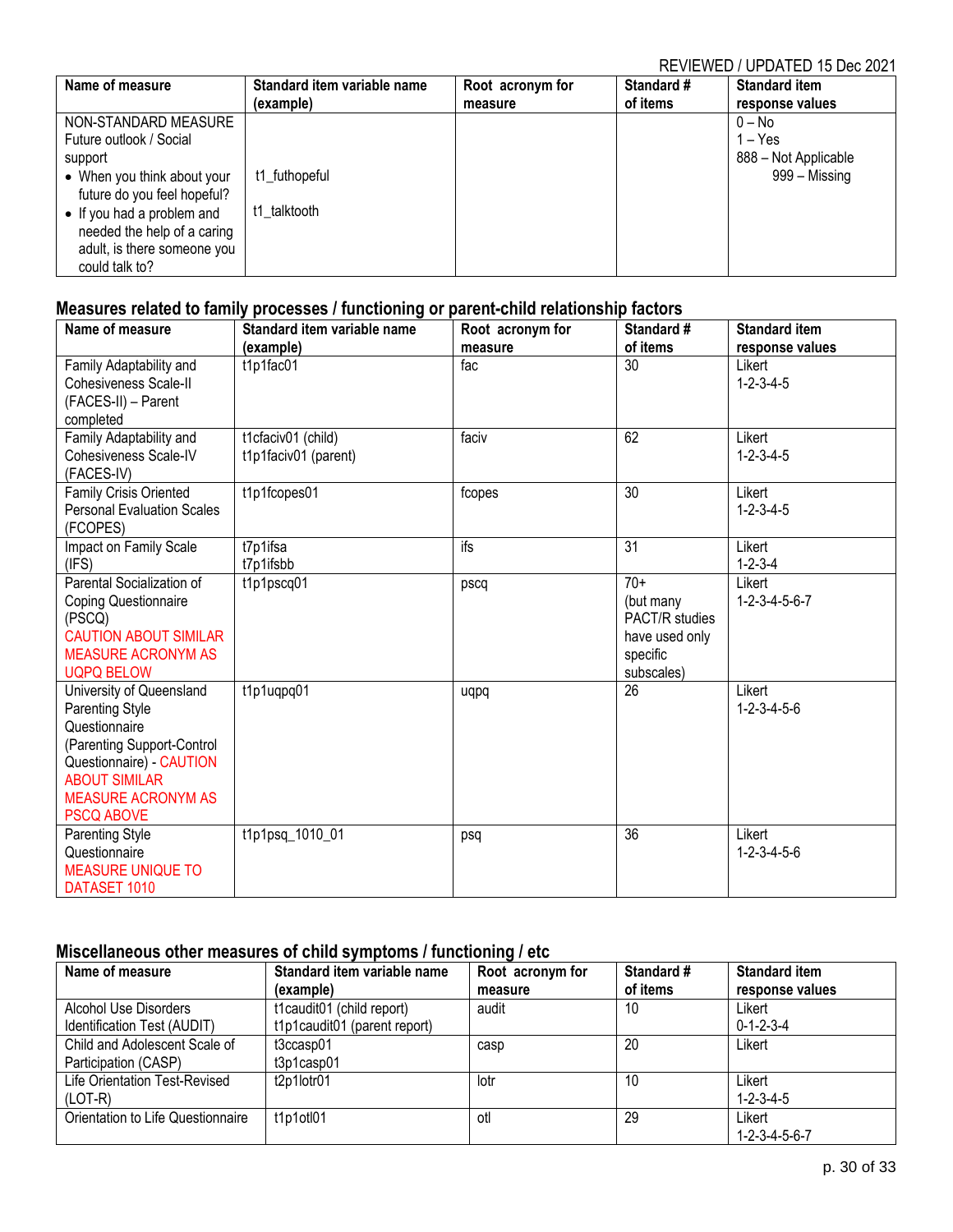| Name of measure                     | Standard item variable name | Root acronym for | <b>Standard #</b> | <b>Standard item</b> |
|-------------------------------------|-----------------------------|------------------|-------------------|----------------------|
|                                     | (example)                   | measure          | of items          | response values      |
| Positive Affect Negative Affect     | t1cpanas01 (child report)   | panas            | 20                | Likert               |
| Schedule (PANAS)                    |                             |                  |                   | $1 - 2 - 3 - 4 - 5$  |
| RRPQ-C / RRPQ-P (Reactions to       | t1crrpg01                   | rrpq             | 12                | Likert               |
| Participating Questionnaire -       | t1p1rrpq01                  |                  |                   | $1 - 3 - 5$          |
| Child/Parent)                       |                             |                  |                   |                      |
| NON-STANDARD MEASURE                |                             |                  |                   | $0 - No$             |
| Safety concerns (current)           |                             |                  |                   | $1 - Yes$            |
| • Do you believe you will be safe   | • t1 futsafe                |                  |                   | 888 - Not Applicable |
| for the next few days?              |                             |                  |                   | 999 – Missing        |
| • Do you have any plans to hurt     | • t1 hurtself si            |                  |                   |                      |
| vourself?                           |                             |                  |                   |                      |
| NON-STANDARD MEASURE                |                             | subje            | N/A               | Likert               |
| Subjective threat (peritrauma       |                             |                  |                   | $1 - 2 - 3 - 4$      |
| appraisal)                          |                             |                  |                   |                      |
| • I really thought that I was going | $\bullet$ t3subje01         |                  |                   |                      |
| to die.                             |                             |                  |                   |                      |
| • I thought that I was going to be  | $\bullet$ t3subje02         |                  |                   |                      |
| very badly hurt.                    |                             |                  |                   |                      |
| • I was really scared.              | $\bullet$ t3subje03         |                  |                   |                      |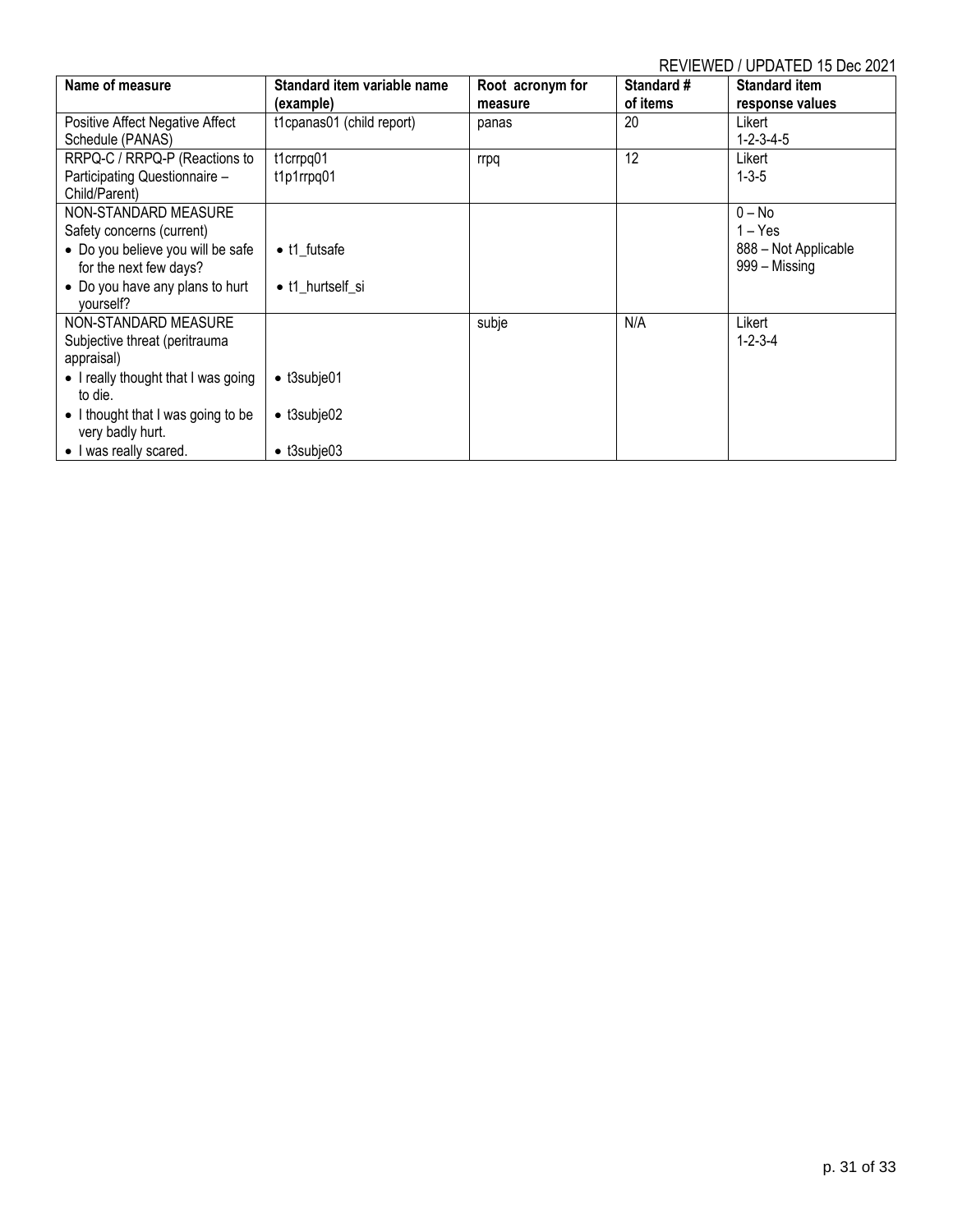# <span id="page-31-0"></span>**Measures of adult (parent) symptoms / functioning**

| Name of measure                                                                                                                                                                                                                                                                                                                                                       | Standard item variable name<br>(example)                                                                                               | Root acronym for<br>measure   | Standard #<br>of items                                                                                                                                                                         | <b>Standard item</b><br>response values          |
|-----------------------------------------------------------------------------------------------------------------------------------------------------------------------------------------------------------------------------------------------------------------------------------------------------------------------------------------------------------------------|----------------------------------------------------------------------------------------------------------------------------------------|-------------------------------|------------------------------------------------------------------------------------------------------------------------------------------------------------------------------------------------|--------------------------------------------------|
| PTS measures                                                                                                                                                                                                                                                                                                                                                          |                                                                                                                                        |                               |                                                                                                                                                                                                |                                                  |
| Acute Stress Disorder<br>Scale (ASDS)                                                                                                                                                                                                                                                                                                                                 | t1p1asds01                                                                                                                             | asds                          | 19 symptoms                                                                                                                                                                                    | Likert<br>$1 - 2 - 3 - 4 - 5$                    |
| Clinician-Administered<br>PTSD Scale (CAPS)                                                                                                                                                                                                                                                                                                                           | t1p1caps11f                                                                                                                            | caps                          |                                                                                                                                                                                                | Freq 0-4<br>Intensity 0-4                        |
| Impact of Event Scale (IES)                                                                                                                                                                                                                                                                                                                                           | t1p1ies01                                                                                                                              | ies                           | 15 symptoms                                                                                                                                                                                    | Likert<br>$0 - 1 - 3 - 5$                        |
| Impact of Event Scale -<br>Revised (IES-R)                                                                                                                                                                                                                                                                                                                            | t1p1iesr01                                                                                                                             | iesr                          | 22 symptoms                                                                                                                                                                                    | Likert<br>$0 - 1 - 2 - 3 - 4$                    |
| Positive Affect Negative<br>Affect Schedule (PANAS)                                                                                                                                                                                                                                                                                                                   | t1p1panas01 (parent report about<br>self)                                                                                              | panas                         | $\overline{20}$                                                                                                                                                                                | Likert<br>$1 - 2 - 3 - 4 - 5$                    |
| PTSD Checklist (PCL)                                                                                                                                                                                                                                                                                                                                                  | t3p1pcl06 (parent self-report)                                                                                                         | pcl                           | 17 symptoms                                                                                                                                                                                    | Likert<br>$1 - 2 - 3 - 4 - 5$                    |
| <b>PTSD Diagnostic Scale</b><br>(PDS)-Parent Scale<br>For DSM-IV - English<br>Total score (included in<br>PACT/R only if item-level<br>data is unavailable)<br>For DSM-IV - German<br>For DSM-5<br>To date -only in dataset<br>1032 and the version used<br>was a "work in progress"<br>version that differs from the<br>final PDS-5 so this is<br>marked accordingly | t3p1pdsIV_01 (item)<br>t3p1pdsIV_tot (symptom total: sum<br>of 17 symptom items)<br>t3p1pdslVg_01<br>t3p1pds5g_01<br>t3p1pds5g_1032_01 | pdsIV<br>pdslVg<br>pds5g_1032 | <b>DSM-IV</b><br>version: 49<br>items (17 are<br>symptom items)<br><b>[Dataset 1022</b><br>has 5 added<br><i>items re:</i><br>dissociation<br>$(t3p1pds_dis01$<br>through<br>$t3p1pds_dis05$ ] | Likert<br>$0 - 1 - 2 - 3$<br>No / Yes<br>$0 - 1$ |
| <b>Stanford Acute Stress</b><br><b>Reaction Questionnaire</b><br>(SASRQ)                                                                                                                                                                                                                                                                                              | t3p1sas01                                                                                                                              | sas<br>sas                    | 30 items<br>- 28 symptoms<br>- 2 impairment                                                                                                                                                    | Likert<br>$0 - 1 - 2 - 3 - 4 - 5$                |
| Depression and anxiety<br>measures                                                                                                                                                                                                                                                                                                                                    |                                                                                                                                        |                               |                                                                                                                                                                                                |                                                  |
| <b>Beck Depression Inventory</b><br>(BDI)<br>BDI total score (included in<br>PACT/R only if item-level<br>data is unavailable)                                                                                                                                                                                                                                        | t1p1bdi01<br>t1p1bdi_tot                                                                                                               | bdi                           | 21                                                                                                                                                                                             | Likert<br>$0 - 1 - 2 - 3$                        |
| Center for Epidemiological<br>Studies-Depression (CES-<br>D)-Adult version<br>NOTE: Some studies have<br>used CESD child version<br>for children                                                                                                                                                                                                                      | t1p1cesd01<br>(adult version as completed by<br>parent / caretaker about<br>themselves)                                                | cesd                          | 20                                                                                                                                                                                             | Likert<br>$0 - 1 - 2 - 3$                        |
| <b>Generalized Anxiety</b><br>Disorder 7-item (GAD-7)<br>-English                                                                                                                                                                                                                                                                                                     | t1p1gad (parent self-report)                                                                                                           | gad gadg                      | 8 (7 symptom<br>items, 1<br>impairment<br>item)                                                                                                                                                | Likert<br>$0 - 1 - 2 - 3$                        |